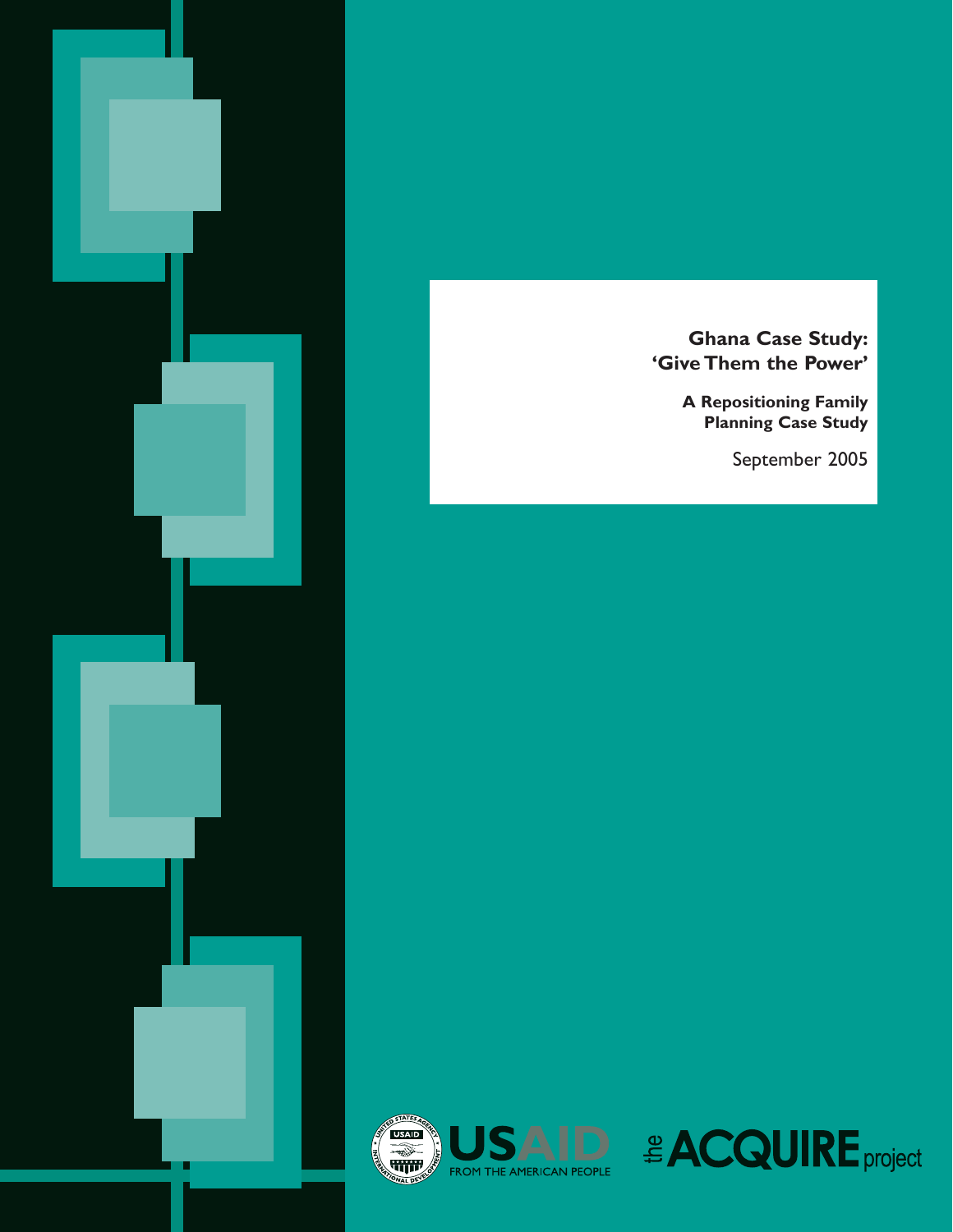# **ACQUIRE Report**

# **Ghana Case Study: 'Give Them the Power'**

**A Repositioning Family Planning Case Study** 

September 2005

**By Julie Solo, Martina Odonkor, John M. Pile, and Jane Wickstrom** 

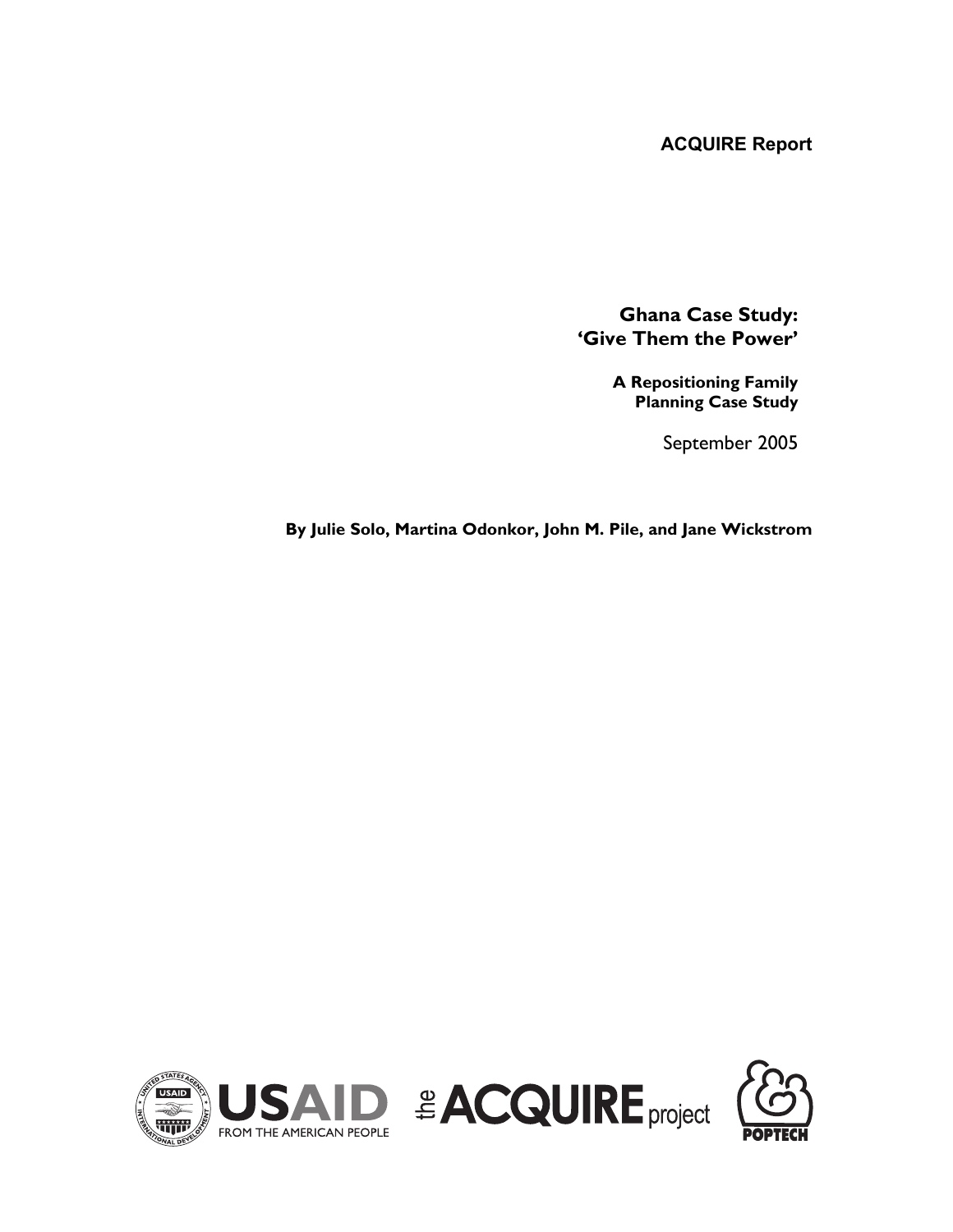2005 The ACQUIRE Project/EngenderHealth. All rights reserved.

The ACQUIRE Project c/o EngenderHealth 440 Ninth Avenue New York, NY 10001 U.S.A. Telephone: 212-561-8000 Fax: 212-561-8067 e-mail: info@acquireproject.org www.acquireproject.org

This publication is made possible by the generous support of the American people through the Office of Population and Reproductive Health, U.S. Agency for International Development (USAID), under the terms of cooperative agreement GPO-A-00-03-00006- 00. The contents are the responsibility of the ACQUIRE Project and do not necessarily reflect the views of USAID or the United States Government.

Printing: MBS Graphics

Printed in the United States of America. Printed on recycled paper.

Suggested citation: Solo, J., et al. 2005. *Repositioning family planning—Ghana case study: 'Give them the power.'* New York: The ACQUIRE Project/EngenderHealth.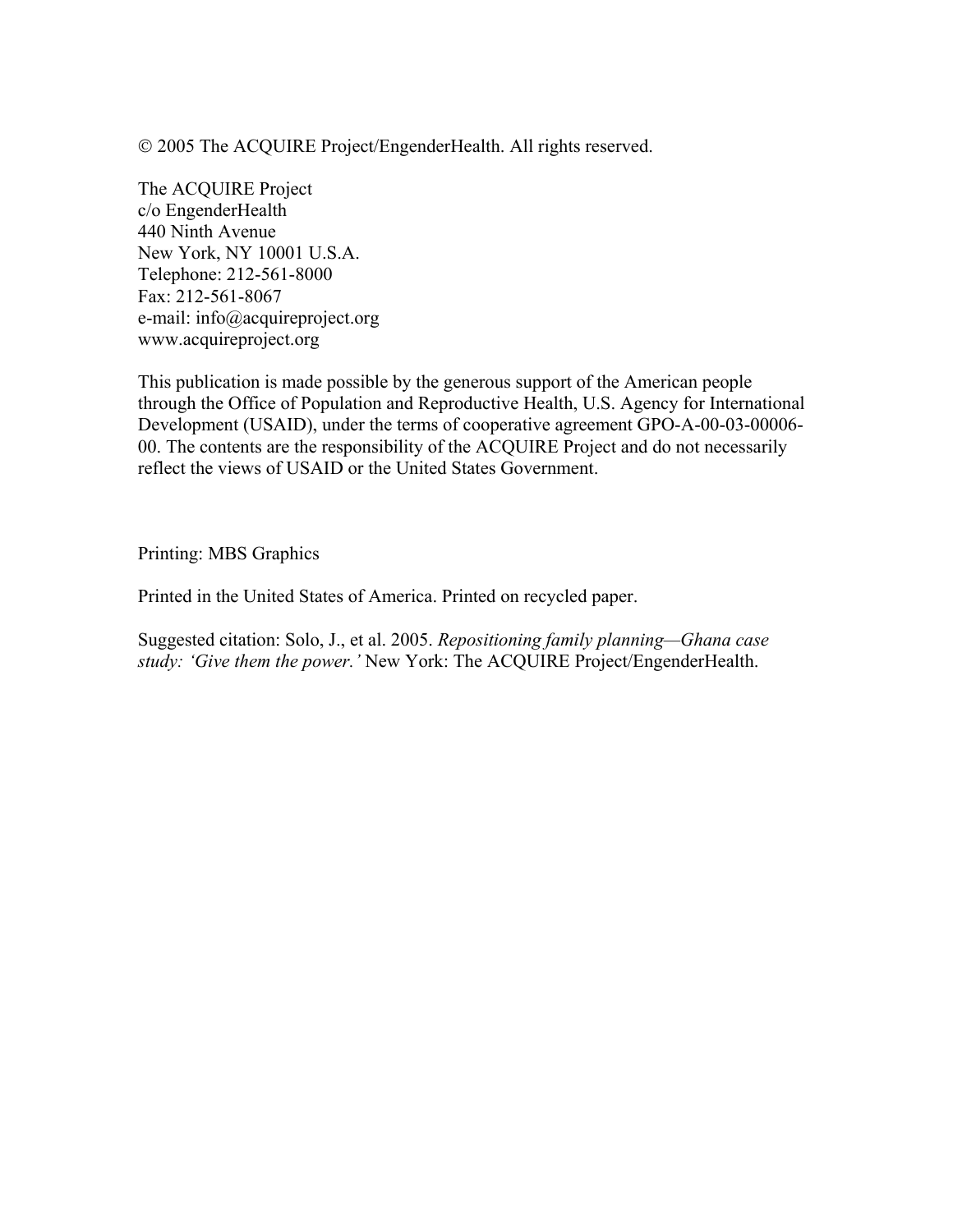# **Contents**

| <b>Tables</b>                                                               |  |
|-----------------------------------------------------------------------------|--|
| Table 1. Use of modern contraceptive methods among married women,           |  |
| Table 2. Contraceptive method use among married women, 1988-2003 16         |  |
| <b>Figures</b>                                                              |  |
| Figure 1. TFR and use of any contraceptive method or a modern contraceptive |  |
|                                                                             |  |
| Figure 2. Prevalence of modern contraceptive use, by wealth quintile,       |  |
|                                                                             |  |
|                                                                             |  |
|                                                                             |  |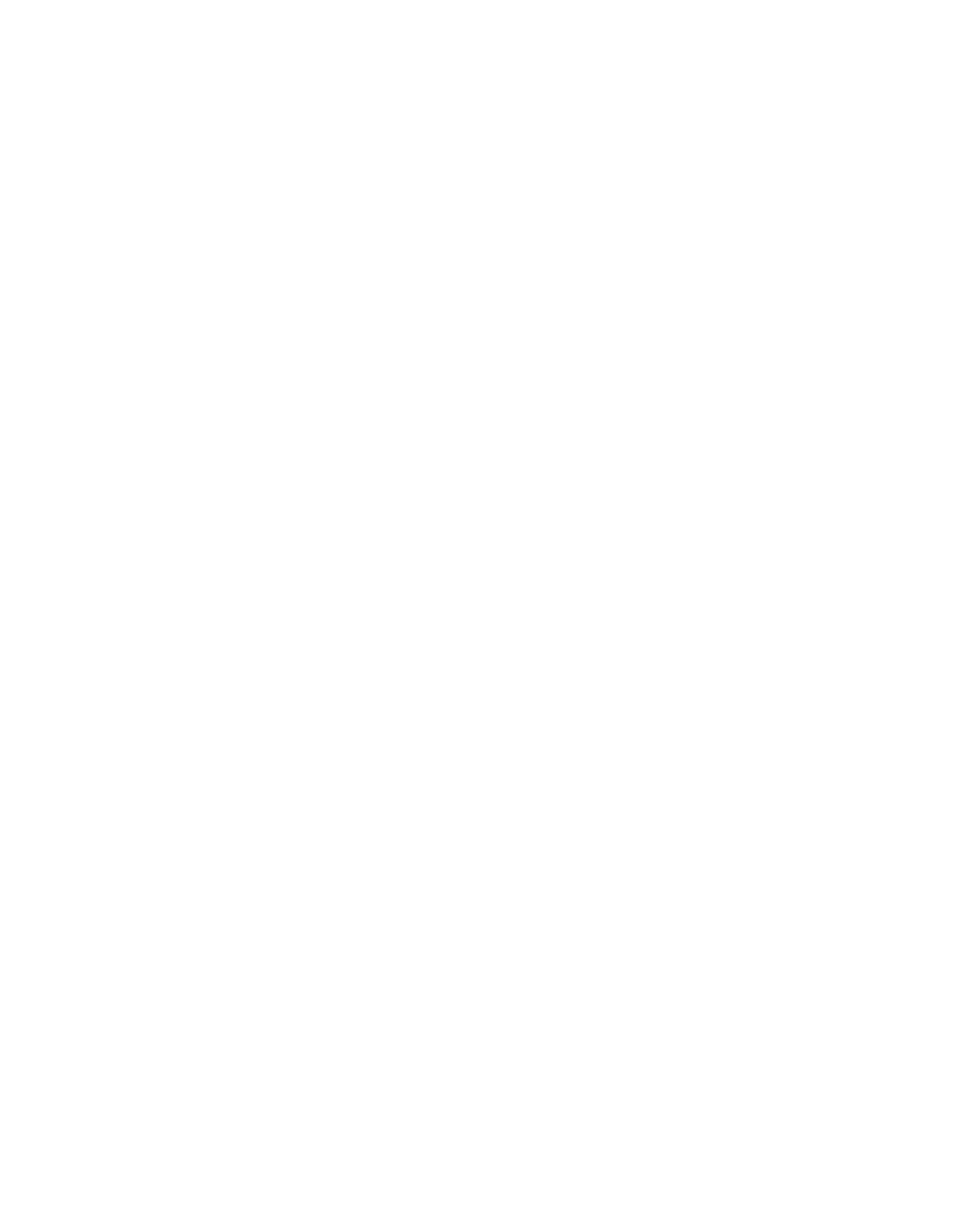# **Acknowledgments**

This report was developed for Repositioning Family Planning, an initiative undertaken and funded by the U.S. Agency for International Development (USAID), and it was researched and written under the auspices of the Population Technical Assistance Project (POPTECH). The final version of the report was published by the ACQUIRE Project. The report was made possible by the generous support of the American people through USAID. The contents are the responsibility of POPTECH and do not necessarily reflect the views of USAID or the United States government.

The manuscript was written by Julie Solo (independent consultant), Martina Odonkor (consultant), John M. Pile (senior technical advisor, the ACQUIRE Project), and Jane Wickstrom (formerly senior technical advisor for reproductive health at USAID/Ghana, now senior manager with the ACQUIRE Project). Preliminary editorial and formatting work was done by the Population, Health and Nutrition Information (PHNI) Project. The final version of the report was edited and formatted by Michael Klitsch, the ACQUIRE Project.

The authors are grateful to the Repositioning Family Planning Task Force of USAID and to the cooperating agency representatives for their overall guidance in this case study. The authors also thank Shawn Malarcher, Elizabeth Warnick, and Alexandra Todd-Lippock at USAID for their inspiration and technical direction, and they acknowledge the assistance of David Barmettler, Melanie Kindsfather, and Callie Curtis at POPTECH. Sincere thanks also go to the staff of USAID/Ghana (particularly Jane Wickstrom); to Gloria Quansah-Asare (director of family planning for the Ghana Health Service), who provided technical expertise and in-depth knowledge of the health care sector; and to the many individuals with various governmental, nongovernmental, and private organizations whose knowledge and expertise contributed to this report.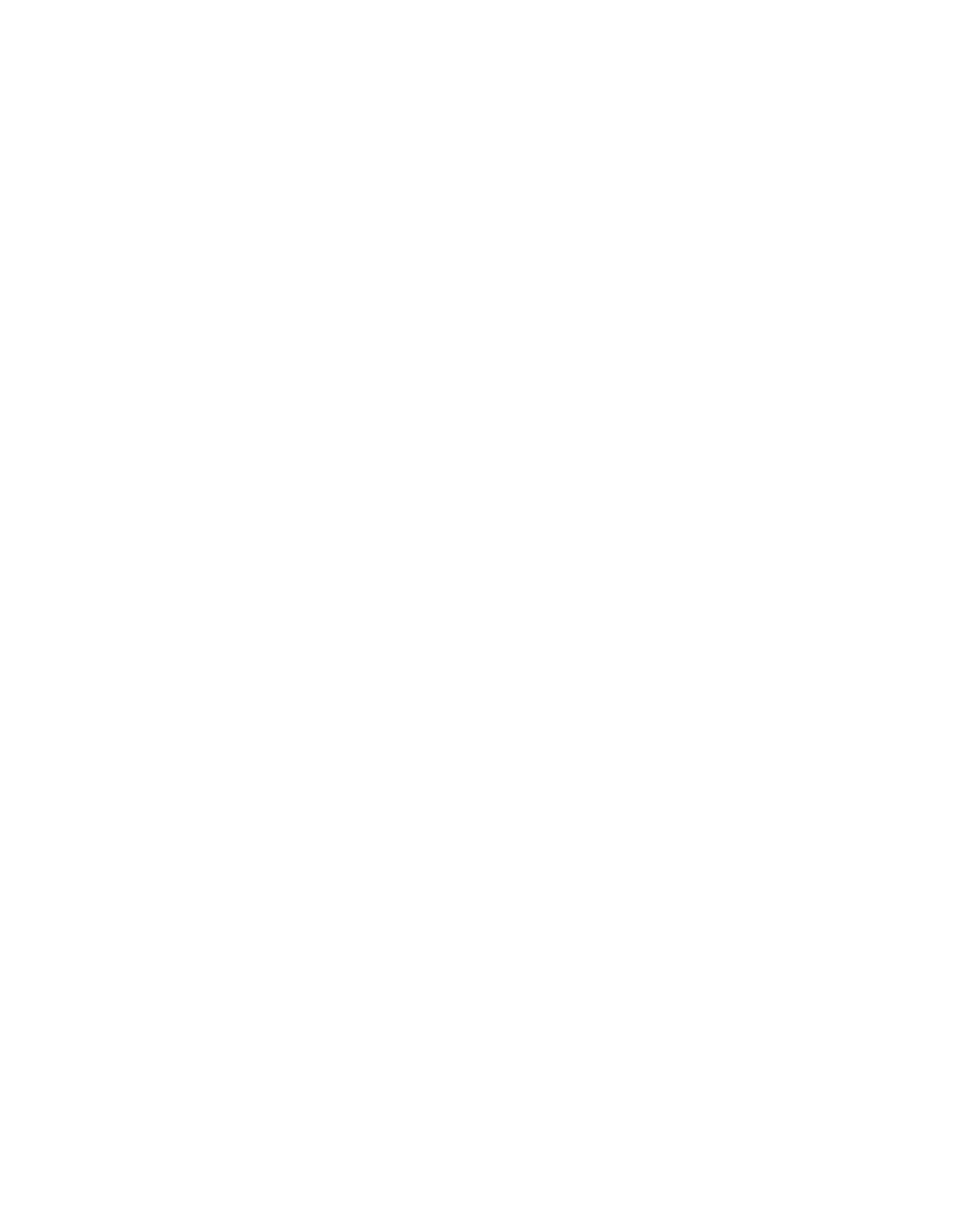# **Executive Summary**

Family planning saves lives. Although this fact is well-known and documented, in recent years the attention and resources directed toward improving family planning programs in developing countries have been decreasing, even though need remains high. By one estimate, satisfying the unmet need for contraceptive services in developing countries would avert 52 million unintended pregnancies a year, thereby saving 1.5 million lives and preventing 505,000 children from losing their mothers (Singh et al., 2003). To address this need, the U.S. Agency for International Development (USAID) has identified Repositioning Family Planning as a priority for its work in Africa. USAID has undertaken a project to document the success of the family planning programs in Ghana, Malawi, and Zambia to provide guidance in this strategy. The case study for Ghana was conducted in October 2004 by a team of four individuals, with data collection including document review, site visits, and interviews with 44 key informants.

Ghana's Population Policy in 1969 was one of the first on the African continent. However, on the 20th anniversary of the policy in 1989, an assessment documented the lack of progress in achieving the goals the policy had set out, in part because of the lack of grassroots involvement in its development and the lack of a strategic plan for implementation. The policy was revised in 1994 taking these factors into account, and the 1990s saw much more progress in improving family planning in Ghana. With a TFR of 4.4 and modern method CPR of 18.7%, the country is now well on the way to meeting the goals set out in the National Population Policy of 1994: to reduce the TFR to 5.0 by 2000, 4.0 by 2010, and 3.0 by 2020, and to increase modern CPR to 15% by 2000, 28% by 2010, and 50% by 2020.

Advocacy has played a key role in raising the profile of family planning. Presentations in the early 1990s showing the impact of population growth on the education and health sector in terms of numbers of schools and hospitals that would be needed *"were very revealing"* and prior to these presentations, many said that they had not seen family planning as an important issue. The way the information was presented was also important, with high-level former Ministry of Health (MOH) staff giving the information so that it was "colleagues talking with colleagues" rather than outsiders pushing an idea. Such advocacy will be important in coming years in ensuring that family planning remains a priority in the various aspects of health sector reform. The sector-wide approach (SWAp) and the Poverty Reduction Strategy tend to be strongly oriented towards the Millennium Development Goals (MDGs), with limited attention to family planning, and the family planning and reproductive health program has remained somewhat outside of the health sector reform process (Mayhew and Adjei, 2004). There is growing recognition within some parts of the MOH that since the reduction of maternal mortality is part of the MDGs in Ghana, and family planning is the best preventive measure, more work should be done with institutionalizing the family planning program.

*The National Reproductive Health Service Policy and Standards*, developed in 1996 and revised in 2003, was an important step in removing barriers to services, and more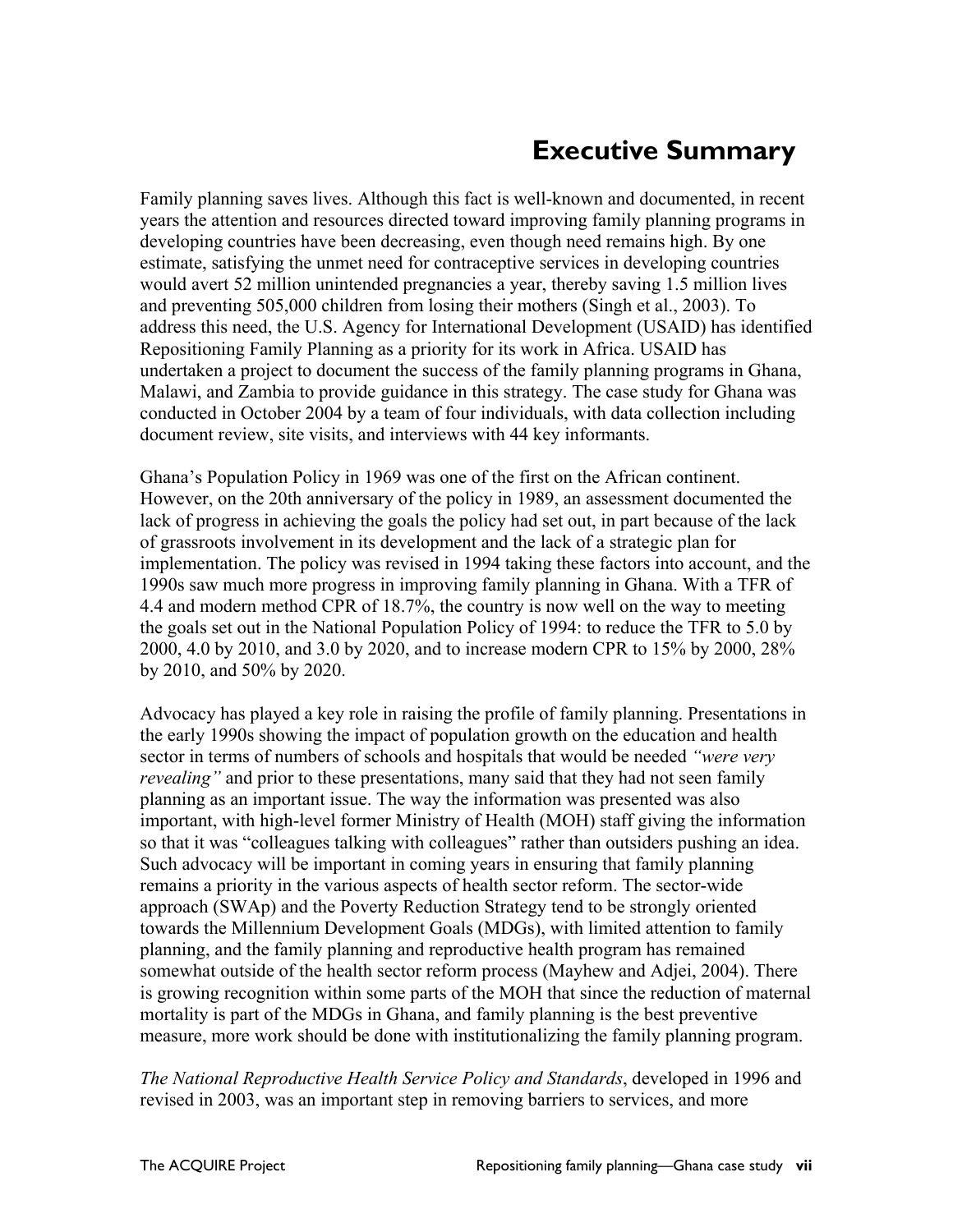generally, raising the profile of reproductive health. Findings from the 1993 Situation Analysis study were an important impetus in bringing about the development of standardized family planning guidelines. For example, this study had found that almost 90% of service providers would not give any contraceptive method to a woman with fewer than three children, and that many would require spousal consent or that a woman be married before they would provide methods. Training in Ghana has attempted to break down these barriers, and one innovative approach has been to bring in satisfied clients during provider training to address method-specific biases and misperceptions.

Having supportive policies is a key aspect of a successful family planning program, but it is only through their implementation that there is an impact on reproductive health; "a good document doesn't make a woman have good access to contraceptives." There have been a number of activities to improve family planning services in Ghana, in both the public and private sector and at both the clinic and community level. Over half of current users (54%) now rely on the private sector, primarily through the Ghana Social Marketing Foundation (GSMF International). A number of new methods have been made available over the past ten years, including injectables, Norplant<sup>®</sup>, and vasectomy. Introduction of these methods has included attention to both supply and demand, has emphasized effective promotion, been attentive to client needs, addressed provider biases, identified champions, and instilled ownership. In addition, nurses have been trained to provide Norplant® to increase access to this method, since doctors are less frequently available.

Training has focused on building capacity of local systems to conduct the training to enhance sustainability; "we give them the power… so they feel that it is their program and so they take ownership," as one technical assistance agency explained (EngenderHealth, 2004). There has also been particular attention to training providers in counseling. Over time, Situation Analysis studies have shown a marked increase in the proportion of providers who had received training on counseling for family planning, from 38% in 1993 to 60% in 2002.

Under the Ghana Family Planning and Health Program (1991–1996), information, education, and communication (IEC) activities addressed constraints identified by the 1993 Demographic and Health Survey (DHS), including widespread myths, rumors, and health fears. The Health Education Unit of the MOH coordinated a campaign that involved both the private and public sector. However, a lack of funding limited regional efforts by the public sector and some of the advertising materials developed by GSMF created controversy, leading to the television ads being cancelled and then only allowed to air after 10:00 pm; "A negative reaction came from a vocal minority who interpreted the ads as encouraging promiscuity. Part of the problem stemmed from the lack of legitimizing mass media support from the public sector" (Adamchak et al., 1995). In 2001, the Ghana Health Service and private sector partners launched the Life Choices' behavior change campaign in order to reposition family planning in people's mind and to dispel rumors about methods. The campaign gave people the knowledge and tools to see that family planning was directly related to their lives and personal aspirations for a better future. Vans with information, materials and songs moved throughout the country,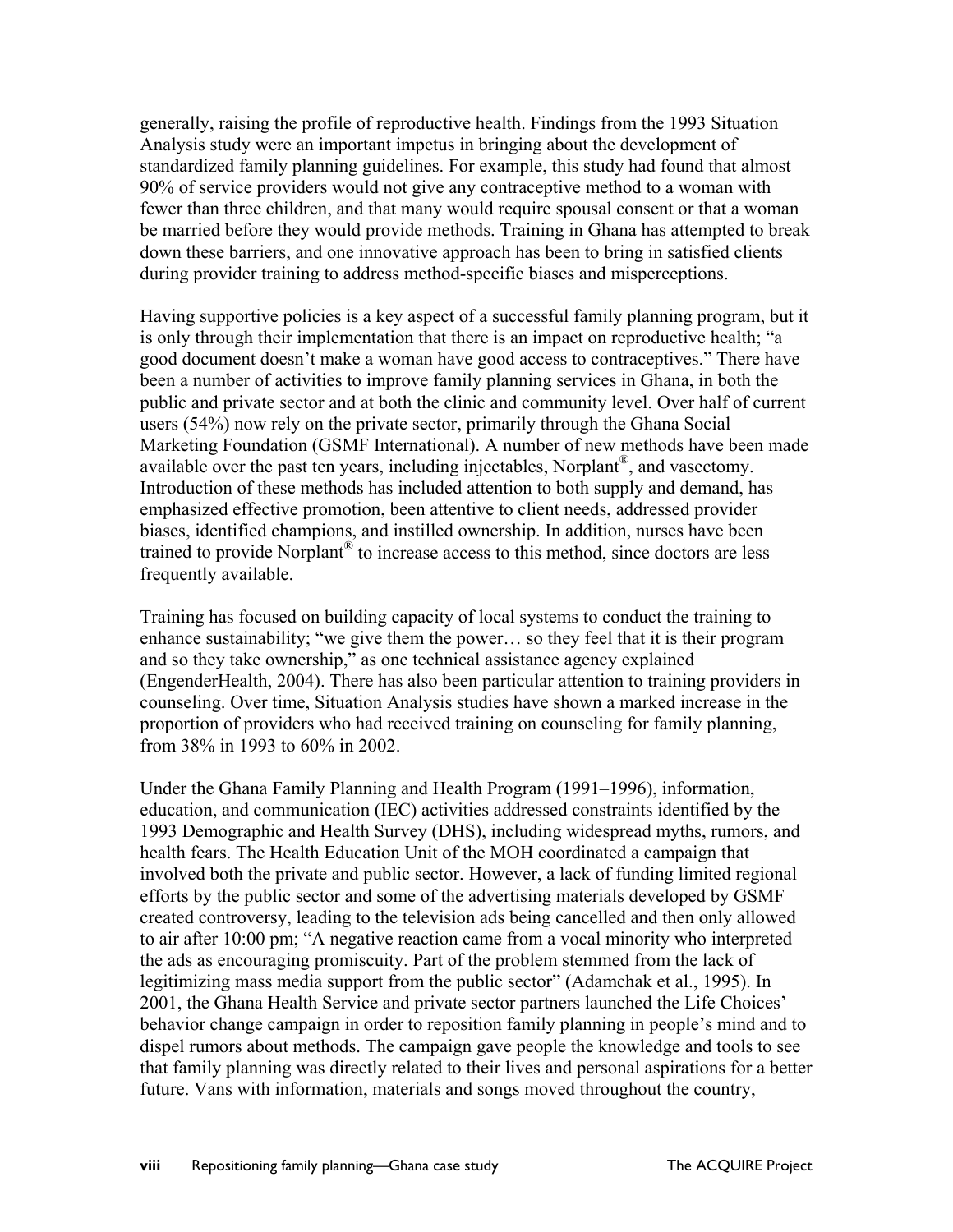enlivening community meetings and sparking debate on family planning issues. Nearly seven out of 10 men and half of the women interviewed in the 2003 Ghana Demographic and Health Survey (GDHS) reported they had heard the key slogan of the campaign— "Life choices: It's your life, it's your choice."

As a member of the Ghana Health Service stated, "Even if I get educated [about family planning], if there are no commodities there, I will get pregnant." Over the years, a significant proportion of the support from USAID and UNFPA has been spent on procurement of contraceptive methods. Along with this support, there have been important efforts to improve the logistics system. Before 1998, there were stockouts because MOH staff needed additional training in logistics management, and so USAID provided support for training and improving the system. Since 2000, respondents state that there have been no natural stockouts, only "artificial because of maldistribution," meaning that it has not been an issue of not having the methods, but whether they are moved effectively and efficiently from the central level to the regions and districts.

Ghana was the site of an innovative project in providing community-based health care. Beginning as a pilot project in Navrongo in northern Ghana, the success of the experimental phase in lowering both fertility rates and childhood mortality has led the government to adopt the lessons into national policy in the Community-based Health Planning and Services (CHPS) initiative. A key to the success of the scaling up has been local ownership both at the community level and the national level; "what is unique about CHPS is that it is the first home-grown intervention that we have developed ourselves. It is not something that as found somewhere and a donor is trying to introduce in Ghana."

Some of the key lessons from the family planning program in Ghana include:

- Policies are only effective through their implementation, and this requires a clear implementation plan and grassroots involvement in their initial development.
- Training must address attitudes as well as teaching skills, and using satisfied clients can be an effective way to address providers bias towards specific methods.
- Social marketing can be a very effective complement to public sector services.
- Bringing health to the doorstep of rural people is essential to improve access.
- Programs must be responsive to the local context, for example by placing family planning in a broader health context.
- Ensure ownership of programs, at the national level, at the regional and district levels, and in the community.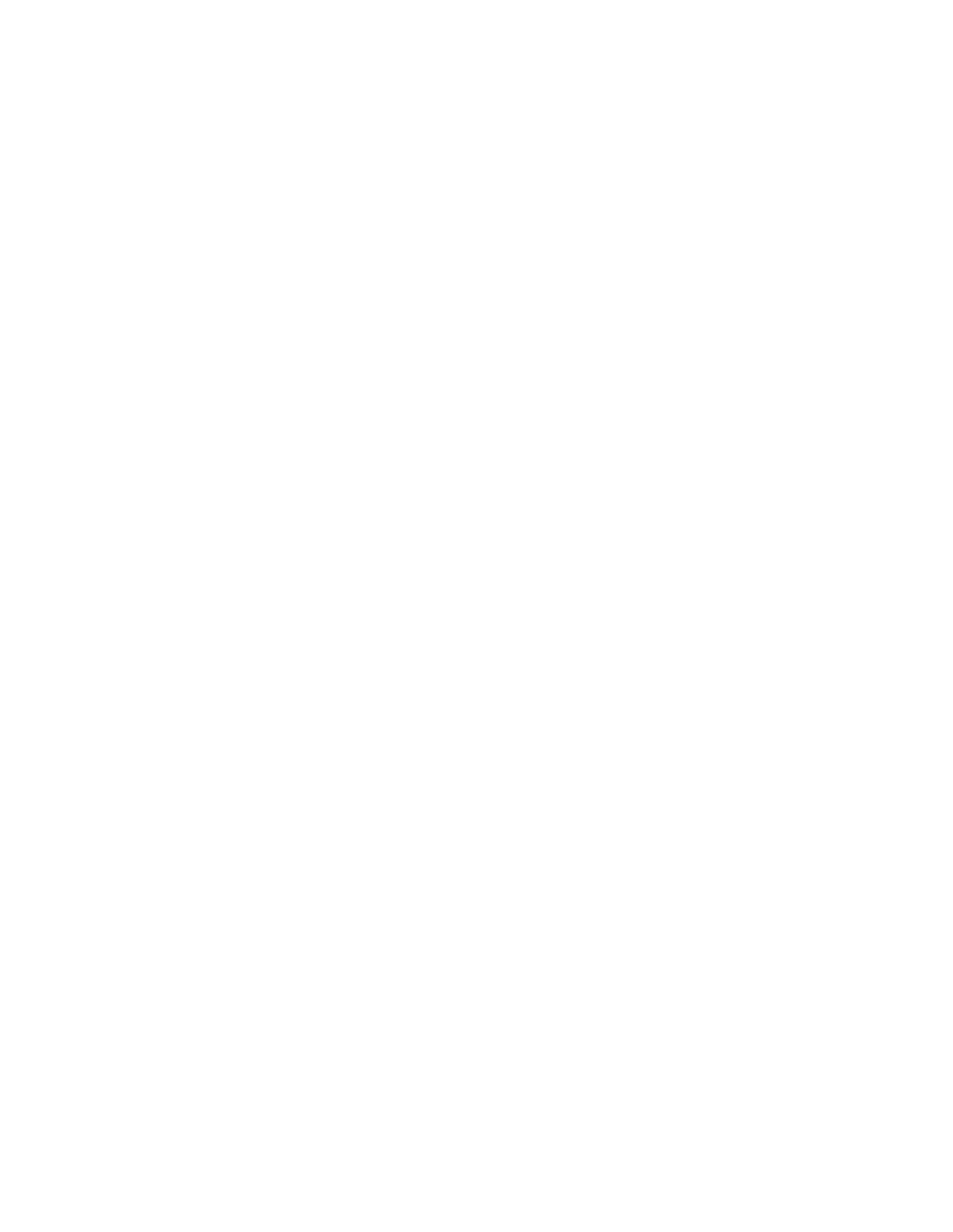# **Introduction**

Family planning saves lives and has long been considered a key aspect to socioeconomic development. Although this is widely acknowledged and well-documented, in recent years the attention and resources directed toward improving family planning programs in developing countries have been decreasing, even though need remains high. By one estimate, satisfying the unmet need for contraceptive services in developing countries would avert 52 million unintended pregnancies a year, thereby saving 1.5 million lives and preventing 505,000 children from losing their mothers (Singh et al., 2003).

To address this need, the U.S. Agency for International Development (USAID) has identified Repositioning Family Planning as a priority for its work in Africa. In the face of scarce resources, weak infrastructure, and a growing focus on HIV/AIDS, it is extremely difficult for African country programs to make significant gains in strengthening their family planning programs and thereby raising contraceptive prevalence. USAID has committed itself to providing incremental assistance to a selected number of focus countries at the very early stages of program development. To help guide these investments, lessons learned by countries in the region which have made significant progress will be very useful.

Therefore, USAID has undertaken a project to document the success of the family planning programs in three countries in Sub-Saharan Africa over the past 10–20 years, and to identify which program interventions led to that success. The three countries selected for analysis are Ghana, Malawi, and Zambia, all of which have shown considerable growth in contraceptive prevalence and significant fertility decline despite a challenging environment and limited resources. Their success can provide guidance for other Sub-Saharan African countries. The case studies will be used by USAID to guide strategy development for Repositioning Family Planning and to inform efforts to identify key investments for the region. In addition, a synthesis paper will pull out key lessons from the three case studies.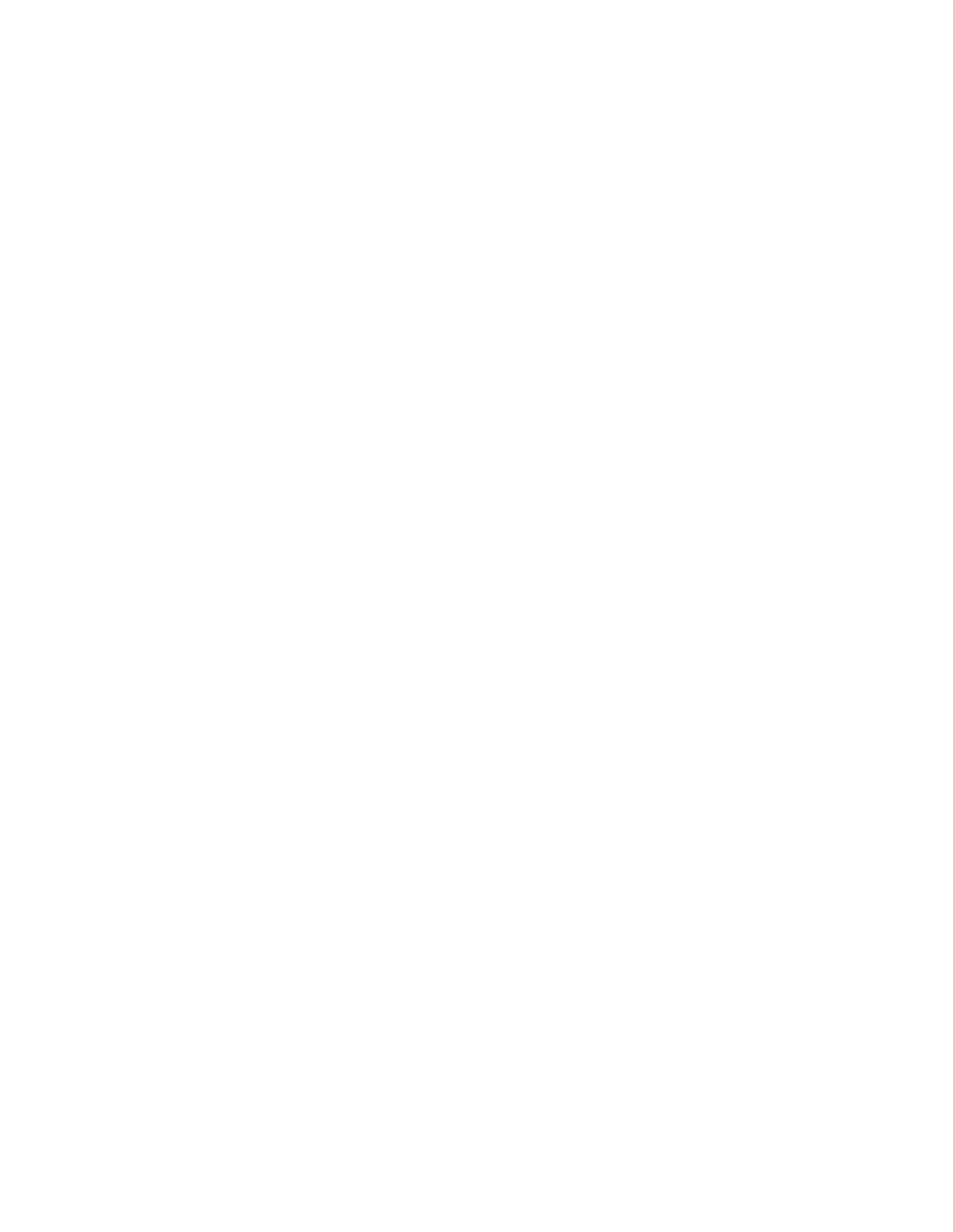# **Methodology**

This report documents the achievements, the process, and the keys to success from the family planning program in Ghana. The sources of data for this case study included indepth interviews with key informants (Appendix 1) and document review (Appendix 2). A team of four people, including two consultants from New York and two team members from Ghana (one from USAID and one independent consultant), conducted interviews and site visits in Ghana from October 20–29, 2004. In addition, the two U.S.-based consultants interviewed a number of individuals at USAID/Washington and from the Population Council/New York office. In total, 44 individuals were interviewed. Quotations from these interviews appear throughout the report in italics. The following were the main questions addressed in these interviews:

- 1. What are the main achievements and successes of the family planning program in Ghana in the past 10 years?
- 2. What were the main reasons for success? (including program factors, policies, and societal/cultural factors)
- 3. What were the main challenges or constraints encountered in implementing the family planning program?
- 4. How were these challenges addressed?
- 5. Are there any regions of the country or segments of the population that have been more challenging to effectively provide services to? If so, what has been done to meet their needs?
- 6. What are the current priorities for the family planning program in Ghana?
- 7. What do you see as the main lessons learned from the work on family planning in Ghana?

The information presented in this report gives a picture of the family planning program in Ghana; based on the data and opinions of key informants, key lessons are identified. However, these findings have some limitations. First, since we are looking at the program over the past 10–15 years, it can be difficult to get accurate information about the past. This is due to both turnover of staff and the fact that people are generally more conversant about and more interested in discussing their current programs. In addition, directly attributing particular outcomes—e.g., increase in CPR—to specific interventions is difficult. However, based on the wide range of information, it is possible to make general conclusions about effective aspects of the program that contributed to the country's success.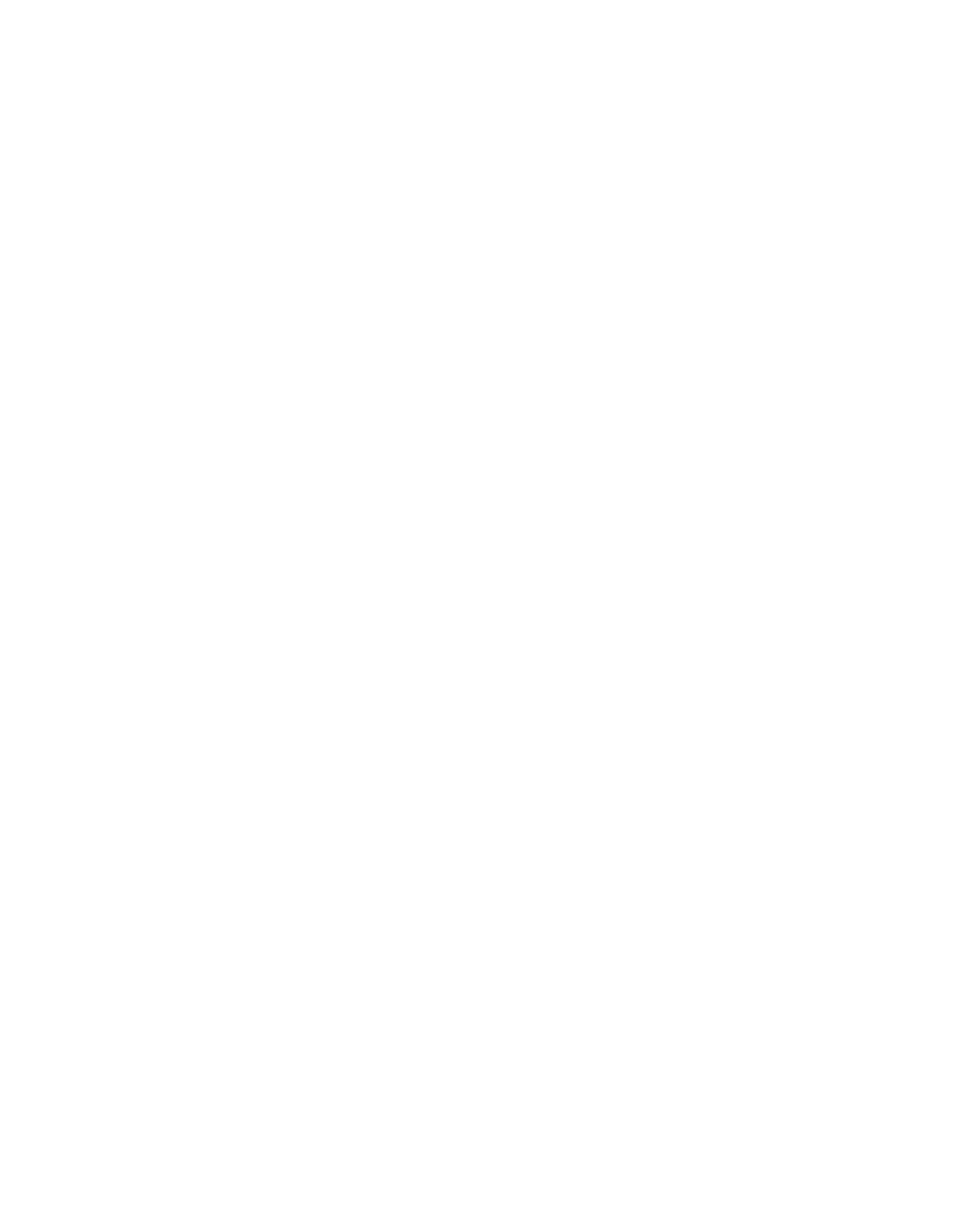# **Findings**

| Year               | <b>Key Policy and Program Activities</b>                                                | Impact                        | Context                          |
|--------------------|-----------------------------------------------------------------------------------------|-------------------------------|----------------------------------|
| $1961 \Rightarrow$ | • Christian Council of Churches begins providing family planning                        |                               | Pronatalist government           |
|                    | information.                                                                            |                               |                                  |
| $1966 \Rightarrow$ | • Small-scale family planning program emerges in clinics.                               |                               |                                  |
|                    | • Government studies population issues in terms of manpower planning.                   |                               |                                  |
| $1967 \Rightarrow$ | • Planned Parenthood Association of Ghana (PPAG) is established.                        |                               |                                  |
| $1968 \Rightarrow$ | • USAID supports Family Planning and Demographic Data Development                       |                               |                                  |
|                    | Project in FY1968-1970.                                                                 |                               |                                  |
|                    | • Final report "Population Planning for National Progress and                           |                               |                                  |
|                    | Prosperity" lays foundation for population policy.                                      |                               |                                  |
| $1969 \Rightarrow$ | • Population policy is established.                                                     |                               |                                  |
| $1970 \Rightarrow$ | • Ghana National Family Planning Program is established, with a                         |                               |                                  |
|                    | Secretariat to coordinate all ministries.                                               |                               |                                  |
|                    | • Between 1970 and 1976, 306 new family planning clinics are registered                 |                               |                                  |
|                    | with the Ministry of Health (MOH).                                                      |                               |                                  |
|                    | • USAID Phase I assistance to GOG 1971-1975 and Phase II 1976-1982                      |                               |                                  |
|                    | trains providers, and provides contraceptives and informational<br>materials.           |                               |                                  |
| $1979 \Rightarrow$ | • Ghana Fertility Survey is conducted.                                                  | CPR: 5.5%                     |                                  |
|                    | • Continued USAID support from Phase II and many centrally-funded                       |                               |                                  |
|                    | projects increases access to family planning; by 1981, more than 5,000                  |                               |                                  |
|                    | providers have been trained in family planning.                                         |                               |                                  |
| $1985 \Rightarrow$ | • Ghana Social Marketing Program is established using local packager,                   |                               |                                  |
|                    | distributor, and marketer DANAFCO.                                                      |                               |                                  |
|                    | • Contraceptive Supplies Project (1985-1990) (\$7 million) increases                    |                               |                                  |
|                    | access to modern methods through improved logistics, clinical training,                 |                               |                                  |
|                    | and IEC in public and private sectors.                                                  |                               |                                  |
| $1988 \Rightarrow$ | • A Demographic and Health Survey (DHS) is conducted.                                   | <b>TFR: 6.4</b>               |                                  |
|                    |                                                                                         | CPR: 5.2%                     |                                  |
| $1990 -$           | • MOH and nongovernmental organizations (NGOs) are trained in                           |                               |                                  |
| $1991 \Rightarrow$ | family planning, especially Ghana Registered Midwives Association and                   |                               |                                  |
|                    | PPAG.                                                                                   |                               |                                  |
|                    | • Ghana Family Planning and Health Program (FPHP), a six-year, \$30                     |                               |                                  |
|                    | million USAID-funded project, begins (and continues until 1996),                        |                               |                                  |
|                    | including \$6.5 mil for contraceptive procurement.                                      |                               |                                  |
| $1992 \Rightarrow$ | • National Population Council reporting directly to the president is<br>established.    |                               | • Multiparty democracy           |
| $1993 \Rightarrow$ | • A DHS is conducted.                                                                   | <b>TFR: 5.3</b>               |                                  |
|                    |                                                                                         | CPR: 10.1%                    |                                  |
|                    | • Situation Analysis is conducted.                                                      |                               |                                  |
| $1994 \Rightarrow$ | • Ghana Social Marketing Foundation is incorporated.<br>• Population policy is revised. |                               |                                  |
|                    | • Navrongo Community Health and Family Planning Project (CHFP) is                       |                               | • International<br>Conference on |
|                    | launched.                                                                               |                               | Population and                   |
|                    | • USAID funds 10-year, \$6 million project on Improving Access and                      |                               | Development                      |
|                    | Quality of Clinical Family Planning Services in the Public and Private                  |                               |                                  |
|                    | Sectors in Ghana.                                                                       |                               |                                  |
| $1995 \Rightarrow$ | • Ghana Population and AIDS Project (GHANAPA), a \$45 million                           |                               | • Beijing conference             |
|                    | project, begins. (It operates from 1995 to 2000 and is extended to                      |                               |                                  |
|                    | 2002.                                                                                   |                               |                                  |
| $1996 \Rightarrow$ | • Policy is approved to allow nurses to provide Norplant implants and                   |                               | • Ghana Health Services          |
|                    | training begins.                                                                        |                               | and Teaching Hospitals           |
|                    | • National Reproductive Health Service Policy and Standards are set.                    |                               | Act                              |
|                    | • A situation analysis is conducted.                                                    |                               | • Beginning of sector-           |
|                    |                                                                                         |                               | wide approach                    |
| $1998 \Rightarrow$ | • A DHS is conducted.                                                                   | <b>TFR: 4.4</b><br>CPR: 13.3% |                                  |

*(cont.)* 

**Timeline**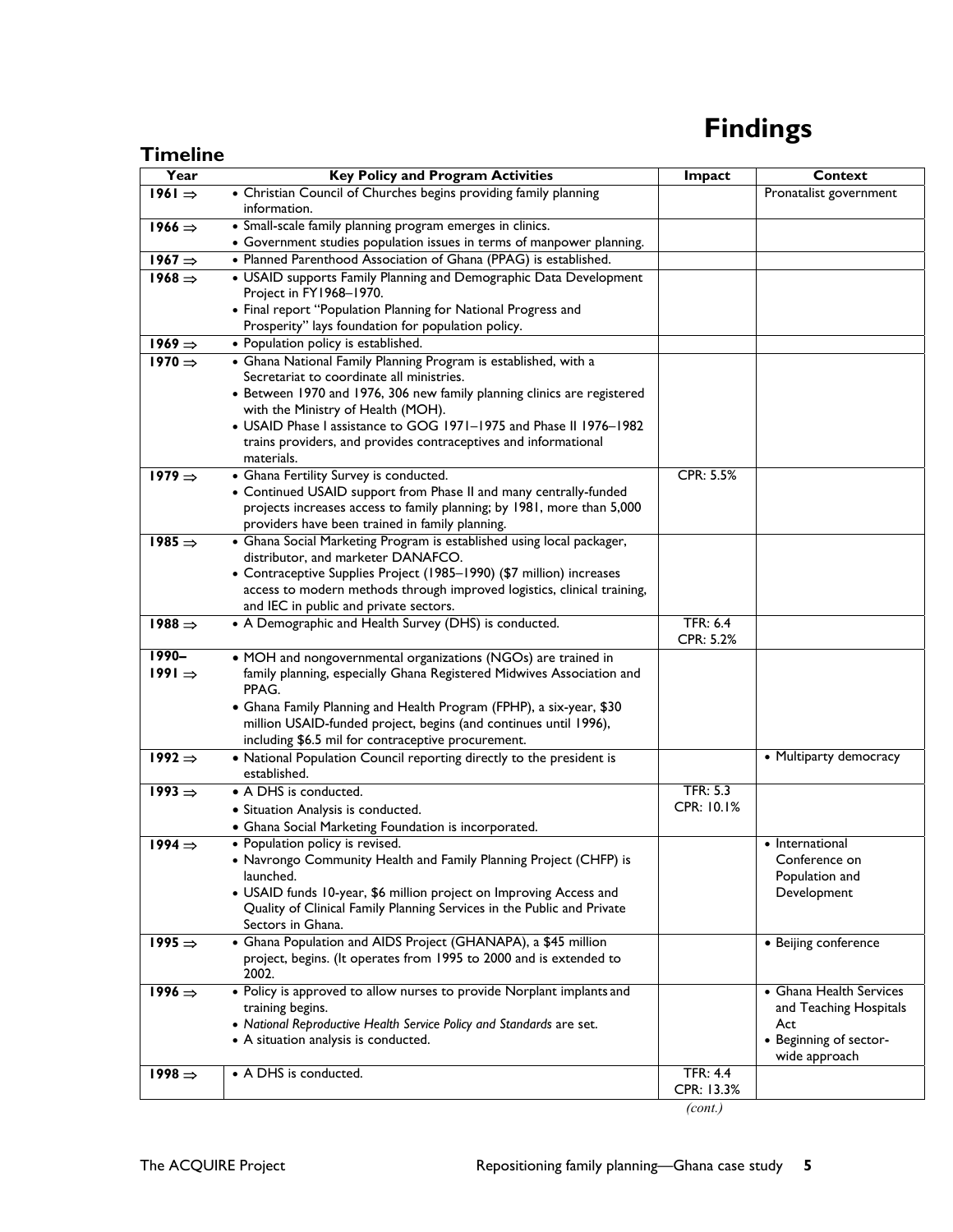# **Timeline (cont.)**

| Year               | <b>Key Policy and Program Activities</b>                                                                                                                                                                                 | Impact                 | Context                                                                               |
|--------------------|--------------------------------------------------------------------------------------------------------------------------------------------------------------------------------------------------------------------------|------------------------|---------------------------------------------------------------------------------------|
| $1999 \Rightarrow$ | • National Reproductive Health Service Protocols are established.                                                                                                                                                        |                        |                                                                                       |
| $2000 \Rightarrow$ | • Adolescent Reproductive Health Policy is established.<br>• Government of Ghana adopts findings of CHFP into national health<br>policy entitled Ghana Community-based Health Planning and Services<br>(CHPS initiative) |                        | • Third multiparty<br>election and smooth<br>transition to another<br>political party |
| $2001 \Rightarrow$ | • Life Choices behavior change campaign for family planning is launched.                                                                                                                                                 |                        |                                                                                       |
| $2002 \Rightarrow$ | • Service Provision Assessment is conducted.                                                                                                                                                                             |                        |                                                                                       |
| $2003 \Rightarrow$ | • National Reproductive Health Service Policy and Standards are revised.<br>• A DHS is conducted                                                                                                                         | TFR: 4.4<br>CPR: 18.7% |                                                                                       |
| $2004 \Rightarrow$ | • "Get a Permanent Smile" vasectomy promotion campaign begins.                                                                                                                                                           |                        |                                                                                       |

# **What Was Achieved?**

During the past 15 years, Ghana has made significant progress in reducing its fertility. Between 1988 and 2003, there was a two-birth drop in the total fertility rate (TFR), from  $6.4$  to  $4.4$  lifetime births per woman.<sup>1</sup> Ghana's fertility rate is now one of the lowest in Sub-Saharan Africa. Since 1988, current use of contraception among currently married women has doubled (to 25.2%), and use of modern methods has more than tripled (to 18.7%) (Figure 1). The country is well on the way to meeting the goals set forth in the National Population Policy of 1994: to reduce the TFR to 5.0 by 2000, 4.0 by 2010, and 3.0 by 2020, and to increase modern contraceptive prevalence rate to 15% by 2000, 28% by 2010, and 50% by 2020.





Although the TFR has declined and contraceptive prevalence has increased, unmet need remains high and women continue to have more children than they desire. There has been good progress, but respondents felt that "19% is nothing to shout about. It needs to be increased tremendously." In addition, there are important issues of inequity in the improvements in terms of bringing services to the poor and to the whole nation.

 $\overline{a}$ 

 $<sup>1</sup>$  Total fertility rates are calculated for women aged 15–49 and are based on births in the three-year period</sup> preceding the survey. Rates may differ slightly from those published in 1988, 1993, and 1998, as these were based on births in the five years preceding the survey.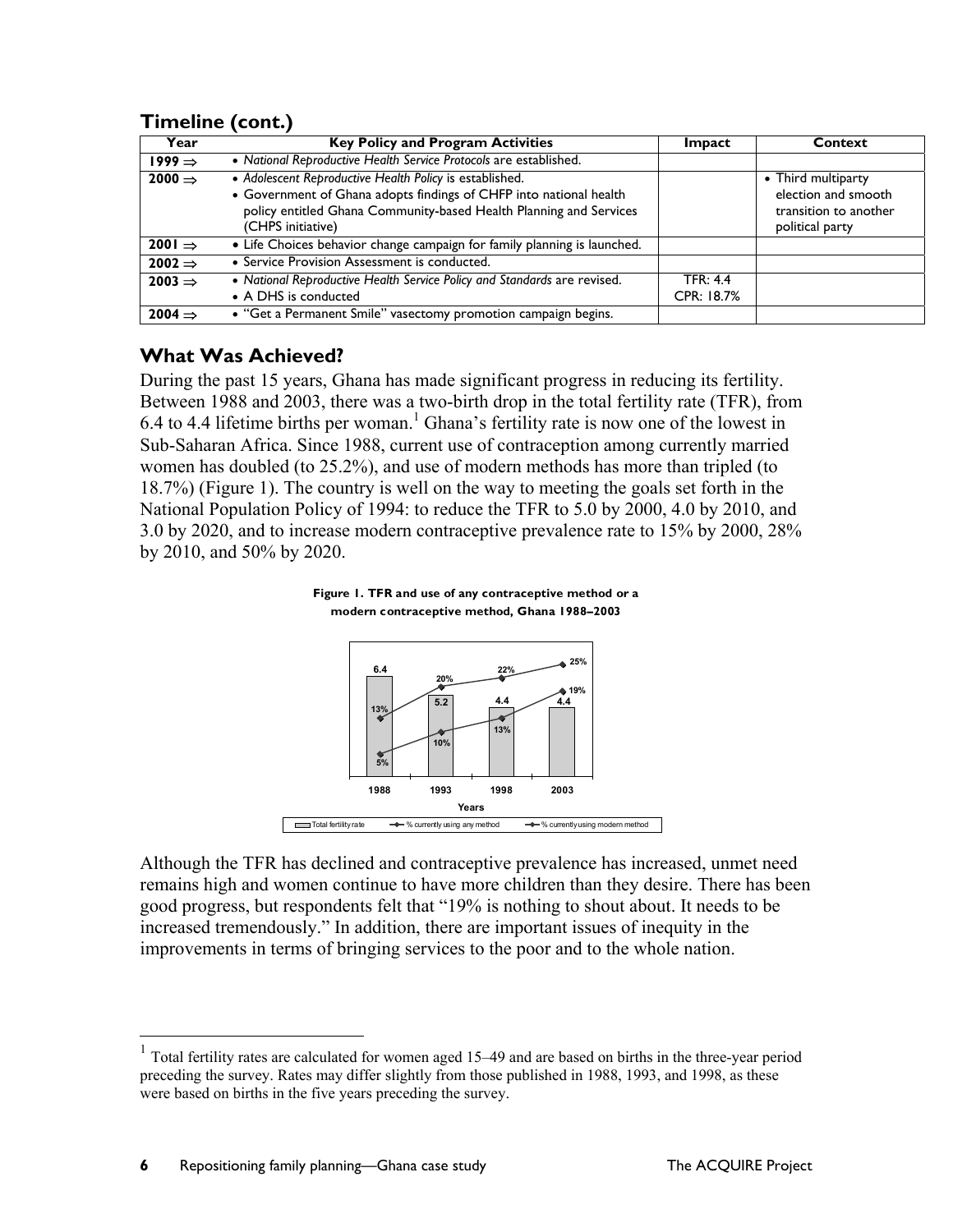Fertility levels vary by region, from a high of 7.0 births in the Northern region to a low of 2.9 births in Greater Accra (Table 1). The TFR for rural areas (5.6) is more than two births higher than the rate for urban areas (3.1). Fertility is inversely related to education and wealth. Women with no education give birth to more than twice as many children as women with at least a secondary education (6.0 vs. 2.5). Fertility decreases with increasing wealth, from 6.4 births among women in the lowest wealth quintile to 2.8 births among women in the highest wealth quintile.

Current use of contraception varies with urban-rural and regional residence, and level of education and wealth. Women in urban areas are more likely to use modern methods of contraception than women in rural areas (24.2% vs. 14.9%). Use of condoms, IUDs and female sterilization in urban areas is two to three time higher than use in rural Ghana. The prevalence of modern method use ranges from lows of 7.7% and 9.7% in Northern and Upper East to highs of 24.8% and 26.0% in Brong-Ahafo and Greater Accra.

| <b>Region</b>     | 1988 | 1993 | 1998 | 2003 |
|-------------------|------|------|------|------|
| Western           | 3.2  | 14.4 | 8.7  | 17.7 |
| Central           | 4.9  | 7.6  | 13.1 | 13.2 |
| Greater Accra     | 10.6 | 18.0 | 17.4 | 26.0 |
| Volta             | 5.8  | 7.7  | 2.1  | 19.3 |
| lEastern          | 3.9  | 12.9 | 19.6 | 21.5 |
| Ashanti           | 6.5  | 8.0  | 14.0 | 21.0 |
| Brong-Ahafo       | 5.2  | 14.0 | 14.8 | 24.8 |
| Northern          | N/A  | 5.1  | 5.6  | 7.7  |
| Upper East        | N/A  | 7.2  | 7.5  | 9.7  |
| <b>Upper West</b> | N/A  | 5.1  | 9.1  | 19.5 |
| Total             | 5.2  | 10.1 | 13.3 | 18.7 |

**Table 1. Use of modern contraceptive methods among married women, by region, 1988–2003** 

Use of contraception increased noticeably between 1988 and 2003, but total unmet need has changed little between 1988 and 2003, actually increasing slightly from 31.5% to 34%. Unmet need is greatest among women who have the least access to contraception young women (age 15–19), rural women, women with less than a secondary education and women in the lowest wealth quintile. Rural women have a higher unmet need for family planning than their urban counterparts (38% compared to 28%). In 1988, there was little difference in unmet need between rural and urban women; however, there is now a widening gap in unmet need between the two populations. In the past 15 years, while the unmet need in rural areas has increased by 16%, unmet need in urban areas declined by 9%.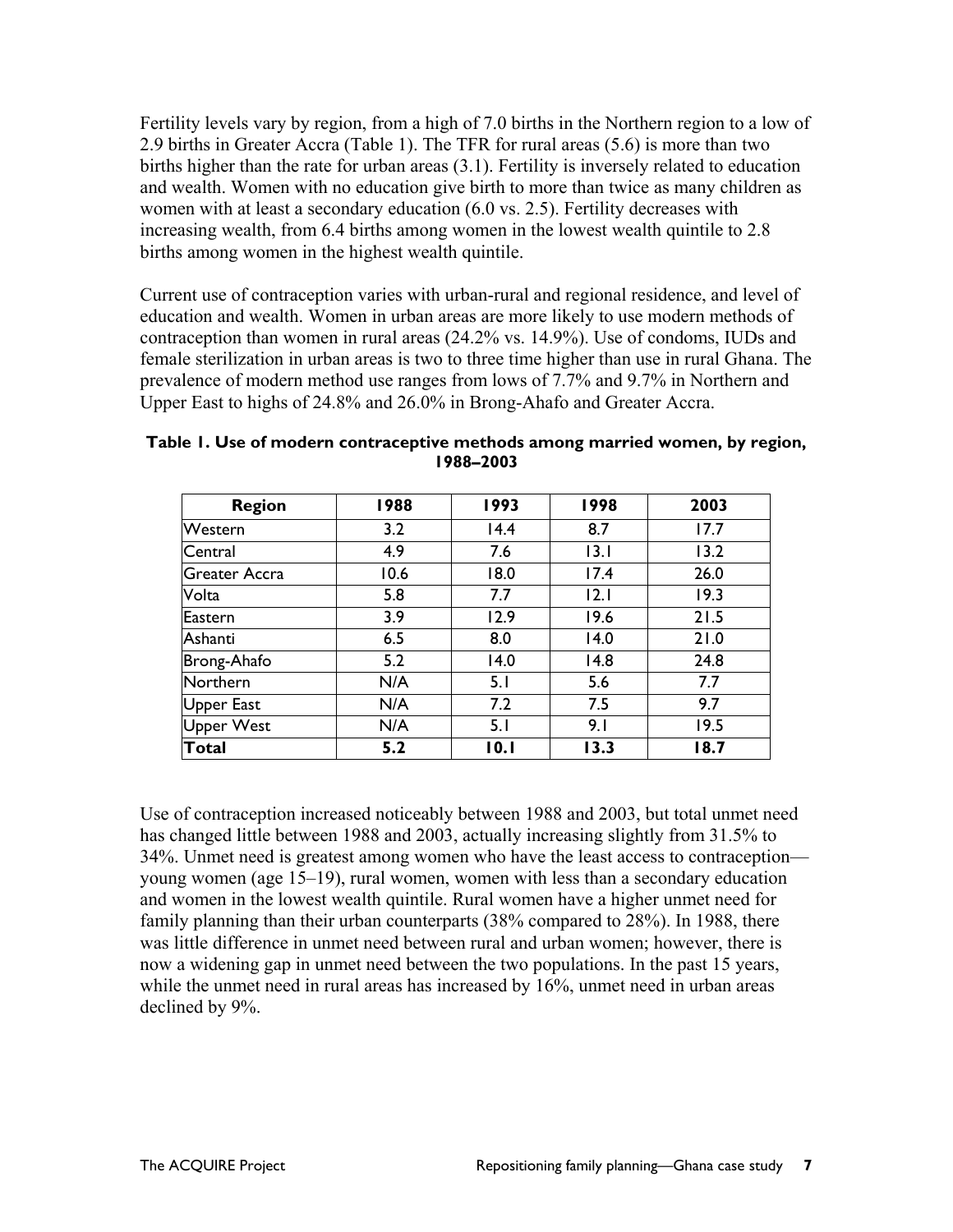#### **Figure 2. Prevalence of modern contraceptive use, by wealth quintile, 1993, 1998, and 2003**



Figure 2 shows that there have been only minimal gains in contraceptive use among the poorest women in Ghana. The modern method CPR for the lowest wealth quintile has only increased from 5.4% in 1993 to 8.6 in 2003, while the wealthiest have experienced an increase in CPR from 19.1 to 26.3 over the same 10-year period.

One of the unanswered questions about Ghana is why the fertility decline from 1988 to 2003 is greater than would be expected on the basis of reported increases in contraceptive prevalence. Blanc and Gray (2000) explored several possible explanations, including potential overestimates of the fertility decline, underestimates of contraceptive prevalence, and trends in other fertility determinants. Although the authors were unable to come up with a clear explanation, they did identify several factors that could contribute to this discrepancy, including:

- A shift from traditional to modern methods of contraception
- Underreporting of contraceptive use (For example, in Navrongo, comparative analysis of survey data with service statistics has shown that 20% of known contraceptive users who were interviewed in surveys denied that they were using a method [Phillips et al., 1997].)
- Induced abortion (Although this is difficult to assess due to the lack of reliable data on the rates of abortion in the country.)
- Changes in behavior other than contraceptive use (e.g. coital frequency) as the desired number of children decreases

The continuing puzzle of the TFR-CPR relationship in Ghana highlights that it is important to look at multiple endpoints for success, as either TFR or CPR on its own would not give a complete picture of the achievements of the family planning program in Ghana.

## **What Was Done?**

## *Context*

A number of factors in Ghana had an impact on the implementation, the success, and the challenges of its family planning program, including the sociocultural and religious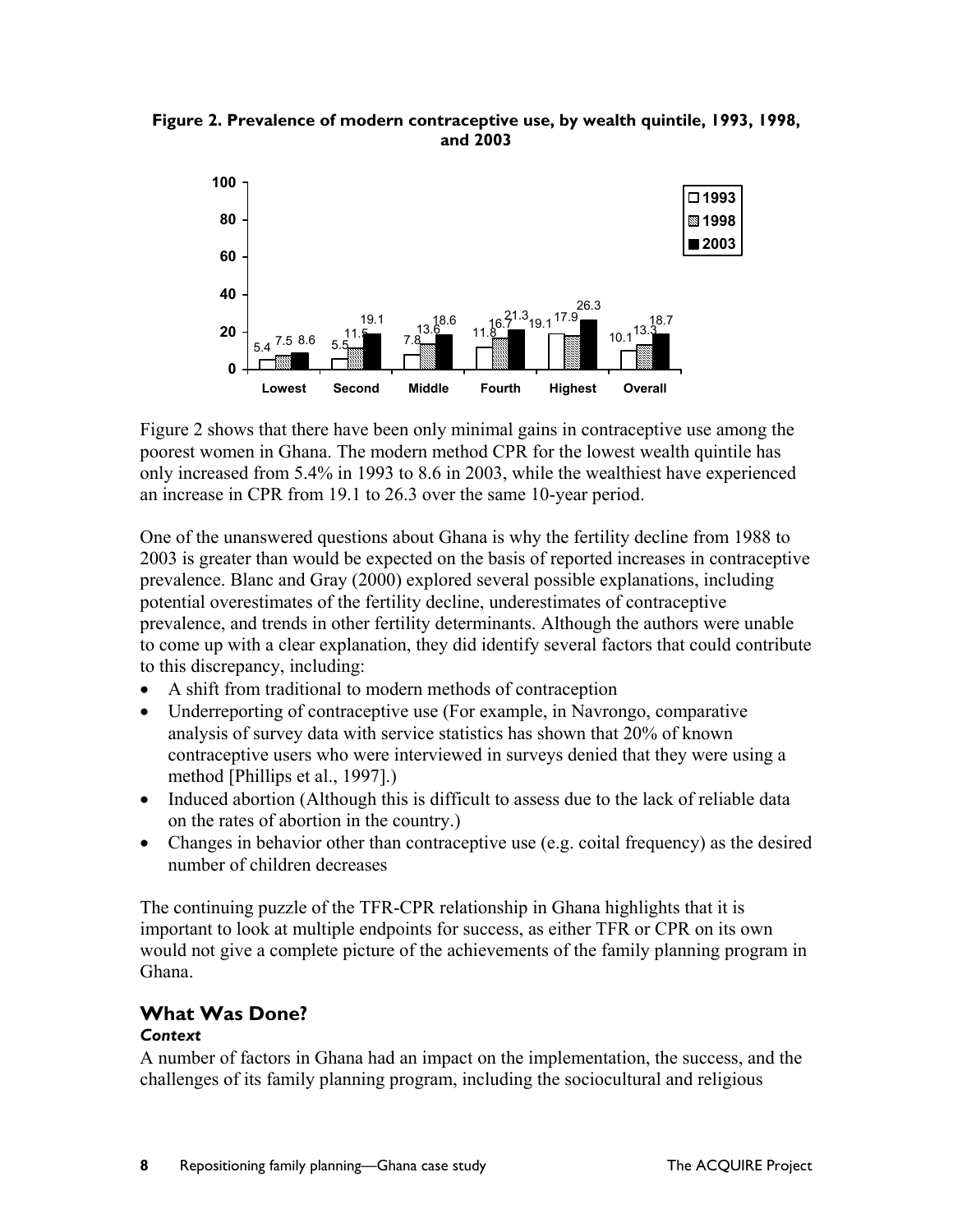environment, rural-urban migration, the political and economic environment, gender issues and girls' education, and HIV/AIDS.

### *Sociocultural and religious environment*

Ghana's population of 21.4 million people is made up of many different ethnic groups which originate from various parts of the West African subcontinent. These groups all have distinct histories, languages and cultures. For the sake of practicality about six major ethnic groups can be identified. Within these six however, are numerous different branches each of which has their own linguistic and cultural variations.

There are significant and divisive differences between the north and south of Ghana. The terrain and climate are different as are the ethnic groups. In terms of development and infrastructure the north lags behind the south. Officially, 63% of Ghana's population is Christian, 16% Muslim and 21% animist. Islam is most concentrated among the ethnic groups originating from the north of Ghana.



**Figure 3. Map of Ghana** 

In a setting in which property, resources and offspring belong to men, women make their living and earn their status by helping men manage their households and resources and by giving them offspring. Childbearing is their single most important role in life. The emphasis on prolific childbearing stems from various factors such as the agrarian lifestyle which necessitates a large manual workforce, the tradition of having children fostered by relatives to strengthen ties across the extended family and high rates of child mortality.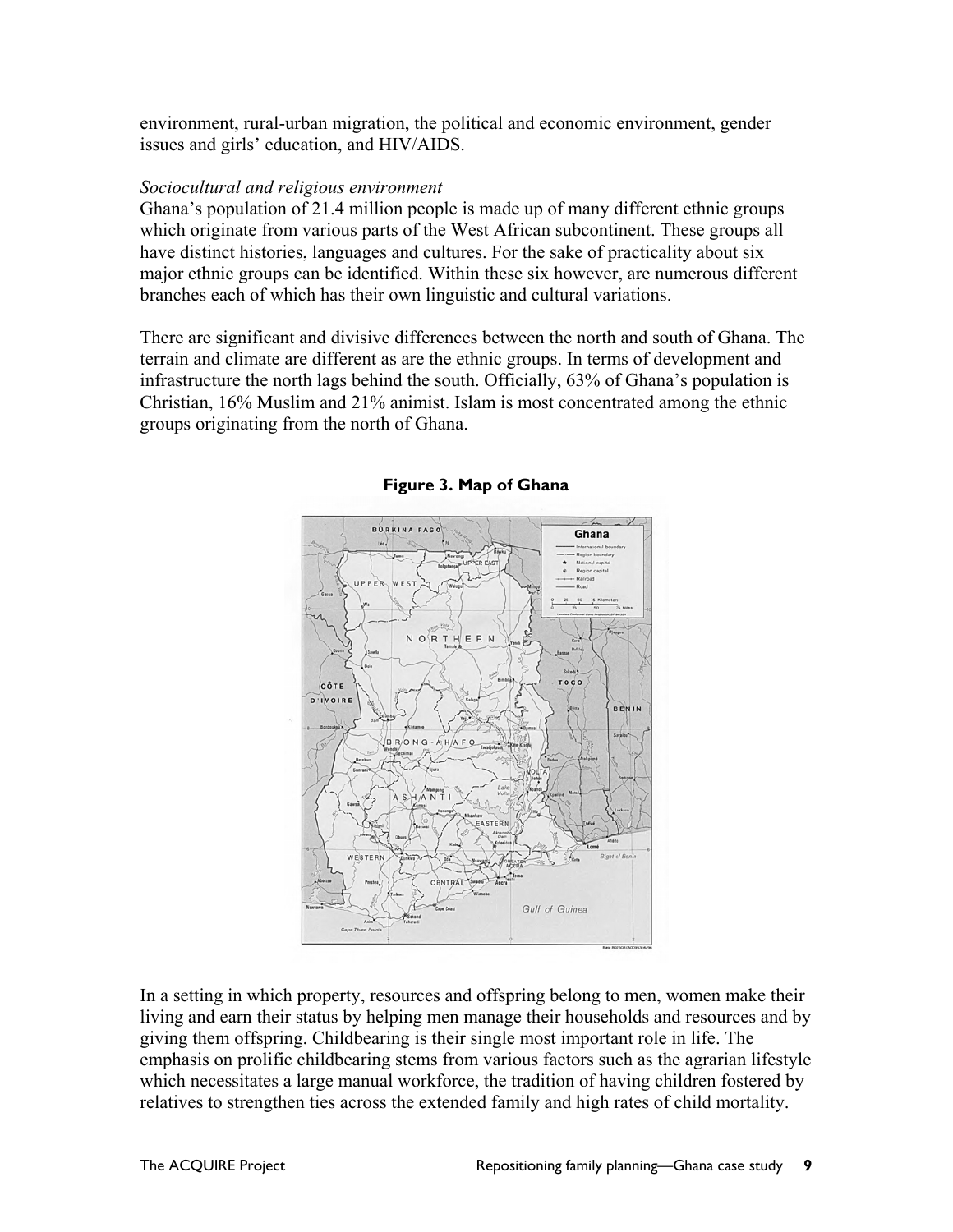The practice of polygamy is traditionally endemic to most ethnic groups in Ghana. Although rejected by the Christian church it is acceptable in both Islamic and animistic religions and is still widespread among certain sectors of the population. The polygamous environment places a woman in a competitive position with her rivals in which the natural way to gain precedence is to have as many children as possible.

When women want to practice family planning, their husbands and in-laws will often not agree and they may be punished if they are caught, sometimes with physical violence. The fear of opposition and punishment has thus led to women using modern contraceptives in secret. Research has shown that the most popular modern contraceptives in areas where women have least control over their fertility are the ones that cannot easily be detected in particular, injectables (Wright, 2002). According to the 2003 DHS, 11% of married women with no education currently use any modern methods of contraception as against 28.1% of women with secondary education and above. In line with this trend, the majority of individual modern methods show significantly higher figures for educated women. With injectables, however, 4.6% of women with no education use them as against 4.0% of women with secondary education and above.

#### *The effects of rural-urban migration*

It is estimated that 44% of Ghana's population lives in urban areas. The poverty of the subsistence farming lifestyle, the lack of infrastructure and services in the rural areas and the absence of job opportunities have driven millions of people to the urban centers to seek better opportunities.

A number of factors in urban life contribute to lowering fertility, such as cramped living conditions and expensive housing. In addition, the birth of a child outside a supportive family structure places the burden of its welfare on its mother and compels her to be economically active. This is a strong incentive for her to control her fertility, a task that is in any case much easier when she is the main decision maker about her fertility. In addition, women in urban settings generally have more exposure and access to family planning and they are more likely to be in the workforce. Rural-urban migration also impacts fertility rates from another angle. Many male migrants leave their wives behind in the rural areas for prolonged periods. Without their husbands at home, the reproductive capacity of these women is significantly reduced. Meanwhile their husbands are more likely to use contraceptives in extramarital sexual encounters in the urban areas than they would with their wives back home.

#### *Political and economic environment*

The prevailing climate of political stability in Ghana has played its part in the progress achieved in family planning over the past decade. This hard-won stability is enjoyed by few other countries in the West African subregion and can be viewed as one of Ghana's advantages in the family planning arena as in other areas of development.

After gaining independence from Britain in 1957, Ghana went through two and one-half decades of cyclical coups d'etat and revolutions. The year 1982 saw the beginning of a consistent political process in the country which started as a military dictatorship and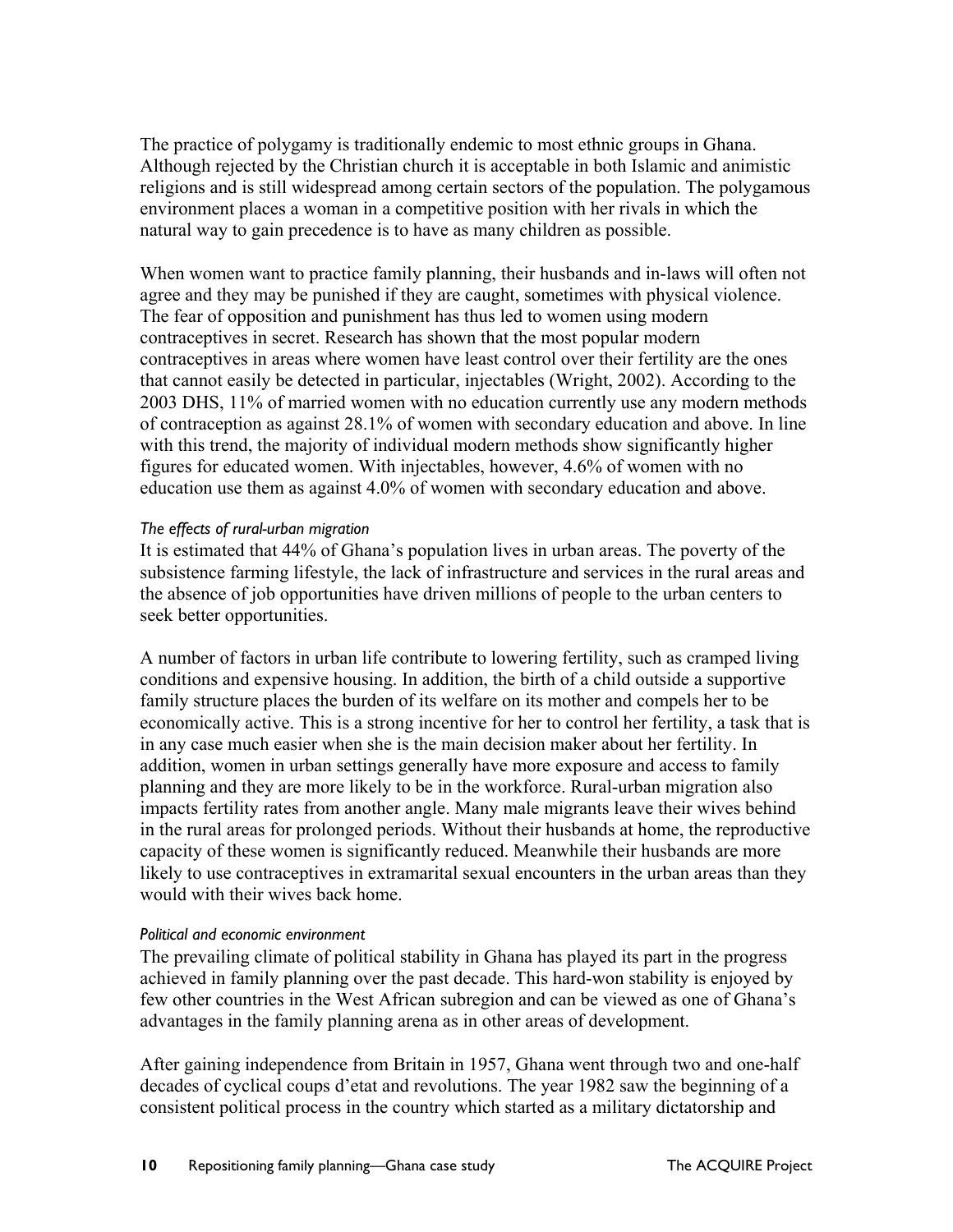evolved by 1992, into the civilian, democratically elected, constitutionally based republic now in place. Since 1992 there have been three multiparty democratic elections in succession with the fourth due in December 2004. Transitions between political administrations have occurred smoothly, the most significant being a transition from one political party to another in the year 2000.

A process of decentralization began in 1987 and, although still incomplete, has made significant progress. Today the government is divided into 138 local government areas called district assemblies. This process has brought decision making around many development initiatives much closer to the general populace.

The establishment of the Fourth Republic and the 1992 Constitution freed up the political environment, ushering in a new era of freedom of speech and a concurrent expansion of the media sector. There was a dramatic expansion of newspapers from all sections of the political spectrum, an increase in television channels and a veritable explosion of FM radio stations. This growth in the media sector has fostered the open expression of views and national dialogue on political, social and cultural issues. Family planning, among other topical issues, has featured fairly prominently in this national dialogue.

The stability of the political system in Ghana over the past two decades has allowed for significant improvements in development and economic opportunities and for the consequent growth of the private sector. Ghana now has roughly twice the per capita output of the poorer countries in West Africa (CIA, no date). In addition, there has been a high level of investment and intervention by bilateral and multilateral development partners. Programs in health, education, trade and agriculture, implemented in conjunction with the Government of Ghana's line ministries, have been a major focus of these interventions.

However, development and economic prosperity have not been spread equally over the country. Indeed, poverty has deepened over the past decade for significant sectors of the population. The cost of health services, education, transport, public utilities, property rates and housing have all increased. According to the Ghana Poverty Reduction Strategy (GPRS), Ghana has experienced growing and deepening poverty particularly in the north of the country and in the Central Region over the past ten years. A 1998 survey found that 39.5% of the population lived below the poverty line, with a large discrepancy between urban (18.6%) and rural (49.9%) populations (World Bank, 2004). Poverty levels have played a role in declining fertility rates over the past decade, as the effects of poverty are forcing people to control the size of their families.

#### *Gender issues and girls' education*

Reflecting international trends and development priorities, the issue of gender equity has gathered significant momentum in Ghana over the past decade. The first national development plan drawn up in response to the 1992 constitution included in its mediumterm and long-term objectives the increase of female enrolments and completion rates at all levels in the educational system. As a result of this gender emphasis the Girls' Education Unit, a special division within the Ministry of Education, was established in 1997. In 2001, the Ministry of Women and Children's Affairs was created, fulfilling a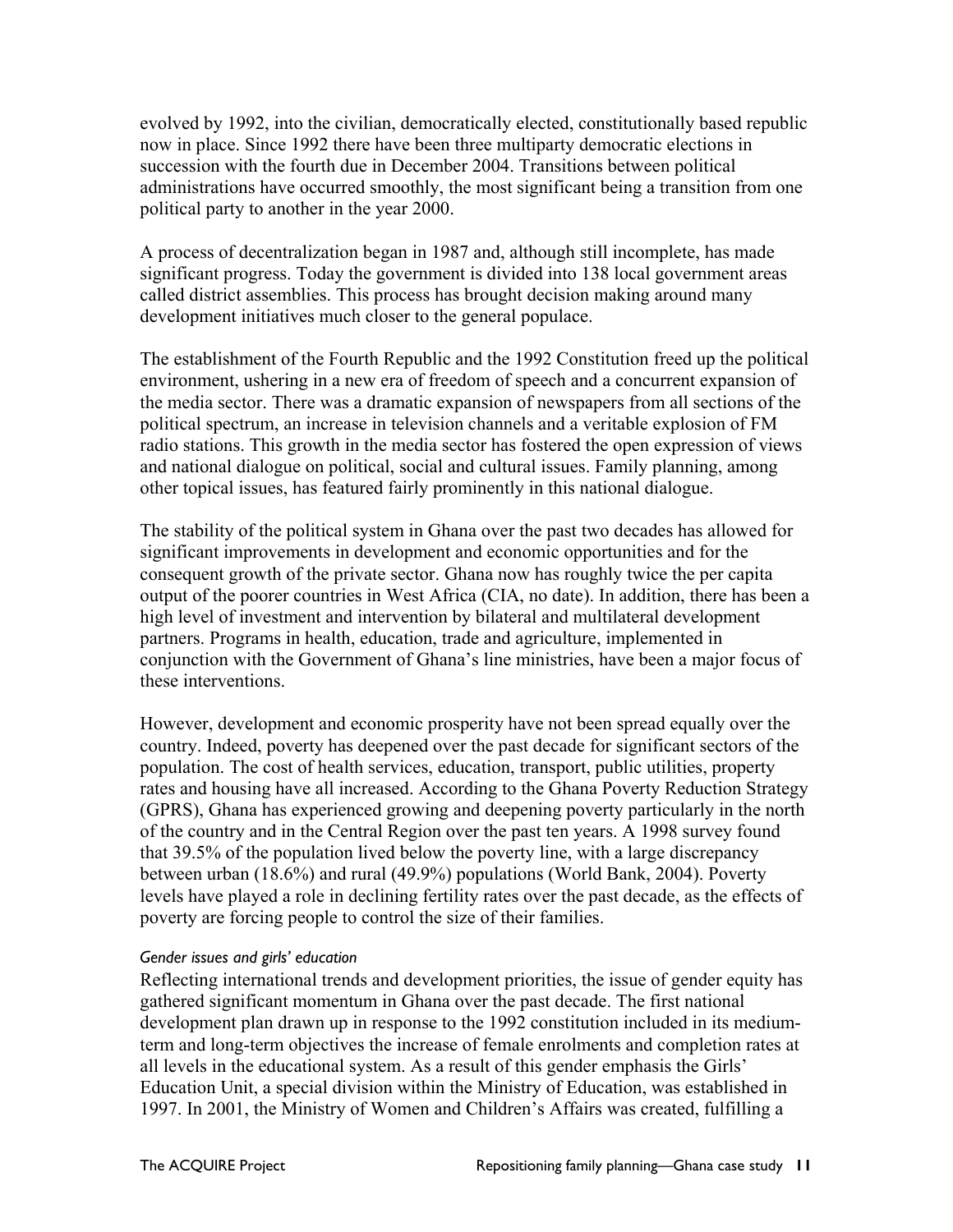campaign promise of the current administration. In discussions with staff of this Ministry, they emphasized the need for economic empowerment of women and that "when women and children develop, then the country develops." As noted earlier, education is strongly linked with increasing contraceptive use and lower fertility.

Over the past decade, other initiatives to promote women's welfare and to defend their rights have included the creation of the Women's and Juvenile's Unit (WAJU) within the Ghana Police Force and the passing of the Children's Act of 1998, in which Section 14 sets the minimum age of marriage at 18 years. This has been particularly beneficial to women in the Muslim community, who are at risk of being forcibly married off while still of school-going age. Another relevant factor in the area of formal education has been the incorporation of family life education into the life skills curriculum. This was piloted in 1995 and mainstreamed in 2000.

### *HIV/AIDS*

Approximately 3.4% of Ghana's adult population aged 15–49 is infected with HIV, translating into roughly 400,000 people living with HIV/AIDS, according to the National AIDS Control Program (USAID, Bureau for Global Health, 2003). While this prevalence is fairly low, especially as compared with East and Southern Africa, it is of course still a significant concern for the government of Ghana. A National AIDS/STI Control Program was established in 1987, and in 2000, the Ghana AIDS Commission was established under the leadership of the President as the coordinating body for all HIV/AIDS activities. While the condom promotion activities for HIV prevention clearly have an impact on increasing contraceptive use and potentially on reducing fertility, to date there has been minimal formal integration between family planning and HIV/AIDS activities.

## *Policy*

When asked about the achievements of the family planning program in Ghana, in addition to mentioning the success in lowering TFR and increasing CPR, respondents talked about the important political commitment. While there are impressive policies in place, often there is a gap between what is on paper and what is happening in practice. Advocacy has played a key role in raising the profile of family planning, and will be important in coming years in ensuring that family planning remains a priority in the various aspects of health sector reform.

Ghana was one of the first countries in Africa to have a population policy, and as one of the country's leading experts in reproductive health explained, "The comprehensiveness of that policy at that time was tremendous." Entitled *Population Planning for National Progress and Prosperity: Ghana Population Policy,* it was issued in March 1969. Population was seen as an important part of the economic development process in the country.

Although the policy existed for many years, respondents pointed out the difficulties in implementation; "it is one thing to have it on paper, but it is another to actually implement, operationalize, and move from theory to practice." A blunt assessment in 1989 documented the lack of progress made on the 1969 Population Policy and identified several reasons (Adamchak et al., 1995; interviews with key informants, 2004). First of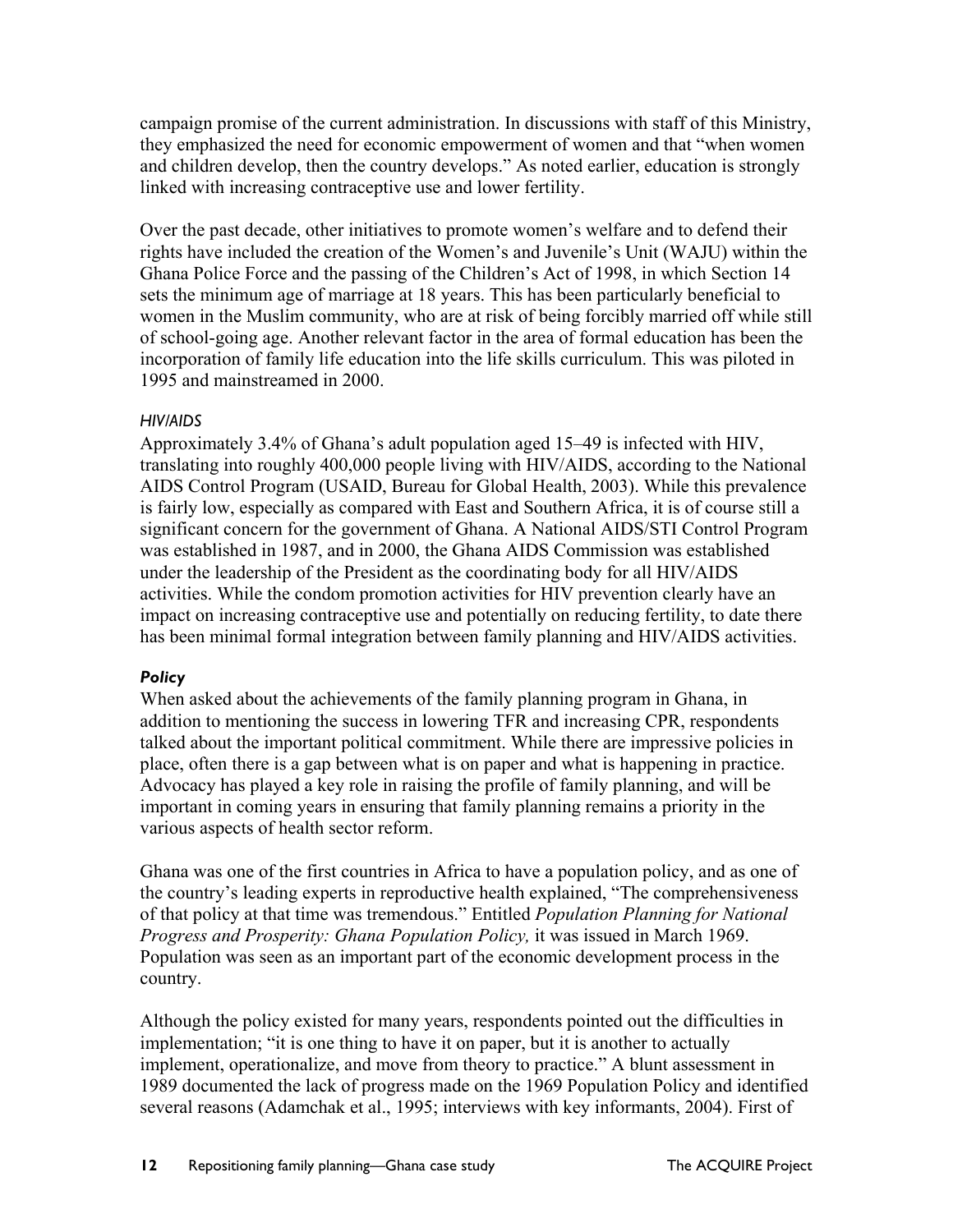all, the policy was developed by technocrats at the national level with little grassroots involvement so that it felt imposed rather than having buy-in from all levels. Second, there were clear guidelines for family planning, but not for the other elements of population. Instead, it was left up to various ministries, and there was frequently interagency rivalry, "interpersonal squabbles and turf struggles," and inadequate coordination. Other respondents explain that although the policy existed, there was only lukewarm support from political leadership for this area; "we want to continue having the number of children we want and we don't want people to talk about sex." Overall, the policy was generally seen as a "document on a shelf, but not a strategic plan for implementation."

When the policy was revised in 1994, these factors were taken into account. This time a draft policy was developed by a multisectoral team and was then sent to all districts for input. As described in the preface to the revised policy, "it represents an innovative experiment in grassroots participation in policy formation" (National Population Council, 1994). In addition, the National Population Council was set up and clearer action plans were developed.

There were important advocacy efforts in the 1990s. For example, the RAPID tool was used to help influence policy makers by showing the impact of population growth on the education and health sector in terms of numbers of schools and hospitals that would be needed. This "was very revealing" and prior to these presentations, many said that they had not seen family planning as an important issue. The way the information was presented was also important. High-level former Ministry people gave the information so that it was "colleagues talking with colleagues" rather than outsiders pushing an idea.

Another factor that constrains implementation of policy is funding. Until recently, financial commitment from the government did not follow the commitment expressed in policies. This began to change around 2000–2001, when the government included some funding for family planning in its budget. Many respondents stated that there is increasing support from the current government, as shown, for example, by the fact that the Life Choices IEC campaign was launched by the President of Ghana. It is hoped that this will also translate into increased financial support.

In addition to the national population policy, dissemination of the *National Reproductive Health Service Policy and Standards*, developed in 1996 and revised in 2003, was an important step in removing medical barriers to services and, more generally, raising the profile of reproductive health. As stated in the revised edition, "the first edition of this document paved the way for development and expansion of reproductive health. It helped crystallize the uniqueness and the importance of reproductive health as a priority area in the health sector" (GHS, 2003a). Findings from the 1993 Situation Analysis study were an important impetus in bringing about the development of standardized family planning guidelines (Adamchak et al., 1995). In particular, this study found that almost 90% of service providers would not give any contraceptive method to a woman with fewer than three children, and that many would require spousal consent or that a woman be married before they would provide methods. Such attitudes can be a significant barrier to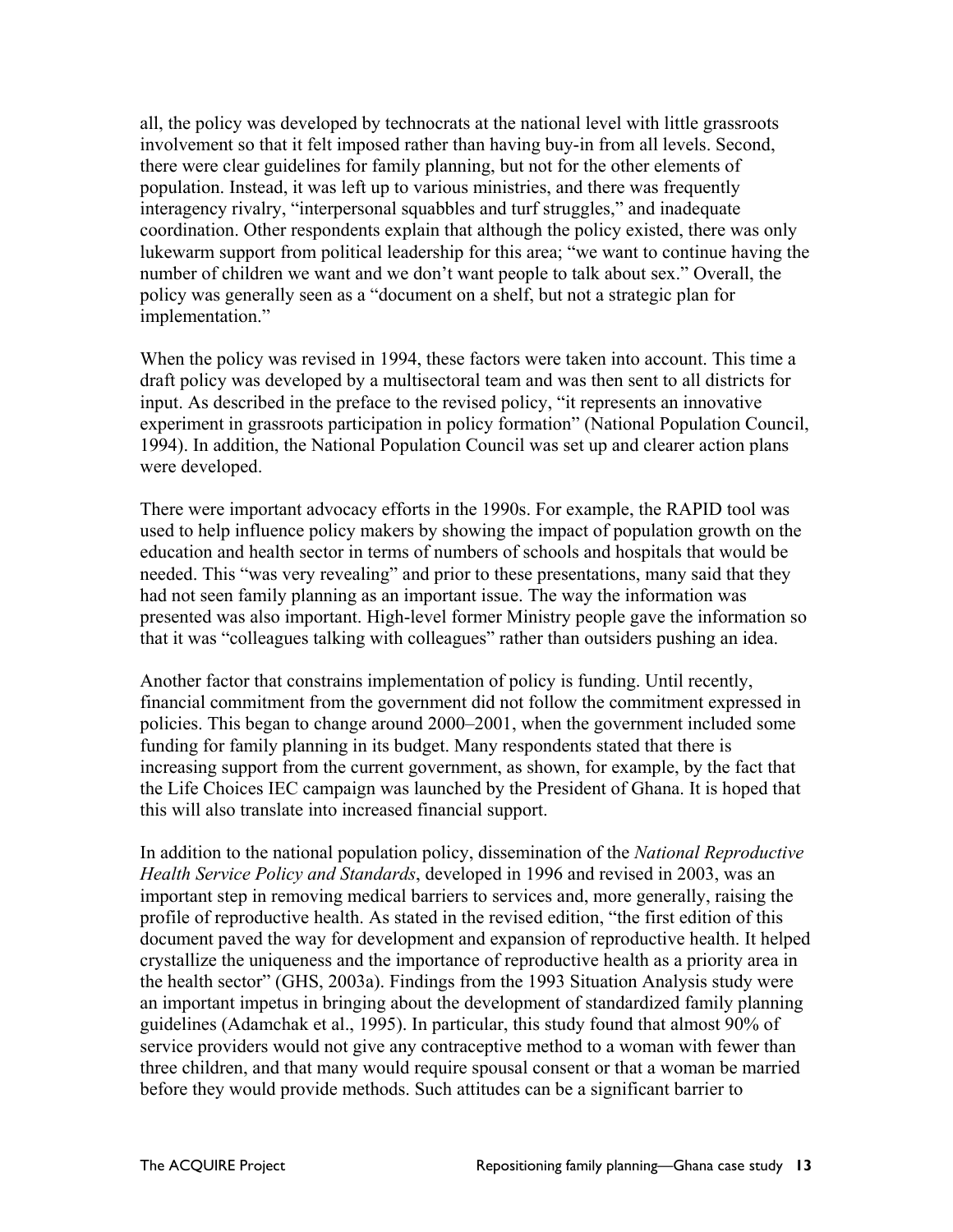services; "Old attitudes concerning the 'dangers' of hormonal contraceptives persist and keep these contraceptives from wide distribution" (Adamchak et al, 1995).

Respondents highlighted the need for continuous education about the population policy. In advocacy, it is important to get the right message to the right people. As one reproductive health expert explained, "with a maternal health approach, they (policy makers] are becoming more open—looking at a woman and her health rather than a demographic or economic argument…. We have learned the different ways of presenting and humanizing the discourse." And this discourse will change depending on whether one is speaking with a policy maker, a doctor, or a family planning client. Of course, messages at the policy level will be very different from messages to the general population; "this country needs to know the rate at which it is growing, but that doesn't convince Mr. X in the field. When I decided to have four children, I wasn't thinking of the national growth rate." The issue of raising awareness among the general population is addressed in the section on program interventions.

There can be a problem with mixed messages, which several respondents called attention to. Currently in Ghana, antenatal care and delivery services are offered for free, but there are fees for family planning. This sends a message that encourages child bearing over family planning. It is important when changing one policy (for example, making delivery services free to encourage more women to deliver at a health facility) to consider the potential broader implications of that change.

In a review of priority setting in health sector reform in Ghana, Mayhew and Adjei (2004) find that sexual and reproductive health (SRH) donors (primarily USAID and UNFPA) and advocates had minimal involvement. They looked at three reform components—decentralization, essential package, and sector-wide approach (SWAp). The authors of this review, as well as several respondents in this case study, point out that the SWAp and the Poverty Reduction Strategy tend to be strongly oriented towards the Millennium Development Goals (MDGs). Therefore, it terms of reproductive health, they focus on HIV and maternal mortality, with only limited attention to family planning.

Although the SRH program in Ghana is strong, there is concern regarding sustainability if it remains somewhat outside of the health sector reform processes. For example, in early budget planning for the SWAp, condoms were left out because at that time, they were funded by USAID and UNFPA and so "they were not considered to be a 'system' issue despite being a critical component of public health services." Mayhew and Adjei (2004) conclude that "While it is tempting for a strong program like Ghana's SRH programme to remain independent, we argue that closer involvement in system-wide reforms is a preferable long-term objective."

In particular, it is important to forge stronger and clearer linkages between family planning and HIV/AIDS, "to evolve the kinds of strategies which really integrate the two arms," as one respondent explained. One suggestion was that this be done through a central-level task force; "we need to have this integration at a higher level before bringing it to a lower level."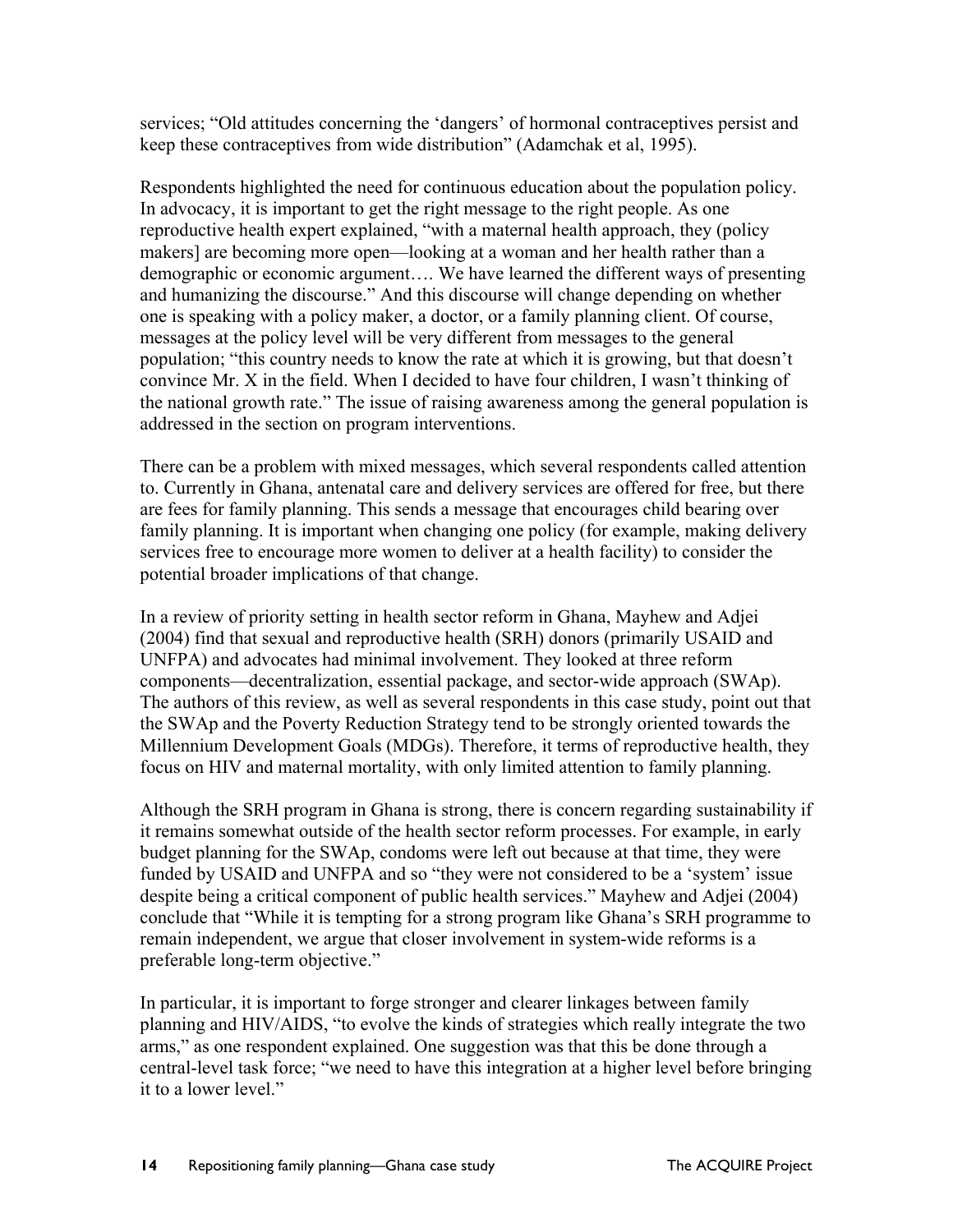### *Program*

Having supportive policies is a key aspect of a successful family planning program, but it is only through their implementation that there is an impact on reproductive health; "a good document doesn't make a woman have good access to contraceptives." There have been a number of activities to improve family planning services in Ghana, in both the public and private sector. Interestingly, over the past fifteen years there has been a shift in the source of modern contraceptives from the public to the private sector. The proportion of current users relying on the private sector has increased from 43% in 1988 to 54% in 2003.

Major program initiatives funded by USAID beginning in 1968 and through the mid-1980s supported a range of activities from demographic data collection and analysis, to the provision of contraceptive supplies and international and national training efforts. These initiatives have included:

- The Contraceptive Social Marketing Project (1987–1990)
- The Ghana Family Planning and Health Program (FPHP) (1990–1996)
- The Ghana Population and AIDS Project (GHANAPA) (1996–2002).

Beginning in the mid-1980s, the focus of the program was on increasing demand and access of modern methods through social marketing. The FPHP continued social marketing strategies in addition to their work to expand the capacity of the public and private sectors. Beginning in 1993 and continuing until the present, the public and private sectors recognized the importance of improving access and quality of services for permanent and long-term methods (male and female sterilization, implants, IUDs). With support from USAID, UNFPA, and other donors and with technical assistance from EngenderHealth, the program has always focused on extending the range of family planning services offered to the public, providing more choice in methods, ensuring informed choice and consent, and developing strategies to reach special groups such as adolescents and men.

Situation analysis studies carried out in 1993, 1996, and 2002 allow one to look at changes in readiness and service quality in family planning services. Overall, infrastructure and service availability have improved, with almost all facilities (96%) offering family planning services five or more days a week and having improved privacy for clients (59% of facilities in 1993 had a private examination room as compared with 83% in 2002). Choice of methods has also improved, although IUD availability has decreased and stock outs continue, and for some methods, have gotten worse. Although more family planning providers have received in-service training on counseling, there are mixed results in terms of improved quality of care. (Hong et al., 2005).

Recent programmatic interventions highlight the importance not just of what you do, but how you do it. For example, EngenderHealth and the GHS set up an innovative and effective system of working through subagreements directly with the country's 10 regions to enhance local ownership. This also allowed the program to have a strong focus on sustainability, take a comprehensive approach and be flexible and responsive to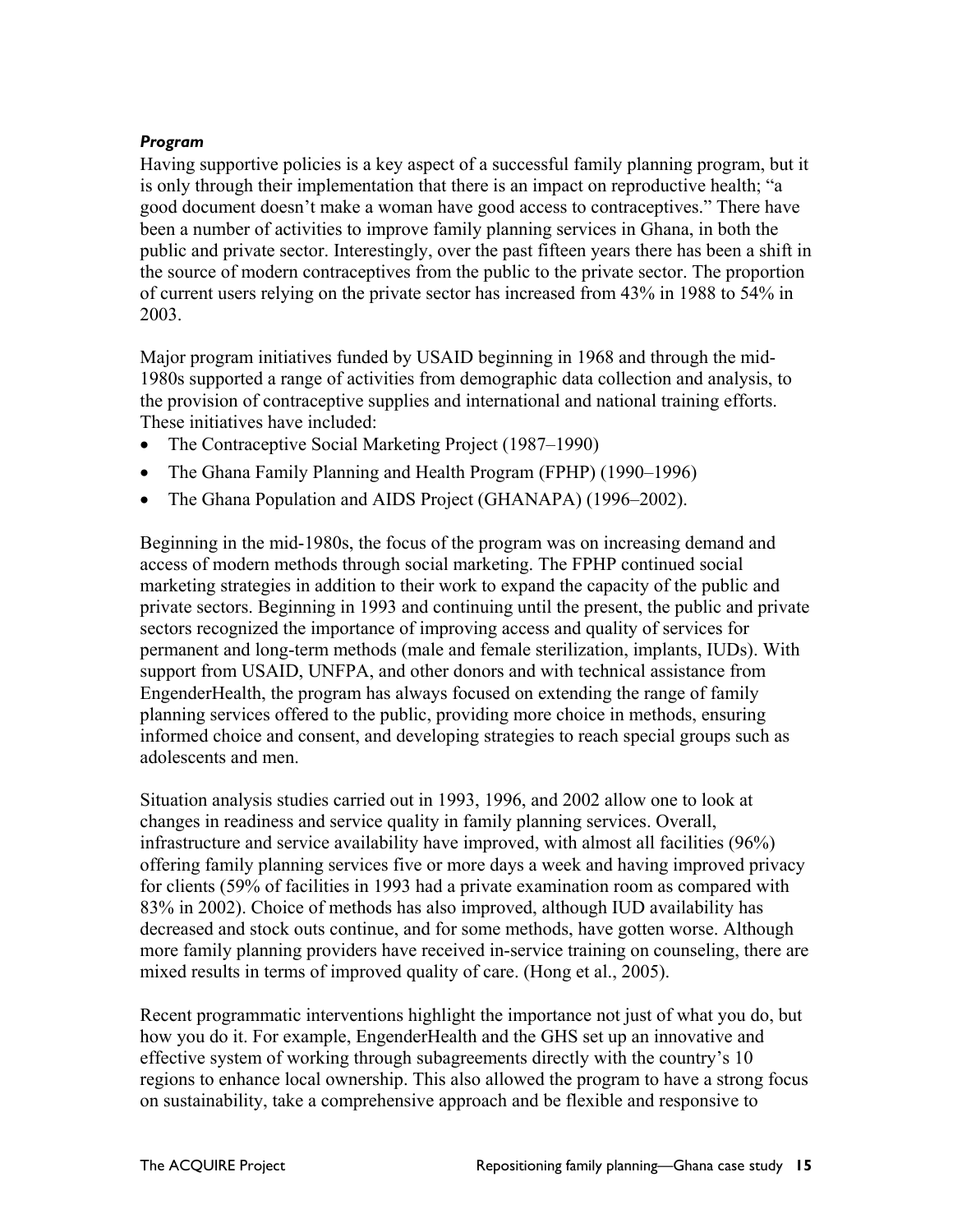opportunities and changes in the environment. Workplans were developed collaboratively between EngenderHealth and the regions, with the regions selecting the sites and participants for training. In this way, the project was not seen as being imposed from the outside, but rather as a project that was owned and run by the MOH. As a representative from the MOH explained, "when you sign the agreement with them [the regions], they are committed more." As EngenderHealth staff explained, "We give them the power. We play the role we're expected to play—we give technical assistance, help them—it is not like we come and say we have a program, here it is. So they feel that it is their program and so they take ownership." This way of working is important for creating trust: "sometimes they think you don't trust them, so they won't help make the program succeed. You need to show them you trust them." The MOH spoke highly of this process, and how no other project used this mechanism, although they would like to see it replicated in other projects (EngenderHealth, 2004).

### *Wider method choice*

Increased availability of methods has included the introduction of implants (1996), combined injectables (1992), the female condom (2000), and emergency contraception (2003) in both the public and private sectors.

| <b>Method</b>        | 1988             | 1993  | 1998             | 2003 |
|----------------------|------------------|-------|------------------|------|
| Pill                 | l.8              | 3.2   | 3.9              | 5.5  |
| $\overline{UD}$      | 0.5              | 0.9   | 0.7              | 0.9  |
| Injectable           | 0.3              | l.6   | 3.1              | 5.4  |
| Male condom          | 0.3              | 2.2   | 2.7              | 3.1  |
| Female sterilization | 0. ا             | 0.9   | $\overline{1.3}$ | ۱.9  |
| <i>Implants</i>      |                  | 0     | 0.1              | 0. ا |
| Other modern         | $\overline{1.3}$ | 1.2   | I.4              | 0.9  |
| Traditional          | 7.7              | 10.I  | 8.7              | 6.5  |
| Any method           | 12.9             | 20.3  | 22.0             | 25.2 |
| Any modern method    | 5.2              | ا ۱0. | 13.3             | 18.7 |

**Table 2. Contraceptive method use among married women, 1988–2003** 

Between 1988 and 2003, there was a shift from reliance on traditional methods to greater use of modern methods, with the use of modern methods increasing from 5.2% in 1988 to 18.7% in 2003 (Table 2). In 1988, condoms and injectables each accounted for 2% of the method mix. In 2003, nearly one in five family planning users relied on condoms and one in six users relied on injectables. IUD use accounted for 4% of the method mix in 1988 and only 3% in 2003. A study was undertaken in 2002 to explore the trends in IUD use and better understand why its use has stagnated (Gyapong et al., 2003). Reasons for limited IUD use included negative perceptions and rumors, insufficient promotion of the method, and inadequate numbers of providers with practical experience.

Ghana has had a modicum of success with two methods of family planning—Norplant® and vasectomy—that elsewhere in Africa are vastly underutilized. With Norplant® prevalence of the method increased 10-fold, from 0.1% in 1998 to 1% in 2003. With vasectomy, though prevalence remains less than 0.1%, awareness of the method has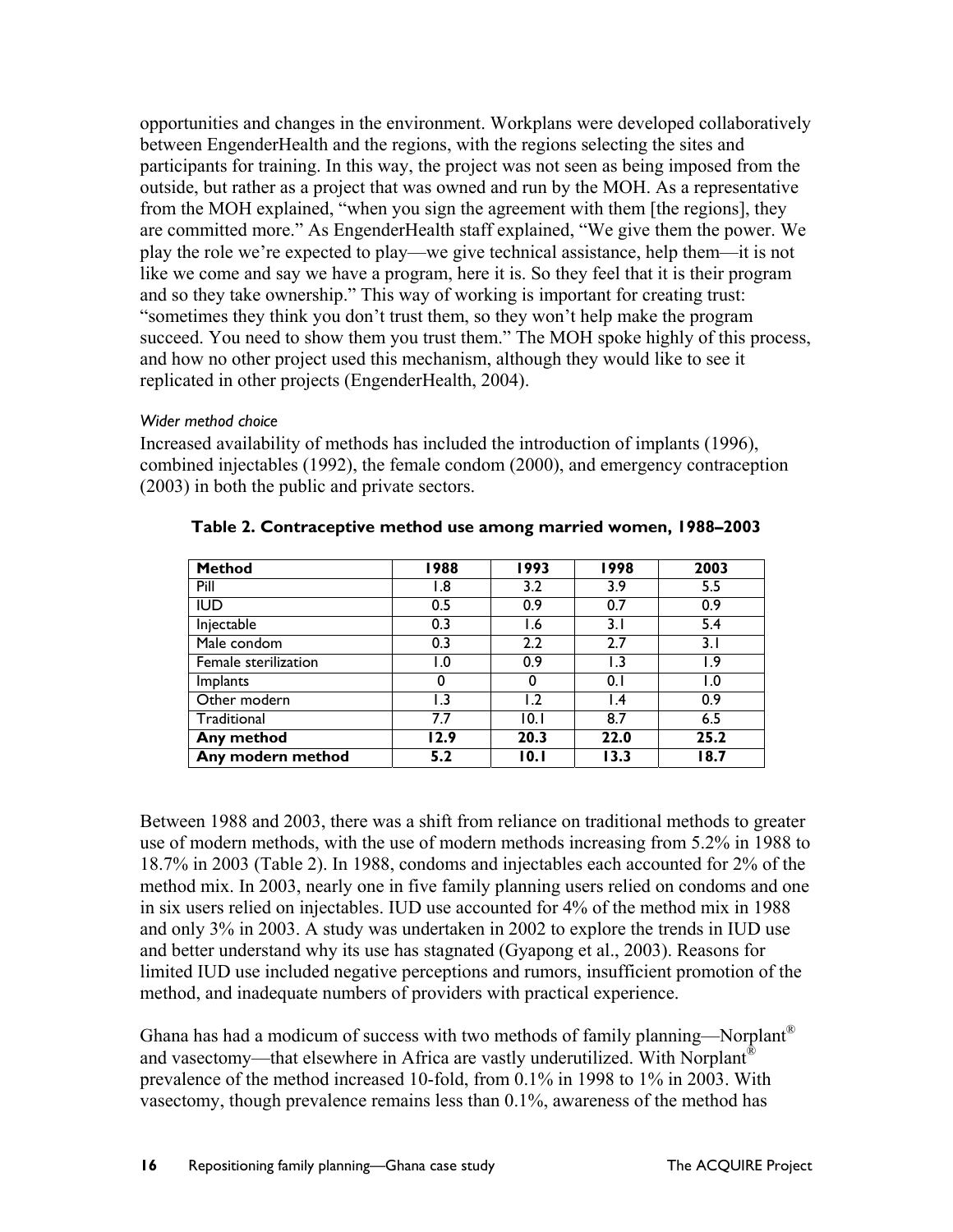doubled in the past five years, and in the first four months of a recent initiative in Accra and Kumasi, there were more than twice as many procedures performed as compared to national figures for all of 2003. With both of these methods, as well as other methods and services over the past decade, the Ministry's strategic approach was similar and addressed both the demand and supply side of the equation, highlighting the following (Kanlisi et al., 2004):

- Emphasis on effective promotion (IEC and advocacy)
- Attention to clients needs
- Attention to developing providers' skills and overcoming provider bias
- Identification of champions
- Emphasis on instilling ownership

#### *Contraceptive security*

As a member of the Ghana Health Service stated, "Even if I get educated [about family planning], if there are no commodities there, I will get pregnant." Over the years, a significant proportion of the support from USAID and UNFPA has been spent on procurement of contraceptive methods. Along with this support, there have been important efforts to improve the logistics system. Before 1998, there were stockouts because MOH staff needed additional training in logistics management, and so USAID provided support for training and improving the system. Since 2000, respondents state that there have been no natural stockouts, only "artificial because of maldistribution," meaning that it has not been an issue of not having the methods, but whether they are moved effectively and efficiently from the central level to the regions and districts.

There is a long-term issue of sustainability regarding contraceptive supplies. As one respondent explained, "demand is increasing but in terms of funding to supply contraceptives, it is flat, and so there is a gap between supply and demand" and there is a need to do something to fill that gap. In May 2002, the MOH hosted a two-day meeting entitled Meeting the Commodity Challenge to draw attention to this issue. Participants identified priority issues for contraceptive supplies, establishing Ghana as one of the first developing countries to incorporate contraceptive security into its family planning policy (DELIVER, 2002). In addition, the Interagency Coordinating Committee for Contraceptive Security (ICCCS) was formed. From 2003, the Government of Ghana has assumed some of the costs of commodities, and there are efforts to advocate for the government to cover more of the costs in the future.

#### *Training providers*

In addition to ensuring that methods are available at health facilities, it is also essential that providers are adequately trained to provide these methods, including overcoming their biases. The idea of testimonials from satisfied clients was first successfully used in the training of service providers who were biased about minilaparotomy. It was after this success that "satisfied clients" were then trained in public speaking and communication so that they could also conduct activities in the community. Similarly, training in vasectomy also focused on changing attitudes and not just imparting information.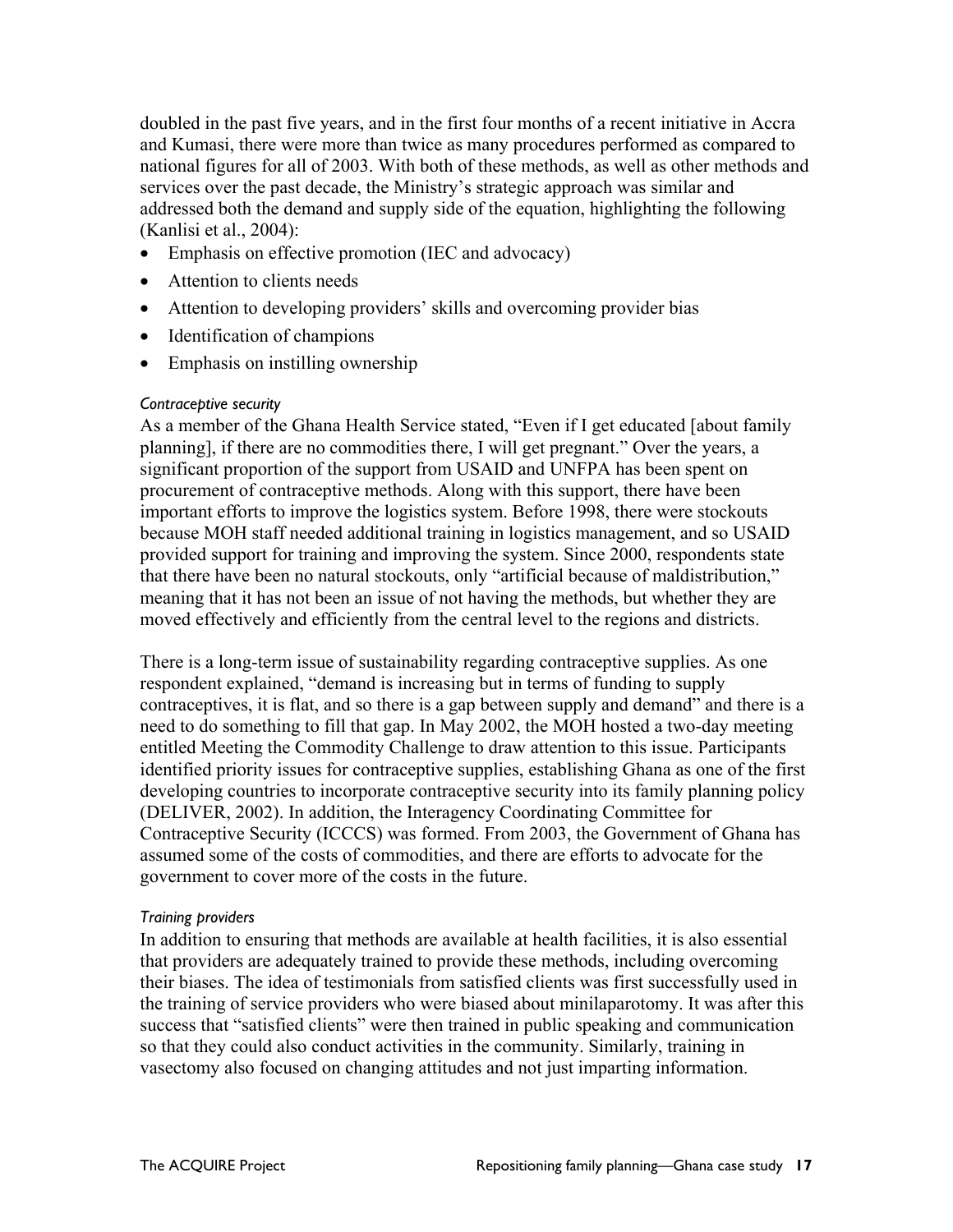The training of more than 600 nurses in Norplant® insertion and removal has had a significant impact on the acceptor rate, quality of services, and number of sites providing such services. When introduced in the mid-1990s, training was restricted to physicians, in part because the existing policy was not explicit about whether nurses could perform this surgical procedure.<sup>2</sup> When women initially came for Norplant<sup>®</sup> services, there was often a long line and no doctor available, and as such the method was there but not really accessible. These difficulties were documented and were used to help bring about the necessary policy change. As a result, the 1996 *National Reproductive Health Service Policy and Standards* clearly spelled out that nurses were allowed to provide Norplant<sup>®</sup>.

By integrating the training of physicians and nurses into the existing minilaparotomy training program, the GHS ensured the training was sustainable and reduced resistance that facility administrators and providers often have to training that is perceived to take them away from their work. The training strengthened counseling and interpersonal communication skills, and emphasized management of side effects.

Over the past 10 years, the Ghana Health Service has given particular attention to training providers in counseling and interpersonal communication skills with over 3,000 providers trained. The proportion of family planning providers who had received in-service training on counseling for family planning during the preceding five years increased significantly, from 38% and 39% in 1993 and 1996, respectively, to 60% in 2002. A larger percentage of new clients were encouraged to ask questions or to share concerns about methods (from 31% to 71% of observed new clients in 1993 and 2002, respectively). However, providers were less likely to explain to clients about side effects (Hong et al., 2005). This remains a significant challenge in the family planning program, as fear of side effects was the most cited method-related reason for nonuse among all women and has increased from 18% in 1998 to 26% in 2003. Respondents pointed out the need to improve interpersonal communication in order to address these lingering misperceptions; "we spent so much time in media campaigns, but it [fear of side effects] didn't move. We need to look at the way we are presenting information. The media has done a lot, but now awareness is very high and it's only one-on-one where you change people's minds and behavior."

The GHS has embraced facilitative supervision, where there are efforts to make supervision more supportive and friendly, and more like coaching. As a nurse supervisor commented, "Facilitative supervision has helped me a lot. Supervisors are challenged to be up to date. People are now happy to see me, and no longer try to hide away. We always have something to share. We sit down and discuss issues. I make suggestions on how staff can solve their problems" (Jain et al., 2003). The 2002 Service Provision Assessment noted that supervision of family planning providers is common, with at least half of the interviewed family planning providers being supervised in the past 6 months in 63% of the facilities and 59% of the individual providers being supervised in the six months preceding the survey.

<sup>&</sup>lt;sup>2</sup> Although no formal policy forbid nurses from inserting Norplant<sup>®</sup>, there was more of an "unwritten law" against this practice.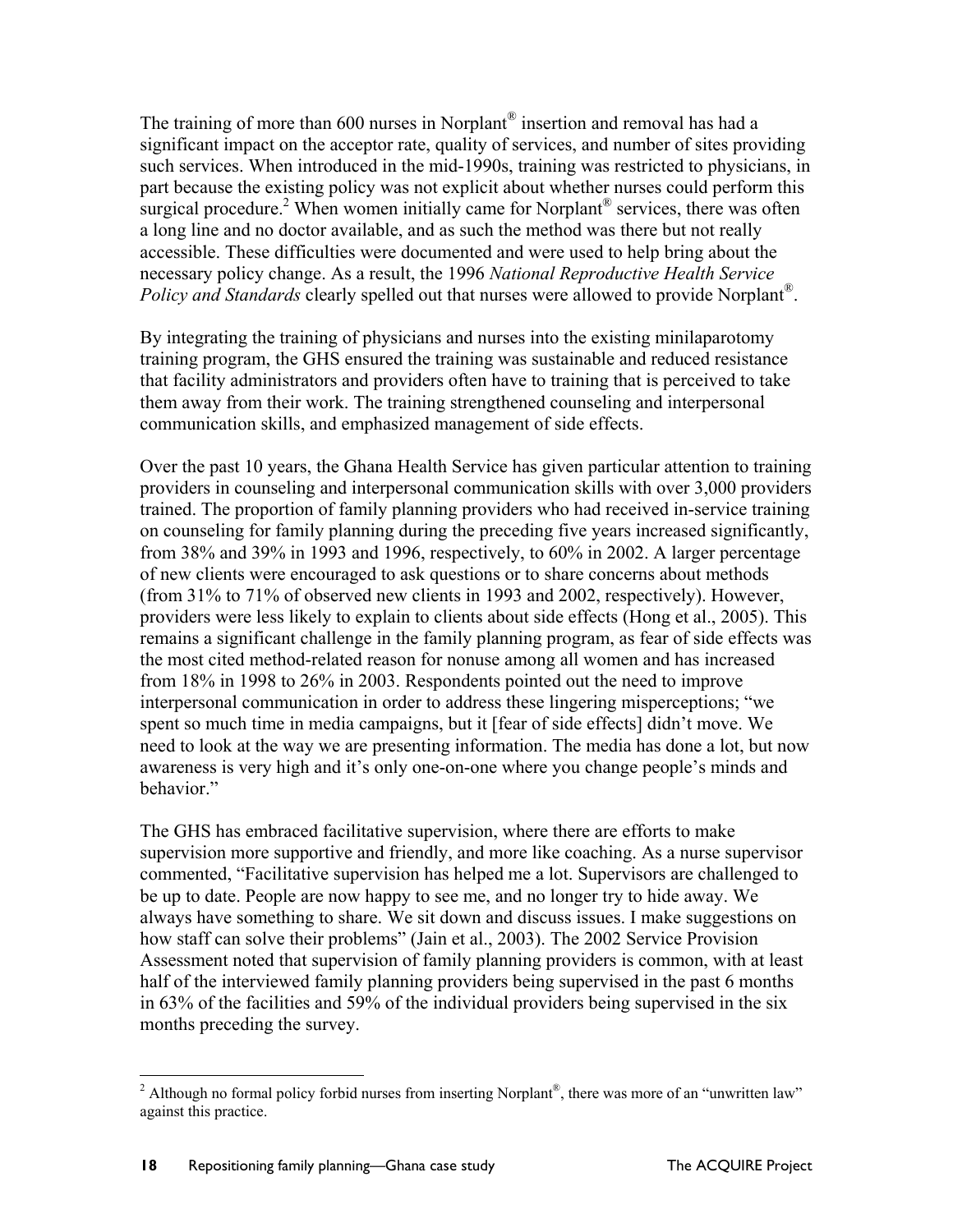There have also been important efforts to strengthen preservice training. Since the late 1980s, JHPIEGO has collaborated with the Ministry of Health (MOH) in Ghana to strengthen the national family planning training system. Beginning in 1998 the collaboration has focused on strengthening preservice education for nurses and midwives. The 250–300 midwives who graduate annually from the 12 midwifery preservice programs in Ghana are now better prepared to provide family planning services. An evaluation of the program has shown that graduates not only perform better as healthcare providers, but also can sustain their high-level performance. Two years after graduation, midwives trained at preservice facilities had significantly better total knowledge and skills than midwives in the comparison group. Midwives receiving the preservice training had a higher knowledge of family planning methods and were more likely to provide information on method side effects during counseling. Additionally, 73% of clinical sites surveyed reported that the quality of service delivery had improved and cited the use of JHPIEGO learning guides for skills development as a major reason (Fogarty et al., 2003)

Keys to the success of this initiative have been improving the clinical knowledge and skills of tutors, preceptors, and trainers and strengthening the service sites used for clinical practice. Within the 12 preservice institutions, 391 tutors and preceptors have had the opportunity to update their family planning and infection prevention knowledge and skills as well as develop their training abilities. Seventy-two of the clinical training sites affiliated with the 12 midwifery schools have implemented new practices such as consistent hand washing by staff and posting of job aids to remind students and staff of appropriate clinical protocol.

### *Social marketing*

Ghana has a vibrant social marketing program that networks with pharmacies and chemical sellers, private clinics and maternity homes as well as major NGOs, such as the Planned Parenthood Federation of Ghana (PPAG). GSMF International (formerly known as the Ghana Social Marketing Foundation) is the largest private-sector supplier of contraceptives with a distribution network delivering products to more than 4,000 outlets nationwide. It promotes and distributes nine socially marketed products including pills, male and female condoms, vaginal foaming tablets and injectable contraceptives. From 1985 to the present, USAID/Ghana has supported GSMF. The goals of the earliest programs (1985–1991) were to increase the supply and to expand the advertising of contraceptives throughout the country. The continued success of GSMF was based on successful targeting of Ghanaian style messages and products to specific markets of couples who wanted contraception and who could pay. GSMF also utilized private sector structures to make oral rehydration salts and other health products available, accessible and affordable.

The market share of socially marketed pills and condoms increased between 1998 and 2003. In 1998, GSMF's pills and condoms accounted for over one-third (37%) of current pill users and one-half (50%) of current condom users. By 2003, 50% of pill users used Secure (the GSMF brand) and almost two-thirds (63%) of men who reported condom use mentioned GSMF brands (Protector, Champion, and Panther). The deregulation of the pill in 1993 was a "shot in the arm" for social marketing programs in that it allowed level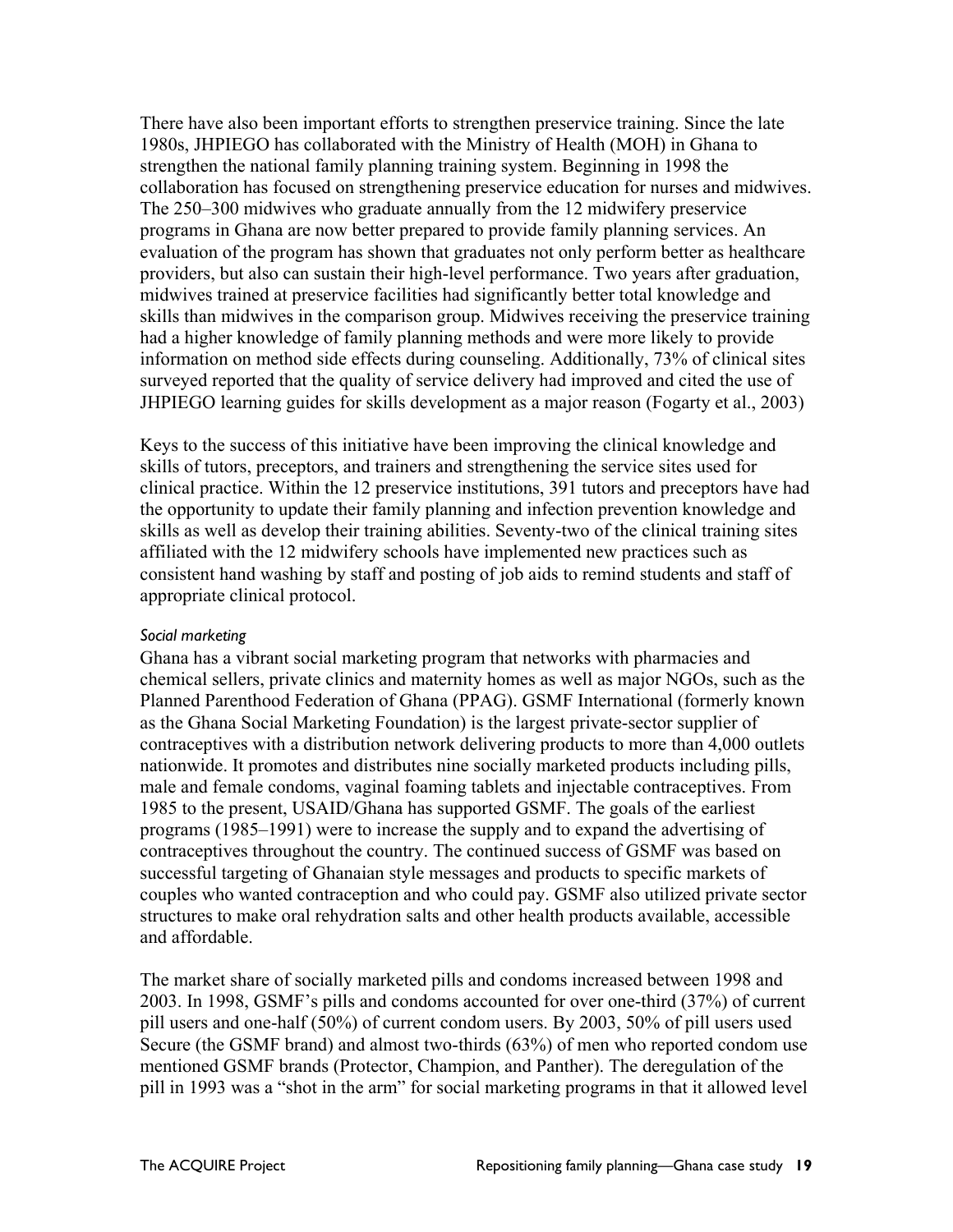'c' chemist shops to stock products and paved the way for training chemical sellers and for the community-based distribution of products.

## *IEC and demand creation*

Under the Ghana Family Planning and Health Program (1991–1996), IEC activities addressed constraints identified by the 1993 DHS and the Consumer Baseline Survey (CBS), including widespread myths, rumors, and health fears. The Health Education Unit of the MOH coordinated a campaign that involved both the private and public sector. However, a lack of funding limited regional efforts and some of the advertising materials developed by GSMF created controversy, leading to the television ads being cancelled and then only allowed to air after 10:00 pm; "A negative reaction came from a vocal minority who interpreted the ads as encouraging promiscuity. Part of the problem stemmed from the lack of legitimizing mass media support from the public sector" (Adamchak, et al., 1995).

Program experience in Ghana shows that individuals who are exposed to a message from multiple sources—such as mass and community-based media and interpersonal communication—are more likely to take action than are those exposed to a message from a single source (Parr, 2002). Promotion efforts in Ghana over the past five years have included mass media—billboards, newspaper/magazine ads, radio/TV spots (featuring Ghanaians of varying social and economic strata, e.g., a business woman, an auto mechanic, a seamstress, etc.), telephone hotlines, community channels (community network rallies, discussion sessions with women's groups, testimonials by satisfied clients), interpersonal communication (counseling training), and production and distribution of IEC materials to the Ministry of Health, various NGOs, and community groups. Using testimonials from clients who are satisfied with a method appears to have increased the effectiveness of community information/communication activities and outreach  $3$ 

Knowledge of any contraceptive method is almost universal in Ghana with 98% of women and 99% of men knowing at least one method of contraception. (GSS, NMIMR, and ORC Macro, 2004) Awareness of specific contraceptive methods has increased significantly over time among both women and men. Among currently married women, knowledge of implants increased 12-fold, from 4.7% in 1993 to 24.3% in 1998 and to 61.5% in 2003. For injectables, knowledge has doubled, rising from 46.5% in 1988 to 79.4% in 1993 and to 91.8% in 2003. Knowledge of condoms went from 49.5% in 1988 to 78.2% in 1993 and to 95.3% in 2003. Among men, knowledge of specific methods rose markedly between 1993 and 2003. For example, knowledge of vasectomy went from 32.4% in 1998 to 59.6%, implants from 5.5% to 58%, and injectables from 74.2% to 93.1%.

The goal of the Ghana Health Service and private sector partners' Life Choices behavior change campaign was to reposition family planning in people's mind and to dispel rumors about methods. With the rallying cry "It's your life, it's your choice," the

<sup>&</sup>lt;sup>3</sup> A formal evaluation of the satisfied clients program has not been undertaken and, as they are volunteers, recurring problems with their availability have occurred.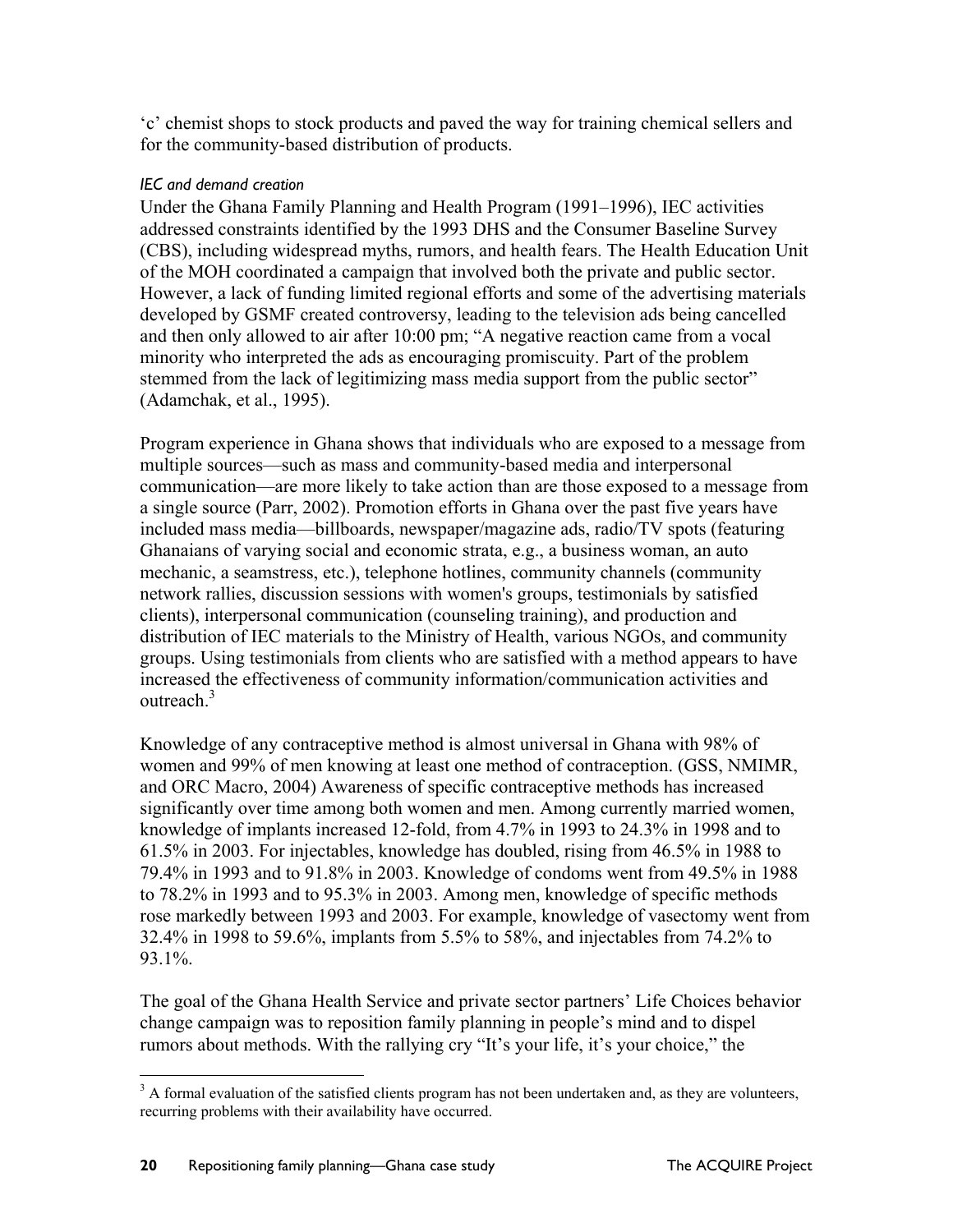campaign gave people the knowledge and tools to see that family planning was directly related to their lives and personal aspirations for a better future. Beginning in 2001, vans with information, materials and songs moved throughout the country, enlivening community meetings and sparking debate on family planning issues. Sessions were held for women's groups, clinic attendees and larger communities (including men, women and adolescents). In the women's target group alone, 42 organizations in each of the 10 regional capitals held Life Choices sessions. In all, over 8,300 people heard entertaining presentations and received activity kits that enabled them to hold discussions on their own (USAID Semi-Annual Portfolio Review, 2003).

Most importantly, the community meetings went into details about coping with side effects and how attendees could share the benefits of family planning with friends and neighbors. Nearly seven out of 10 men and half of the women interviewed in the 2003 GDHS reported they had heard the key slogan of the campaign—"Life Choices: It's your life, it's your choice." The percentage of women and men who had heard the slogan was higher among urban residents than among rural residents, increased with levels of education and wealth, and was lower in the three northern regions.



### **Figure 4. Logo and slogan of "Life Choices" campaign**

The Life Choices campaign focused on factual information and perceptions to overcome myths or rumors. This was especially a challenge with vasectomy. The 2004 campaign created a positive and upbeat image for the method with the slogans "Get a permanent smile" and "*Wo ye berimah*" [You're a real man]. Key messages were that the procedure is fast and simple and that virility is not affected. A panel study among 200 men in Accra before and after the campaign noted that the number of men "willing to consider vasectomy" increased three-fold and that the number who said they "would not consider a vasectomy" decreased.

### *Reaching out to communities: Bringing health to the doorstep*

 "In the 70s and early 80s, when you talked about family planning, it was 'go to the clinic and get a pill,' but in the past 10 years, we have moved to the community."—PPAG staff

The Planned Parenthood Association of Ghana (PPAG), a dynamic nongovernmental organization affiliated with International Planned Parenthood Federation, was established in 1967 with a vision to bring family planning services to all couples in need in Ghana.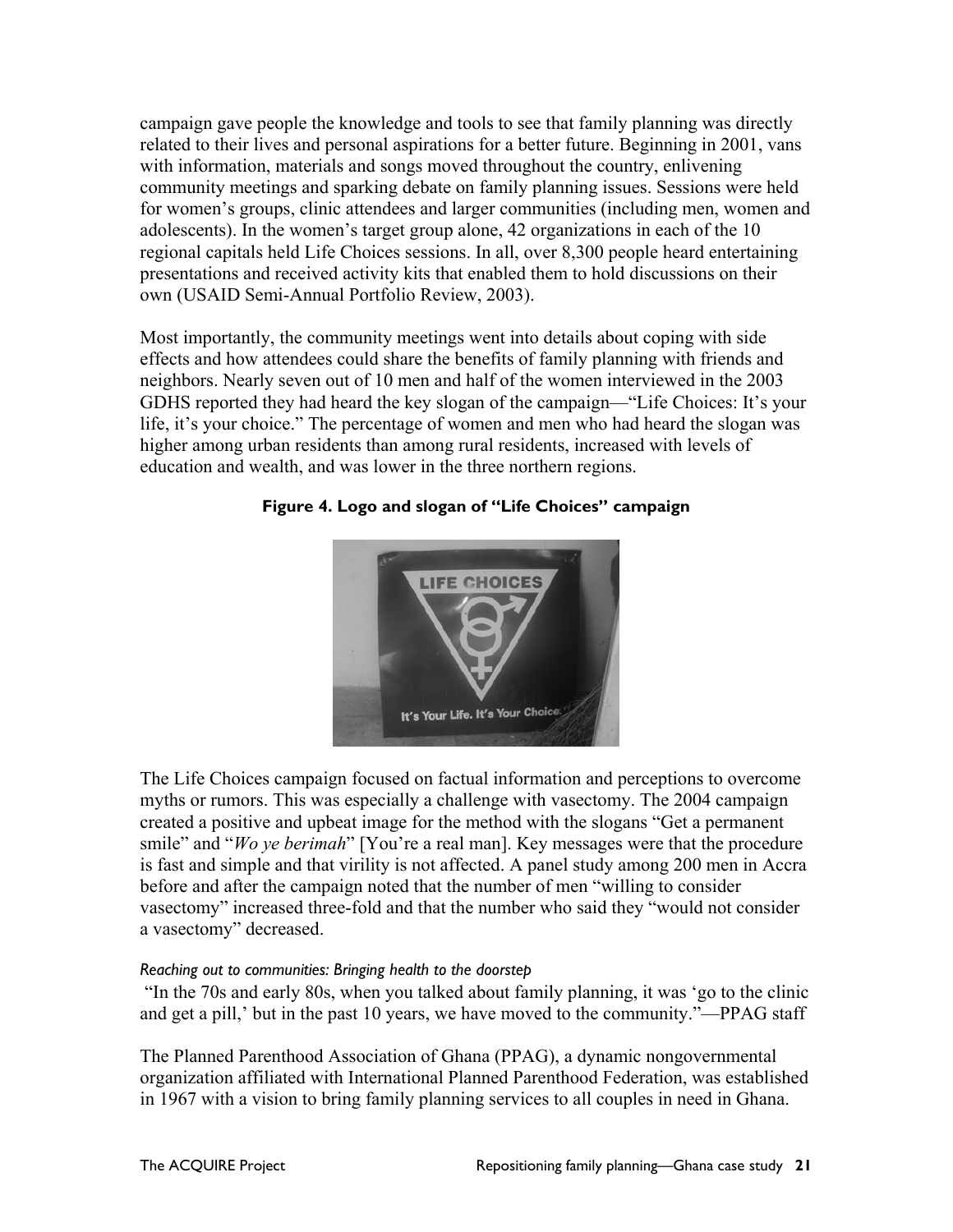Since then, PPAG has been in the forefront of advocating for reproductive health rights and delivering services at the clinic and community levels.

PPAG pioneered the introduction of a small community-based distribution (CBD) program in 1974. The program continued to expand with support from various sources, including USAID. In 1994, USAID made a significant investment in PPAG's CBD program through its Ghana Population and AIDS Project (GHANAPA). USAID's support focused on expanding the number of volunteer agents that fanned out into the rural communities, supported by improved training and supervision. PPAG's strategy at the time reoriented the concept of contraceptive distribution to community-based services (CBS). The difference between the earlier distribution of contraceptives and CBS was a more holistic approach to reproductive health. Volunteers and nurses took into account the needs of the clients, made more information available, and increased referrals for clinical services beyond family planning (sexual health, maternal and child health, and STI prevention).

At its height in 2000–2002, the USAID-sponsored program with PPAG operated via 1,684 volunteer agents working at the district level in seven regions of Ghana. The CBS project achieved increasing levels of couple-years of protection over the years, from 61,000 in 1995 to 96,000 in 1998 and more than 128,000 in September 2002. Until 2003, PPAG was recognized as the most successful agency operating community-based programs in Ghana.

Clinics and maternity homes associated with the Ghana Registered Midwives Association (GRMA) received USAID-sponsored assistance to establish outreach and community based programs in rural, semi-urban, and urban environments. Their volunteer agents provide family planning, antenatal, postnatal, and delivery information and referrals to clients at the community level. GRMA, PPAG, and other NGOs recruit younger agents as peer educators for sexual and reproductive health. In addition to the outreach, community rallies, drama, video shows, and group discussions provide information to communities.

Moslem Family Counseling Services was also involved in providing services through CBDs. This NGO became interested in the issue of family planning because they saw the problems in their community, such as drug use, as effects of the problem of large families, and they aimed to address the cause. For their work, it was essential to start by sensitizing and partnering with the leadership of the Muslim community. There were negative perceptions of family planning as a western imposition and something to suppress the growth of the Muslim population, so they began with workshops with Imams to get their support by having scholars show Koranic verses that talked about child spacing and breastfeeding, to show that Islam was not against family planning. It was only at that point that they trained CBDs—"otherwise they would not be received kindly."

After the reintroduction of the Mexico City Policy and PPAG's agreement to stay under the IPPF umbrella, PPAG lost its USAID funding. Losing PPAG as a cooperating agency, and the resulting dismantling of a huge operation of contraceptive services and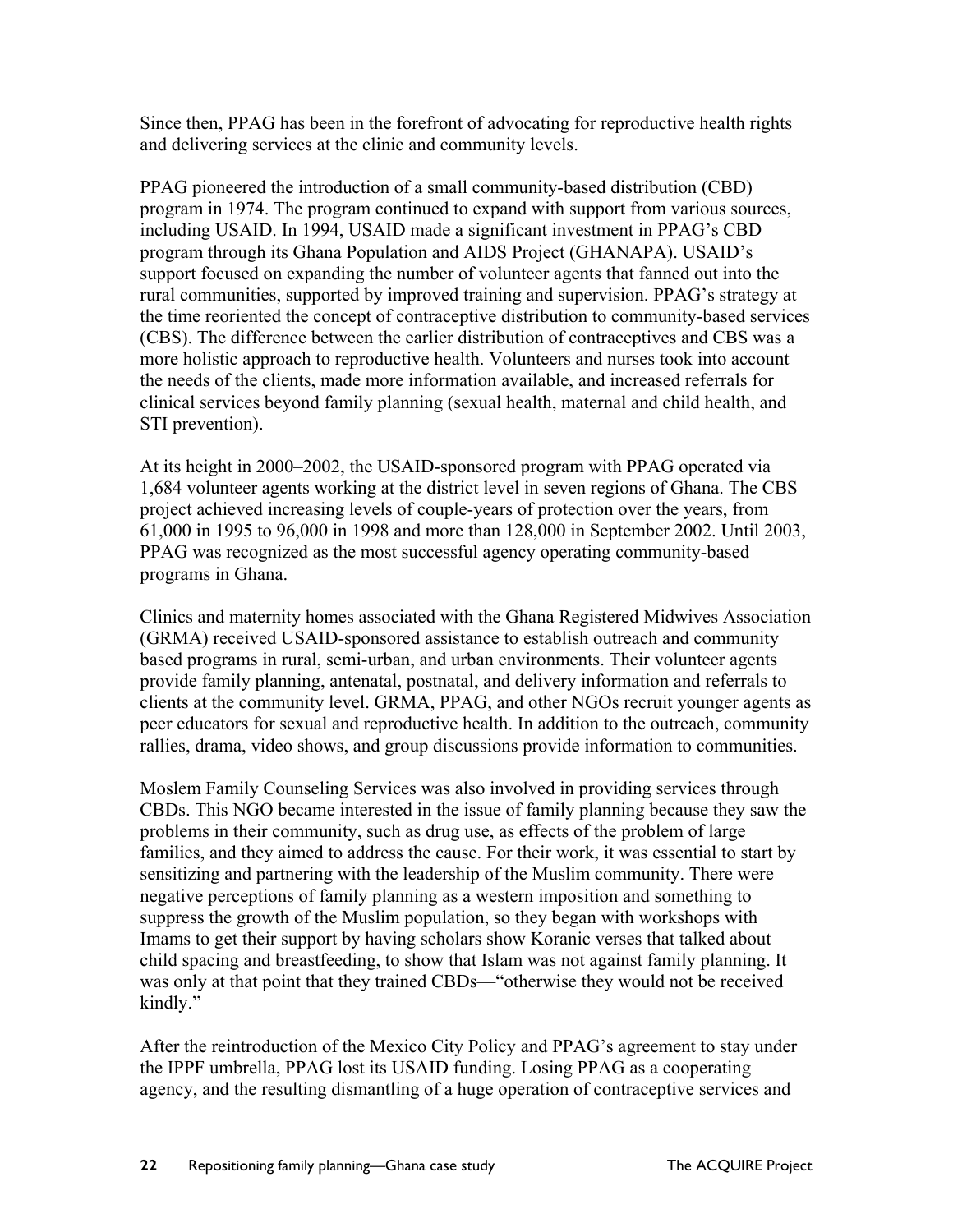distribution, certainly had a negative effect on family planning coverage in Ghana. In 2003, 17% of all contraceptive sales were from the PPAG system, and most importantly, from rural areas. More than half of PPAG's 192 staff members were laid off, and more than 1,000 volunteers were without the structure that kept them motivated and supplied.

In 2003, USAID took the loss of PPAG as a major player in family planning into account and tried to find ways to meet the reproductive health needs of rural men and women. One important way was to expand the innovative activities in rural service delivery and community involvement that had been taking place in Navrongo in Northern Ghana.

Although CBD agents had been deployed in Ghana, this was "without systematic investigation into how CBD should be organized and whether it actually works." The Community Health and Family Planning Project (CHFP) set out to measure the relative impact of different types of health delivery strategies in a rural community in northern Ghana. In 1993, the Navrongo Health Research Centre (NHRC) began testing various health intervention strategies and measuring their social and demographic impact. NHRC hoped to find the best approach to increasing access to quality health services in underserved areas and to identify techniques for achieving community participation in practical terms.

Located in a rural Sahelian setting, the Navrongo district has high mortality levels and cultural traditions that sustain high fertility. The economy is dominated by subsistence agriculture, low literacy, and traditions that value large families. Health decision making is strongly influenced by traditional beliefs, men, animist rites, and poverty.

The Navrongo experiment was a four-cell quasi-experimental study that tested mobilizing either the Ministry of Health outreach, traditional community organization, or both, as compared with a control area with no additional intervention. After several experimental years, NHRC documented a positive impact, in increasing contraceptive prevalence from 3% to 20% and reducing fertility by nearly one birth. In addition, childhood immunization coverage increased from 30% to 83%, and childhood mortality fell by 40%, from 141 to 96 per 1,000 live births (Ghana MOH, 2004). Findings demonstrated that the most effective intervention was community mobilization combined with community-based deployment of nurses.

These research findings tied into the Ministry of Health's efforts to improve primary health care services and encourage partnerships with communities. During the 1990s, the Ministry of Health was seriously reviewing their pro-poor strategy and how communitylevel activities could boost health care coverage. Thus, to address the needs of the poor, the key strategic approach in the Five-Year Program of Work was to improve community access to basic health care through the Community-based Health Planning and Services (CHPS) initiative. The CHPS initiative is an innovative program intended to improve health equity in Ghana through decentralized health care adapted to local circumstances. CHPS uses community health nurses, local investments and resources, community health committees, and volunteers to reach clients.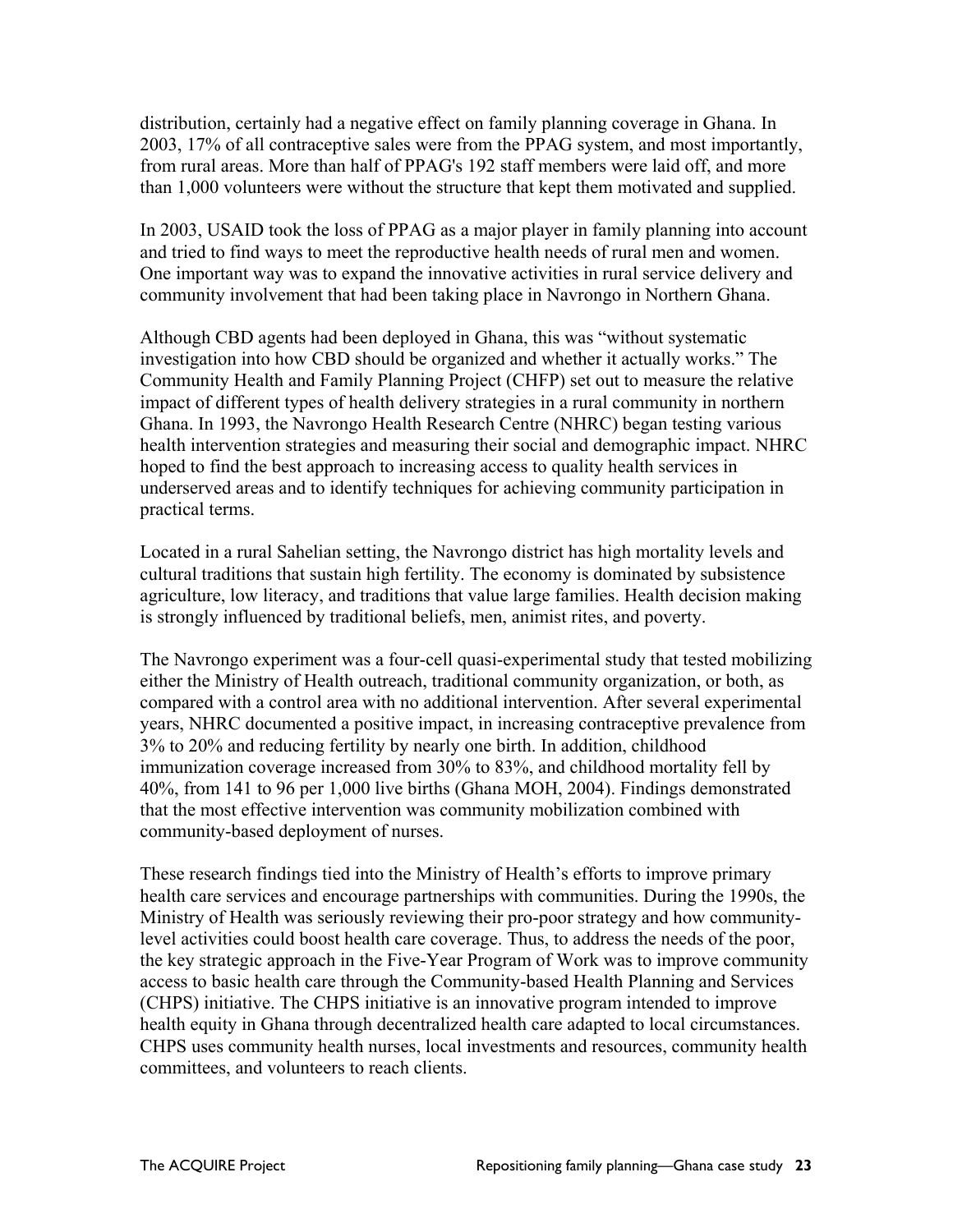Lessons learned from Navrongo led to the development of several "CHPS Principles," to clearly articulate how regions and districts should proceed. First, CHPS should be demand driven, where District Health Management Teams (DHMTs) demonstrate their initiative and interest in the program by making use of available resources in the district. Support to CHPS should come in stages, starting with technical support and following with material support only after the district has demonstrated commitment to CHPS by relocating nurses into communities.

An important step in scaling up the strategies identified to be effective in Navrongo took place in Nkwanta District. There is often skepticism about the feasibility of scaling up a program that has been developed in a well-funded research setting. The successful adaptation of the Navrongo service model in Nkwanta District provided strong and persuasive evidence and helped convince policymakers of the feasibility of a national CHPS program to work towards universal access to health care (Awoonor-Williams et al., 2004).

At each level—national, regional, district and community—CHPS is organized, managed, and controlled by Ghana Health Service cadres and local political authorities. A clearly defined leadership of CHPS at these levels is important for sustainability. Starting small and gaining some success is also important. A well-defined plan to start with one or two communities using available district resources, no matter how small, is also important. CHPS can then grow progressively to cover more communities as resources expand, more lessons are learned, and relevant experiences are acquired. Of course, additional resources may be needed. USAID and other donors' technical support enable members of district health management teams and community health officers to acquire and improve their skills in community mobilization and participation, primary health care services, interpersonal communication and counseling in reproductive health, and monitoring and supervision.

The implementation of CHPS has encountered challenges, with relatively few districts reaching the stage of launching services. In addition, there has been difficulty in ensuring adequate attention to the necessary community dialogue and consultation at the beginning of the process: "What people seem to be doing currently regarding CHPS is putting a nurse in the community and saying they are implementing CHPS… The first step in getting this going is building understanding in the community. First of all you must understand that you are going to make a major change in the pattern of service delivery… If you don't go through that process thoroughly to get the community to understand and accept this new concept of health care delivery, they will be dissatisfied with the nurse when she eventually comes to live in the community."

Study tours have had an important impact in helping to address the implementation gap. Through peer learning or counterpart systems training, groups visit Navrongo and the system is demonstrated by expert participants to counterparts, who observe operations and adapt lessons to their own local circumstances and needs. The practical demonstration "puts participants at east with the CHPS initiative and develops consensus for CHPS implementation… districts where remarkable progress has been recorded are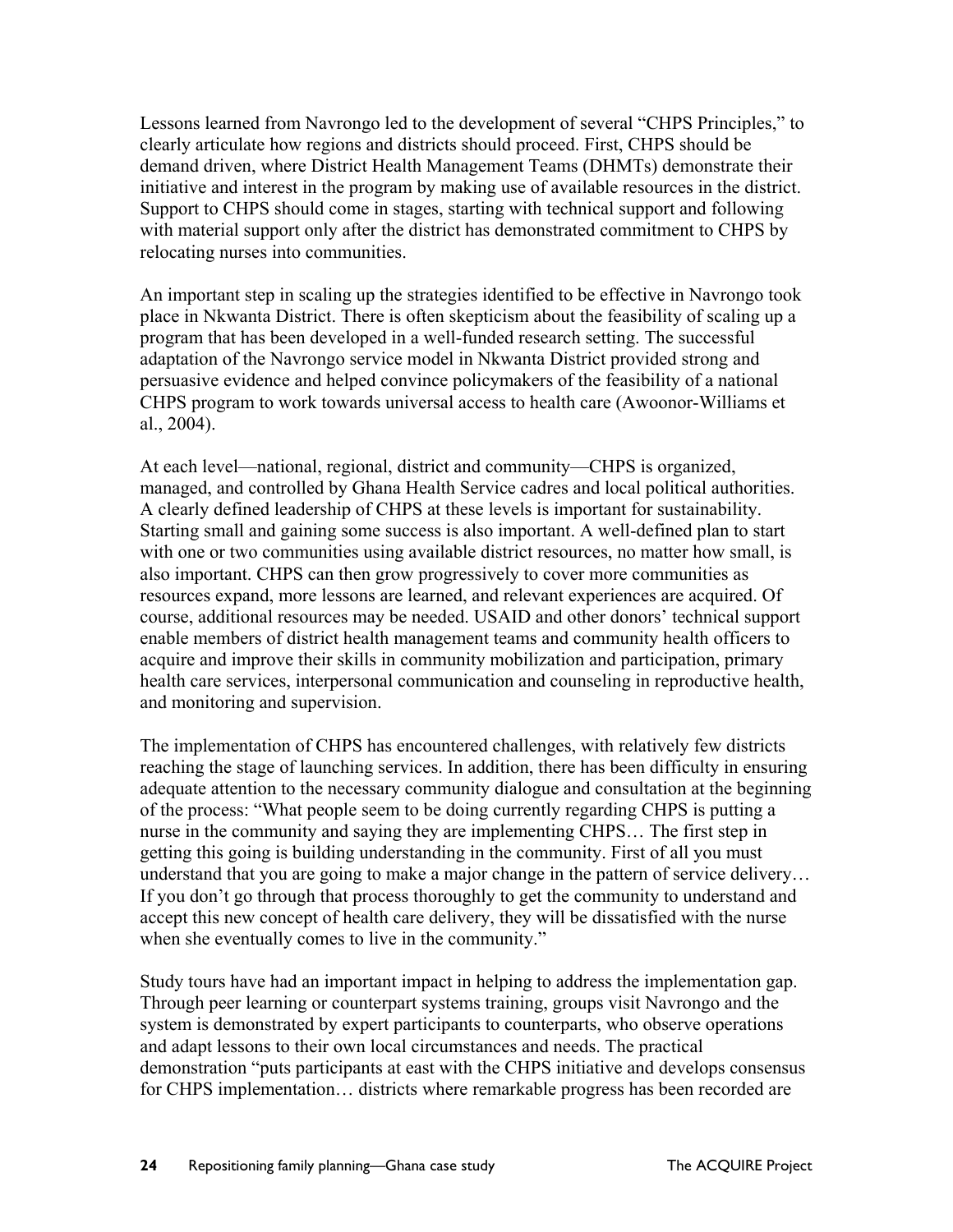all led by DHMT members who have visited Navrongo, Nkwanta, or other districts where the programme is operating and have received practical training in how to launch the programme."

The idea of sharing information regionally has been raised (what has been called "CHPS without borders"), but there is still a need to identify funding, both for the study tours and for maintaining the setup in Navrongo. As one of the leaders in the work in Navrongo explains, "CHPS would lose its rudder if it were not for Navrongo and places like Nkwanta, where the model is clear, communication is sound, and demonstration is continuous." Although South-to-South exchanges sometimes have a bad reputation ("too much per diem-per diem"), they can be effective "if it's thought through properly and implementation-based." For example, a very effective study tour was conducted in Ghana in 1997 for teams from four African countries to see a project that had trained midwives to provide postabortion care; this led to the development of midwifery training in South Africa and policy changes and training in Kenya and Uganda (Billings, 1998).

Part of meeting clients' needs is appreciating local culture and ensuring that programs are appropriate to the environment. The most important lesson in moving family planning into rural communities in Africa was community involvement and continued participation from chiefs and elders and appropriate outreach to men. "Community-based delivery will fail unless traditional leaders, lineage heads, and men are mobilized to support the program." The process involves listening to the community, adapting services to local realities and needs, and developing training approaches that involve both health workers and community members. Throughout this process, the community is the basis for all learning about what works and what fails. "Community commitment is essential to the success of the program." The order of activities is also important, and CHPS must begin with community dialogue: "Community health care fails when the service-delivery cart is placed before the community-entry horse."

A key to the success of CHFP and CHPS has been local ownership both at the community level and at the national level, in terms of their being truly Ghanaian programs. A leader in the work in Navrongo explains that "what is unique about CHPS is that it is the first homegrown intervention that we have developed ourselves. It is not something that was found somewhere and a donor is trying to introduce in Ghana." As another reproductive health expert explains, "Because it is Ghanaian owned, Ghanaians have been anxious to see to it that the lessons are applied as soon as they are learned." Respondents highlighted that having "ownership in meaningful sense" means having resources controlled by local groups. There also needs to be a careful balance between community ownership and external support: "A community mobilization strategy that depends entirely on community resources is often fraught with delays. Alternatively, a community outreach program that is externally supported can induce community conflict or apathy. Small, external resources are therefore needed as incentives for community action rather than as replacements for it."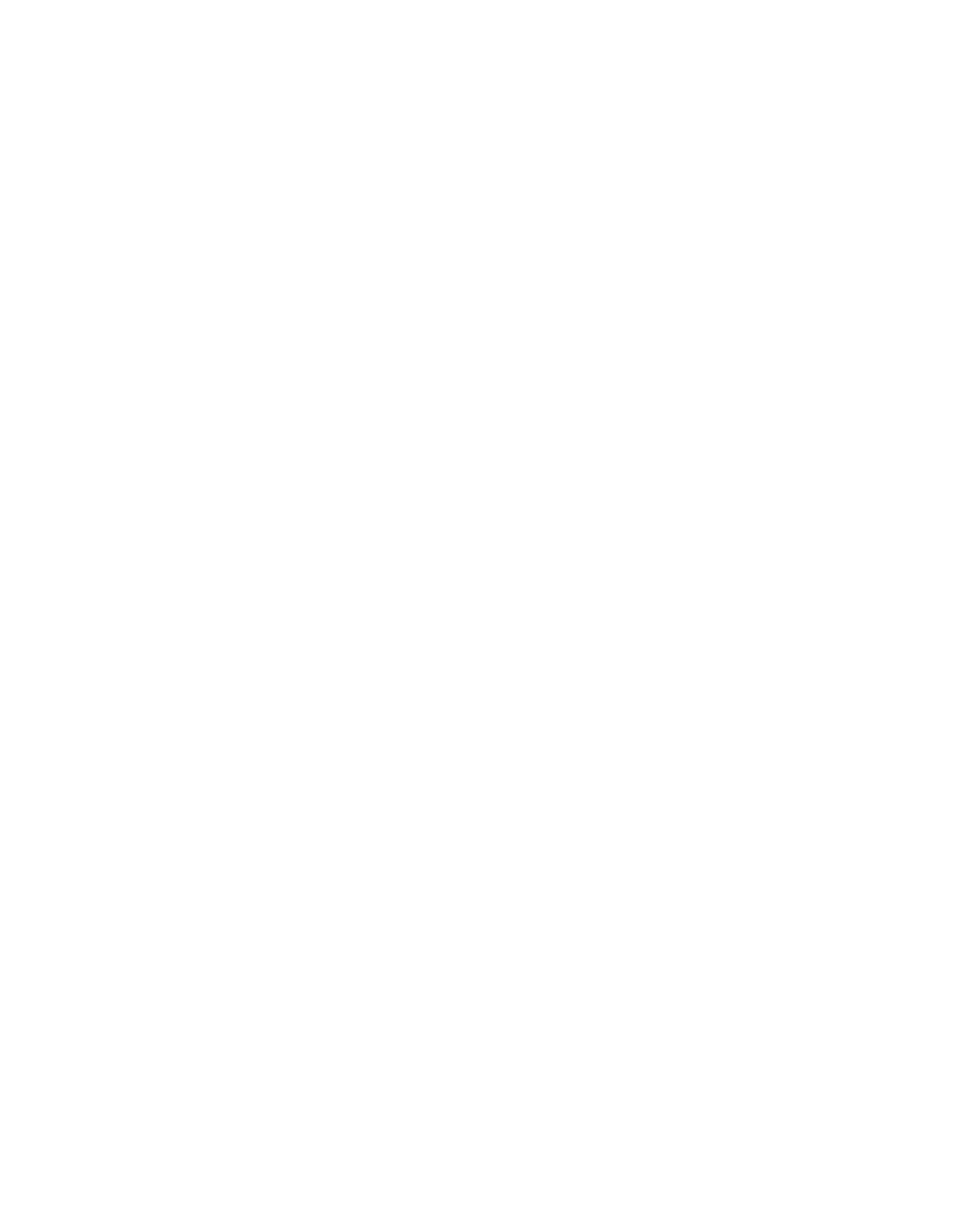# **Lessons Learned: Some Keys to Success**

- **Policies are only effective through their implementation, and this requires a clear implementation plan and grassroots involvement in their initial development.** Although Ghana had a strong national population policy as early as 1969, success in the 20 years following this policy was only minimal. The revised policy in 1994 addressed the weaknesses of the earlier policy—in particular, the inadequate implementation plans and structures and the lack of grassroots involvement in policy development, highlighting the need for ownership at all levels.
- **Training must address attitudes as well as teaching skills, and using satisfied clients can be an effective way to address providers' bias toward specific methods.**
- **Social marketing can be a very effective complement to public-sector services.**  This highlights the importance of a good public-private partnership; the government has national coverage, while social marketing is an important complement. In addition, as shown in early IEC efforts, the government also plays an important legitimizing role.
- **Bringing health to the doorstep of rural people is essential to improve access.** The experience and evidence from Navrongo highlights the impressive achievements in improving health when services are brought closer to people in need: "Because of social constraints, we need to get services as close to the client as possible for family planning. That is what works—decentralizing access and bringing it to the doorstep."
- **Programs must be responsive to the local context, for example by placing family planning in a broader health context.** For example, the project in Navrongo began with a survey about community needs that emphasized the importance of child survival, so this became a part of the experiment and family planning was placed within the context of primary health care. Community members trust "their nurse" and the larger health service delivery system since it is responsive to their needs. Under such conditions of mutual trust, acceptance of family planning makes sense, and opposition to it becomes minimal, even among men.
- **Ensure ownership of programs, at the national level, at the regional and district levels, and in the community: "Give them the power."** Efforts in Ghana to ensure ownership of programs, at the national level, at the regional and district levels, and in the community, have been impressive. Programs have worked effectively in a decentralized system both by involving the central level and by building capacity at lower levels. Both the CHPS program and EngenderHealth's quality improvement activities have worked through subawards, giving local partners control over resources, a key aspect of real ownership. In training, there has been a focus on building the capacity of Ghanaians, rather than bringing in external trainers. Ultimately, to achieve greater success in family planning—and in development more broadly—women must also have more power: "When women and children develop, then the country develops."
- **It is not just what you do, but how you do it.** For example, it is not enough to just train someone in a skill; training will be more effective if it also addresses attitudes and biases and if it builds local capacity to continue the training in the future. The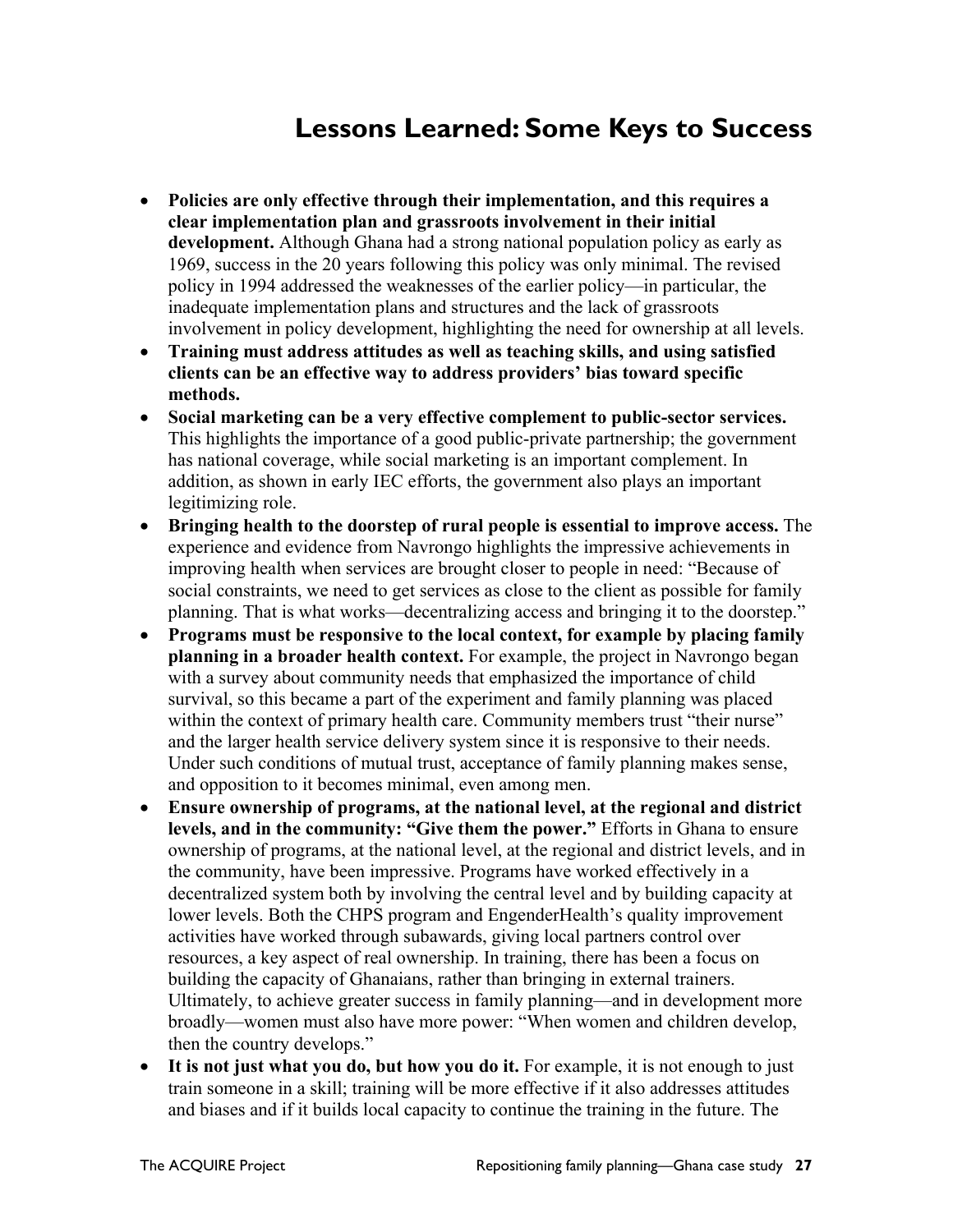importance of process is particularly clear from the experiences in expanding CHPS and from the need to give adequate attention and time to community dialogue and involvement. One good symbol of the importance of the process and not just the endpoint is the construction of community health compounds in Navrongo—it is not just the building per se that is so important, but it is the process of community involvement and ownership that truly makes the program successful.

- **It is necessary to give attention to both supply and demand**. Both creating demand and ensuring better access are needed, as was shown by EngenderHealth's efforts promoting vasectomy, as well as by the work in Navrongo, where mobilizing both the health care system and social institutions and networks was the most effective intervention.
- **Method mix matters**. The introduction of new methods into the family planning program—particularly injectables, which women can use without necessarily informing their partner—has been a factor in raising contraceptive prevalence
- **Advocacy should be tied with evidence**. For example, evidence from research in Navrongo helped change national policy with the creation of CHPS, use of the RAPID tool raised awareness of the importance of population activities, and evidence of problems with access to Norplant® led to a policy change allowing nurses to provide the method. What was important about the work in Navrongo was that it was guided by "embedding research in a change process," as opposed to having the research conducted and viewed as something external and separate.
- **Male involvement should receive more than lip service**. While many talk about the importance of addressing men's concerns, the family planning program in Ghana made some very concrete steps in addressing this, including the innovative and essential work with men in Navrongo and the "Get a Permanent Smile" vasectomy campaign. This was important in the Ghanaian context. Members of the Ministry of Women's and Children's Affairs explain that "we need to address the concerns of men…. The family planning program initially targeted only women and left out men completely."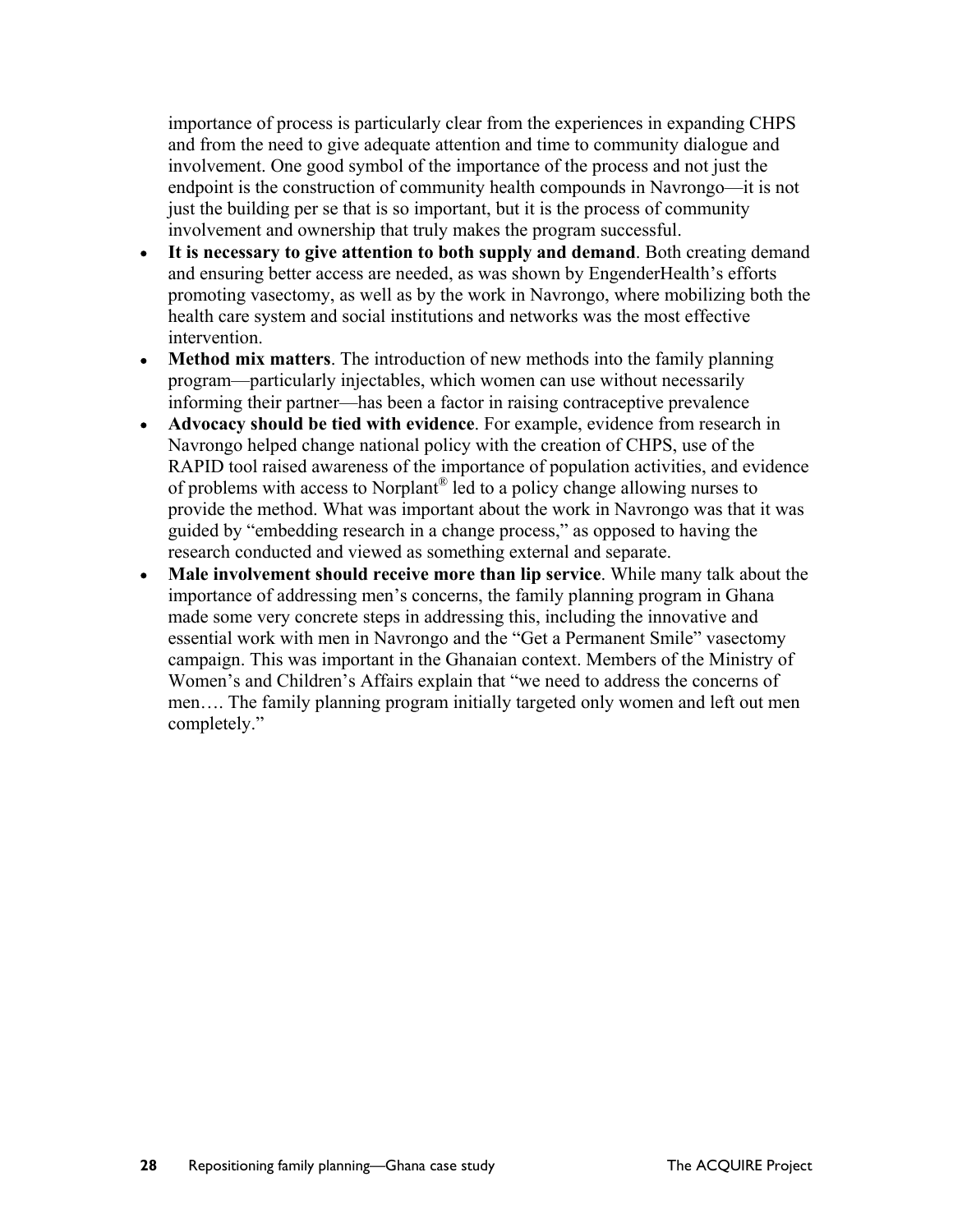# **Recommendations**

Specific recommendations arising from the results of this case study include the following:

- 1. **Family planning/reproductive health advocates and programs should become more involved in health-sector reform.** As more donor money goes through mechanisms such as the SWAp, it is essential that there be advocates to ensure that family planning remains a priority.
- 2. **Better linkages between family planning and HIV/AIDS are needed**.
- 3. **We need to work toward greater sustainability of contraceptive supplies and logistics, with government gradually increasing its contribution and donors ensuring adequate support**.
- 4. **Distribution problems with regard to contraceptive supplies must be reduced, so that contraceptives are regularly and reliably available at the health facility level**.
- 5. **The persistent fear of side effects must be addressed**. Fear of side effects remains a major reason for nonuse of family planning. As was pointed out by several respondents, this problem needs to be addressed at the interpersonal level, which calls attention to the continuing need to improve the quality of family planning counseling.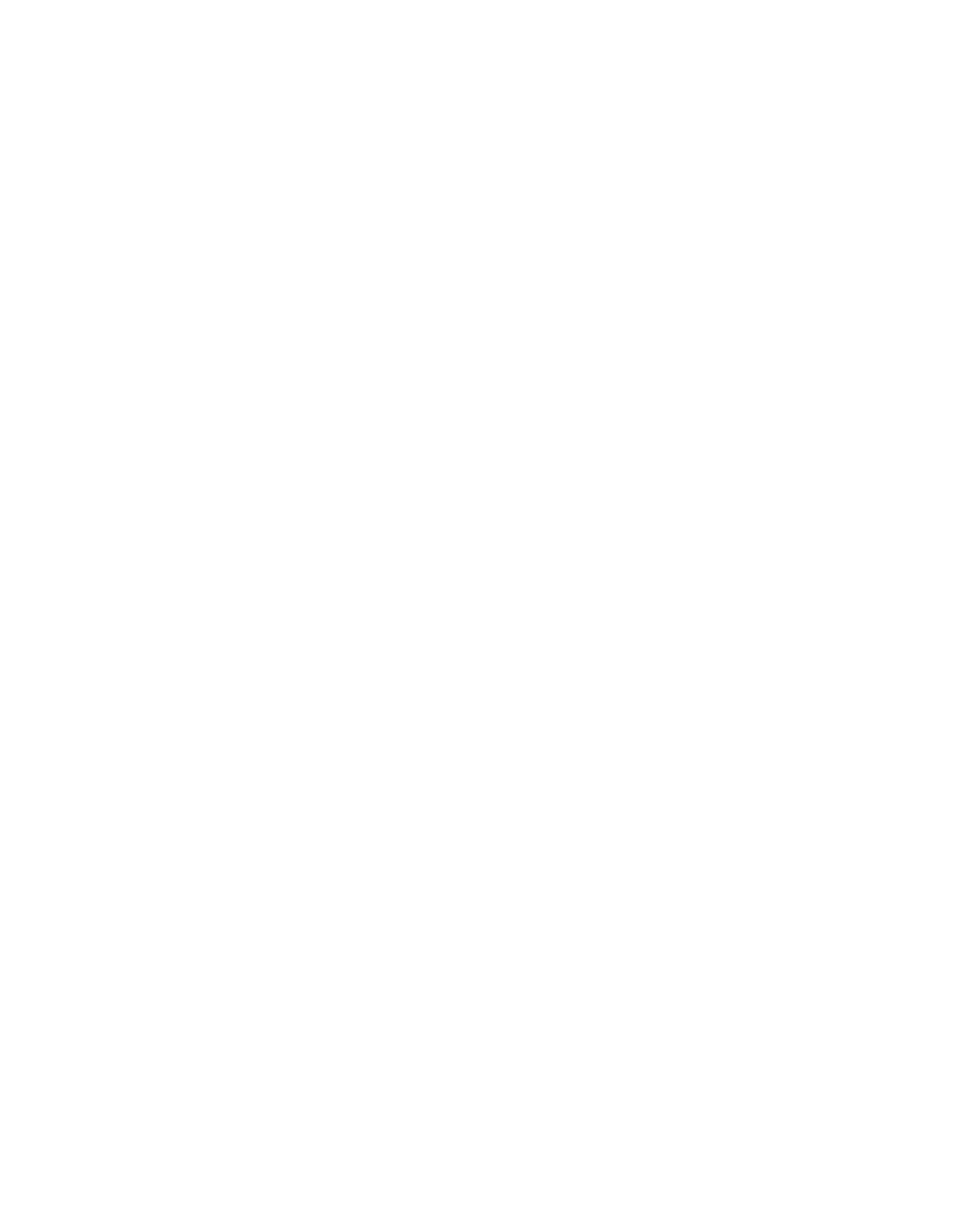# **References**

Adamchak, S., et al. 1995. *Final evaluation of the Ghana Family Planning and Health Project (FPHP).* Arlington, VA: Population Technical Assistance Project (POPTECH).

Awoonor-Williams, J.K., et al. 2004. Bridging the gap between evidence-based innovation and national health-sector reform in Ghana. *Policy Research Division Working Paper* No. 191. New York: Population Council.

Billings, D. 1998. *Training midwives to improve postabortion care: A study tour in Ghana.*

Blanc, A.K., and Gray, S. 2000. *Greater than expected fertility decline in Ghana: An examination of the evidence.* Calverton, MD: Macro International, Inc., and National Population Council Secretariat (Ghana).

Central Intelligence Agency (CIA). [no date given]. The World Factbook—Ghana. Retrieved from www.cia.gov/cia/publications/factbook/geos/gh.html.

DELIVER. 2002. Developing a strategy for contraceptive security in Ghana. *On Track*. Arlington, VA: John Snow, Inc.

EngenderHealth. 2004. *Improving access and quality of clinical family planning services in the public and private sectors in Ghana.* New York.

Fogarty, L.A., et al. 2003. *A matched case-control evaluation of the knowledge and skills of midwives in Ghana two years after graduation*. Baltimore, MD: JHPIEGO.

Ghana Health Service (GHS). 2003a. *National reproductive health policy and standards*. 2nd edition. Accra.

Ghana Ministry of Health (MOH). 2004. *Strategy for the introduction of communitybased health services in Ghana*. Accra. Retrieved at www.ghana-chps.org/policy\_ statement.html

Ghana Statistical Service (GSS), Noguchi Memorial Institute for Medical Research (NMIMR), and ORC Macro. 2004. *Ghana Demographic and Health Survey 2003*. Calverton, MD.

Gyapong, J., et al. 2003. An assessment of trends in the use of the IUD in Ghana. *FRONTIERS Final Report.* Washington, DC: Population Council.

Hong, R., et al. 2005. *Ghana trend analysis for family planning services, 1993, 1996, and 2002*. Calverton, MD: ORC Macro.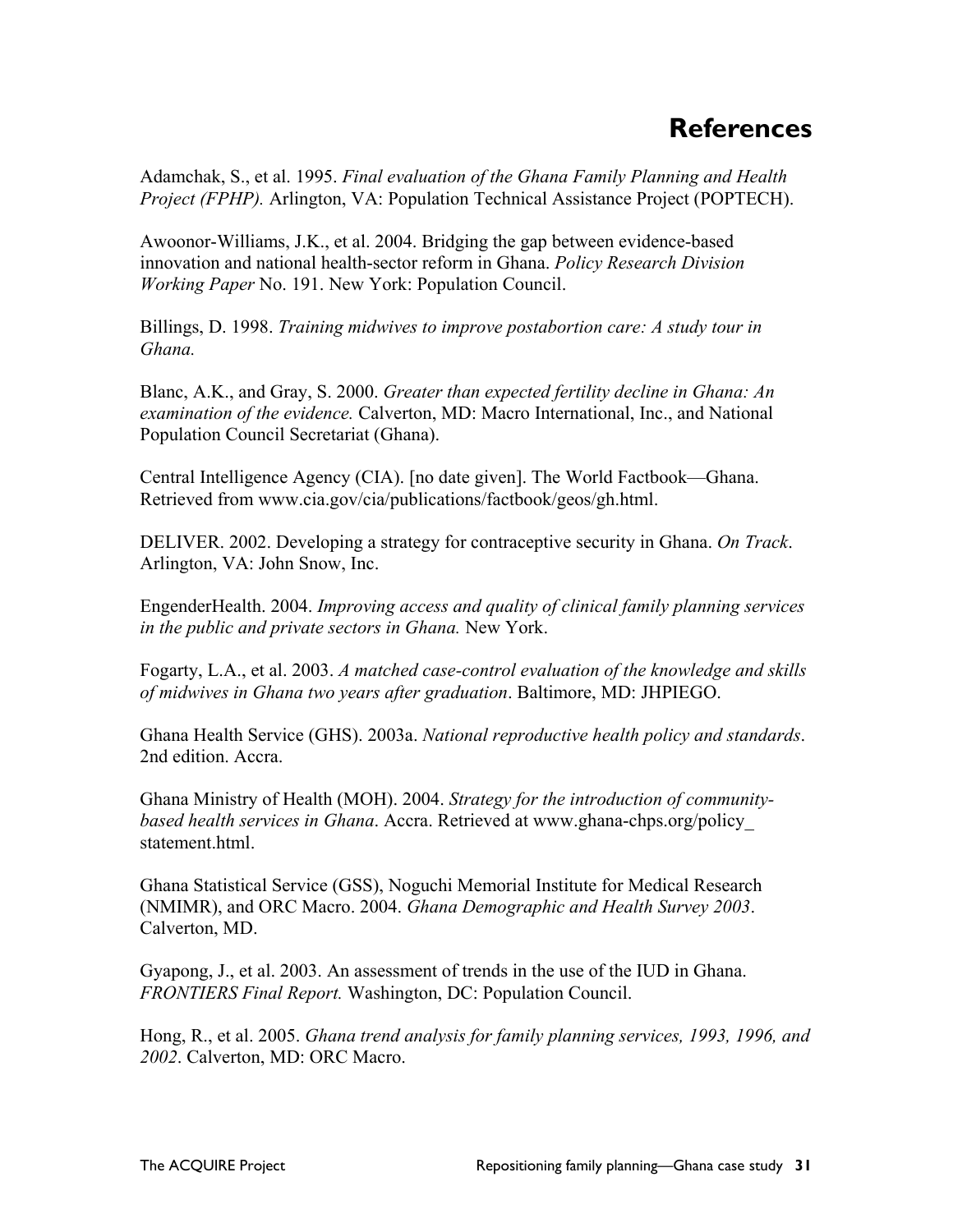Jain, A., et al. 2003. *Review of EngenderHealth-supported activities in Ghana*. New York: EngenderHealth.

Kanlisi, N., et al. 2004. *Get a permanent smile—A pilot project to increase awareness of and access to no-scalpel vasectomy services in Ghana*. Poster presented at Implementing Best Practices Meeting, Entebbe, Uganda.

Mayhew, S., and Adjei, A. 2004. Sexual and reproductive health: challenges for prioritysetting in Ghana's health reforms. *Health Policy and Planning* 19(Suppl. 1):49–60.

National Population Council, Government of Ghana. 1994. *National population policy* Revised edition.

Parr, N. 2002. Family planning promotion, contraceptive use, and fertility decline in Ghana. *Etude de la Population Africaine/African Population Studies* 17(1):83–101.

Singh, S., et al. 2003. *Adding it up: The benefits of investing in sexual and reproductive health care*. New York: Alan Guttmacher Institute and UNFPA.

U.S. Agency for International Development (USAID), Bureau for Global Health. 2003. *Ghana: Country profile HIV/AIDS*. Prepared by the Synergy Project.

Wright, K.L. 2002. When women hide contraceptive use. Advantages of clandestine use may outweigh disadvantages. *Network.* 22(2):15–16.

World Bank. 2004. *World Development Report 2005: A better investment climate for everyone*. Washington, DC.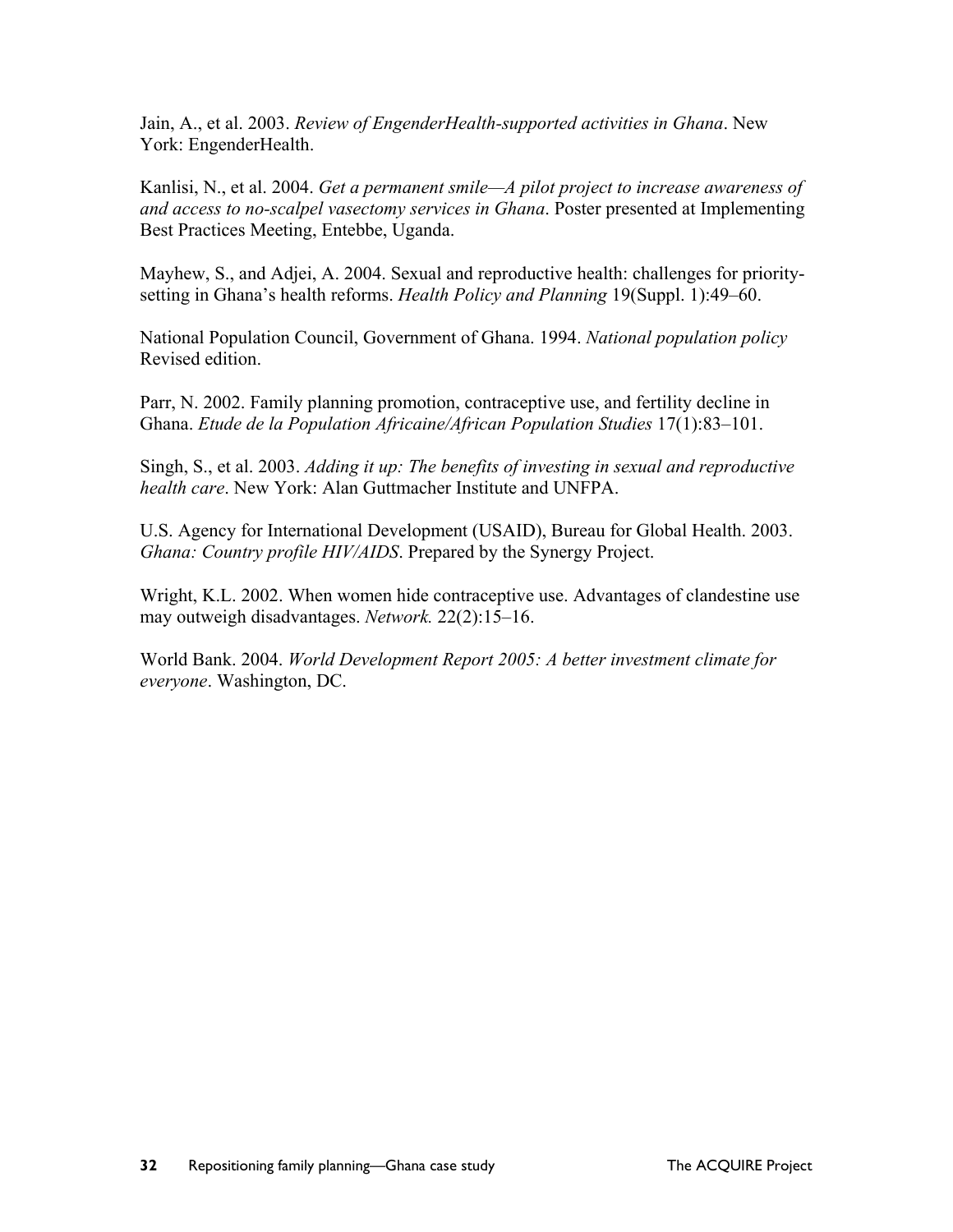# **Appendix 1: List of Contacts**

| <b>Name</b>                | <b>Title</b>                     | <b>Organization/Project</b>           |
|----------------------------|----------------------------------|---------------------------------------|
| Prof. A.B. Akosa           | Director-General                 | Ghana Health Service (GHS)            |
| Ms. Esther Apewokin,       | <b>Executive Director</b>        | National Population Council           |
| Dr. Johnnie Gyapong        | Director                         | <b>GHS Health Research Unit</b>       |
| Mrs. lvy Osei              |                                  |                                       |
| Prof. Fred Sai             |                                  | Presidential Advisor on Family        |
|                            |                                  | Planning                              |
| Mrs. Gladys Asmah          | Director                         | Ministry of Women's and               |
| Mr. Kweku Arhin            | <b>Director General</b>          | Children's Affairs                    |
| Mr. E.M. Quaye             | <b>Chief Director</b>            |                                       |
| Mrs. Nancy Opoku           | <b>Director</b>                  | Girls' Education Unit, Ghana          |
| Mr. Divine Akafua          | Prog. Officer in charge of       | <b>Education Service</b>              |
|                            | Training                         |                                       |
| Ms. Katherine Ababio       | President                        | Ghana Registered Midwives'            |
|                            |                                  | Association                           |
| <b>Gifty Addico</b>        | Programme Officer for            | <b>UNFPA</b>                          |
|                            | Reproductive Health              |                                       |
| Dr. Joanna Nerquaye-Tetteh | <b>Executive Director</b>        | <b>Planned Parenthood Association</b> |
| Mr. Emmanuel Obeng         | Zonal Manager, Southern Zone     | of Ghana (PPAG)                       |
| Mr. Francis Yankey         | Director of Programmes           |                                       |
| Mr. Adam Boakye            | Programme Manager                |                                       |
| Dr. Dela Dovlo             | <b>Chief of Party</b>            | <b>Population Council</b>             |
| Barbara Jones              | Dep. Chief of Party              |                                       |
| Niagia Santuah             | <b>Communications Specialist</b> |                                       |
| <b>Caroline Tetteh</b>     | <b>Quality Assurance Advisor</b> |                                       |
| Isabella Rockson           | Programme Assistant              |                                       |
| Dr. James Phillips (in NY) |                                  |                                       |
| Dr. Parfait Edah           | <b>Country Representative</b>    | Deliver /JSI                          |
| Dr. Benedicta Ababio       | <b>Country Representative</b>    | <b>Policy Project</b>                 |
| David Logan                | <b>Local Resident Advisor</b>    |                                       |
| Dr. Nicholas Kanlisi       | Chief of Party, QHSP Project     | <b>EngenderHealth</b>                 |
| Dr. Richard Killian        | Deputy Chief of Party QHSP       |                                       |
|                            | Project                          |                                       |
| Ms. Jean Rideout           | Deputy Chief of Party, AWARE     |                                       |
| Lawrence Darko             | Consultant                       | <b>USAID</b> (retired)                |
| Mr. Alex Banful            | Director                         | <b>Ghana Social Marketing</b>         |
| Mr. Kojo Lokko             | Deputy Managing Director         | Foundation (GSMF)                     |
| Alhaji Baba Issa,          | Director                         | <b>Moslem Family Counselling</b>      |
| Mr. Ahmed Dery             | Programs Manager                 | <b>Services</b>                       |
| Mrs. Lucretia Aku Quist    | Director, Health and Sanitation. | Methodist Church of Ghana             |

*(cont.)*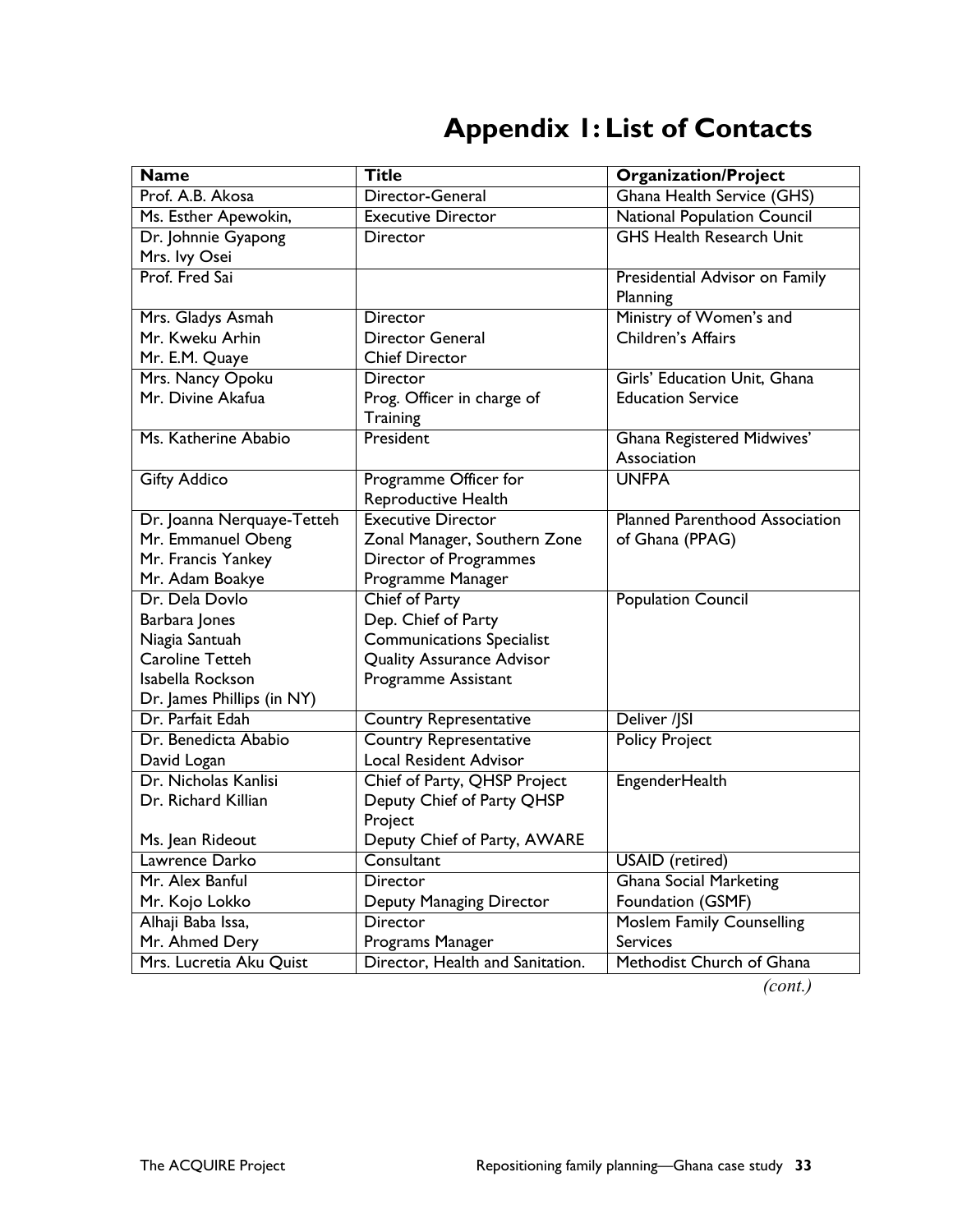| <b>Name</b>         | <b>Postion</b>                   | <b>Organization/Project</b>  |
|---------------------|----------------------------------|------------------------------|
| Dr. Abraham Hodgson | Director                         | Navrongo Health Research     |
| Dr. John Williams   | Principal Investigator, CHFP     | Centre                       |
|                     | Project                          |                              |
| Mr. Robert Alirigia | Fieldwork Coordinator, CHFP      |                              |
| Ms. Evelyn Sakeah   | Research Officer (RO), CHFP      |                              |
| Mr. James Akazili   | <b>RO, CHFP</b>                  |                              |
| Dr. Philip Adongo   | Pl, Female Genital Cutting (FGC) |                              |
|                     |                                  |                              |
| Ms. Margaret Atiga  | Principal Nursing Officer, Head  | War Memorial Hospital        |
|                     | of Maternity Unit                | (Navrongo District Hospital) |
| Ms. Modesta Daro    | Senior Nursing Officer, Family   |                              |
|                     | Planning                         |                              |
| Mrs. Vivian Hodgson | Public Health Nurse, Maternal    |                              |
|                     | and Child Care                   |                              |
| Ms. Cecilia Addah   | Community Health Officer,        | Naga Community,              |
|                     | <b>CHFP</b>                      | Kassena/Nankana District     |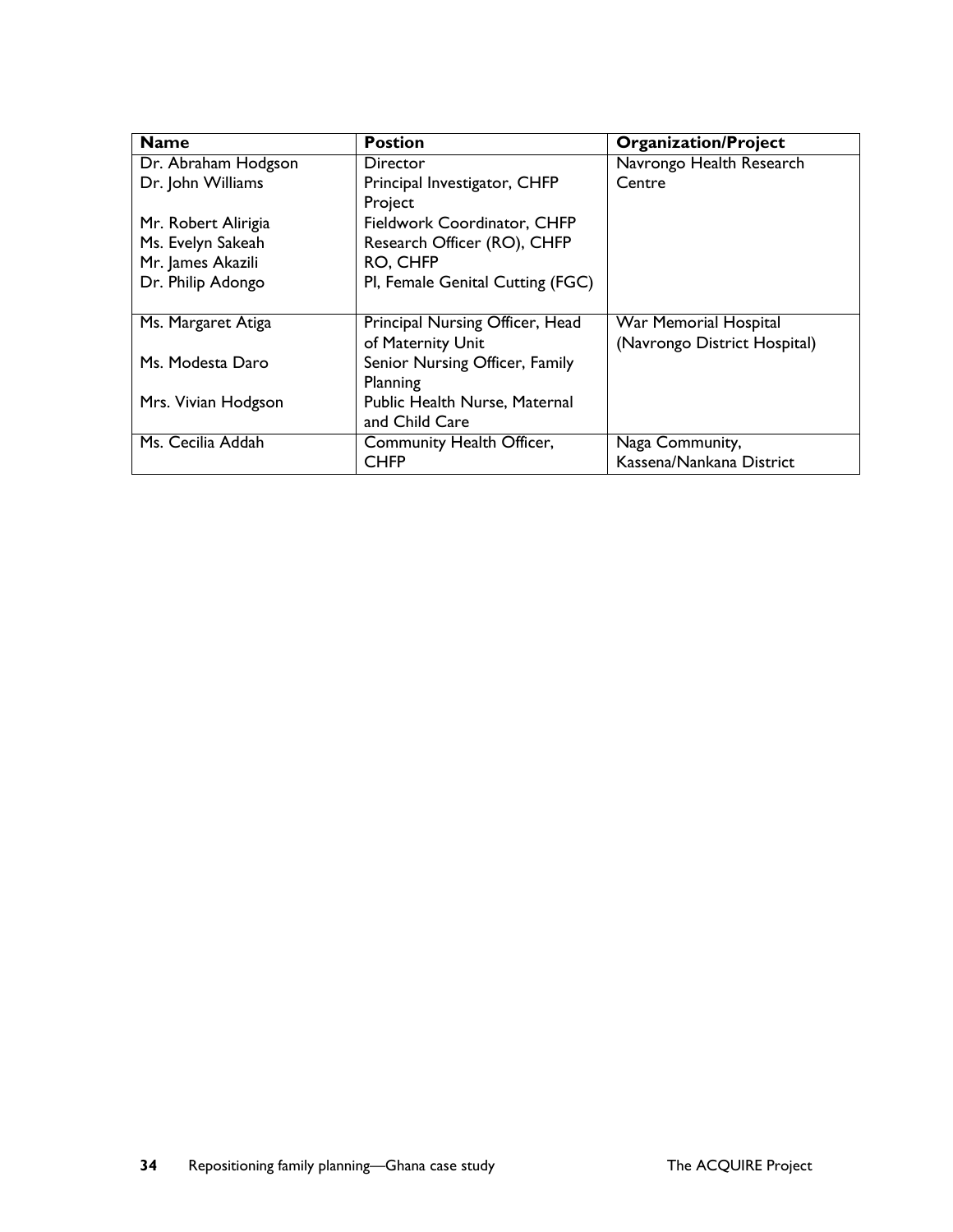# **Appendix 2: Documents Reviewed for This Report**

Adamchak, S., et al. 1995. *Final evaluation of the Ghana Family Planning and Health Project (FPHP).* Arlington, VA: Population Technical Assistance Project (POPTECH).

Awoonor-Williams, J.K., et al. 2004. Bridging the gap between evidence-based innovation and national health-sector reform in Ghana. *Policy Research Division Working Paper* No. 191. New York: Population Council.

Billings, D. 1998. *Training midwives to improve postabortion care: A study tour in Ghana.*

Blanc, A.K., and Gray, S. 2000. *Greater than expected fertility decline in Ghana: An examination of the evidence.* Calverton, MD: Macro International, Inc., and National Population Council Secretariat (Ghana).

Central Intelligence Agency (CIA). [no date given]. The World Factbook—Ghana. Retrieved from www.cia.gov/cia/publications/factbook/geos/gh.html.

DELIVER. 2002. Developing a strategy for contraceptive security in Ghana. *On Track*. Arlington, VA: John Snow, Inc.

EngenderHealth. 2004. *Improving access and quality of clinical family planning services in the public and private sectors in Ghana.* New York.

Fogarty, L.A., et al. 2003. *A matched case-control evaluation of the knowledge and skills of midwives in Ghana two years after graduation*. Baltimore, MD: JHPIEGO.

Ghana Health Service (GHS). 2003a. *National reproductive health policy and standards*. 2nd edition. Accra.

GHS. 2003b. *Innovations in implementing CHPS: Experience from ten districts in Ghana*. Accra.

Ghana Ministry of Health (MOH). 1996. *National Reproductive Health Service Policy and Standards*. Accra.

Ghana MOH. 2004. *Strategy for the introduction of community-based health services in Ghana*. Accra. Retrieved at www.ghana-chps.org/policy\_statement.html.

Ghana Statistical Service (GSS). 1997. *Quarterly digest of statistics, December 1997.* Accra.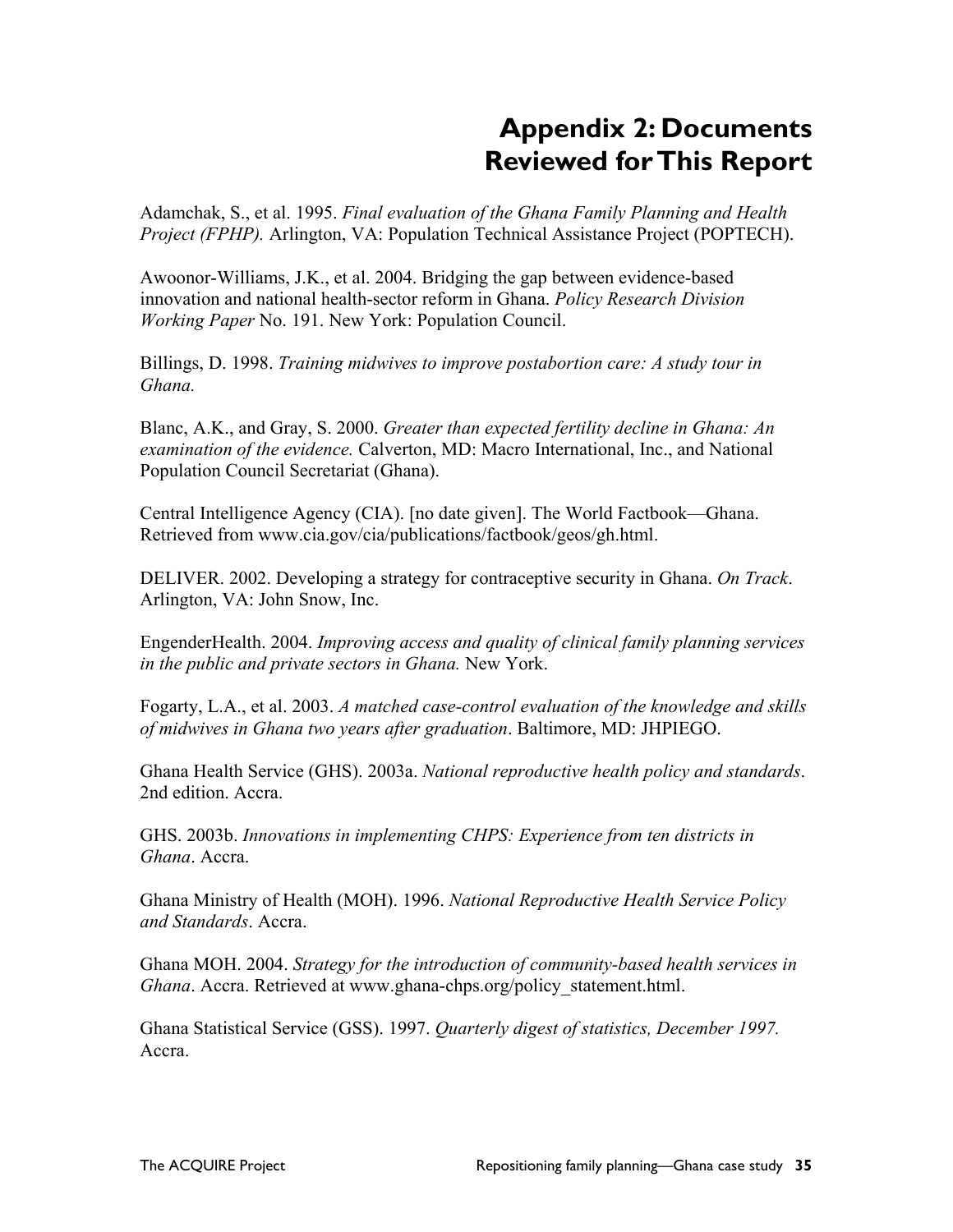GSS. 1998. *Family planning service delivery in Ghana. Comparison report of 1993 and 1996 situation analysis study results.* Accra.

GSS and Macro International, Inc. 1999. *Ghana Demographic and Health Survey 1998*. Calverton, MD.

GSS. 2001. *Quarterly digest of statistics, December 2001.* Accra.

GSS. 2002. *2000 Population and Housing Census. Summary report of final results. March 2002.* Accra.

GSS, Noguchi Memorial Institute for Medical Research (NMIMR), and ORC Macro. 2004. *Ghana Demographic and Health Survey 2003*. Calverton, MD.

Govindasamy, P., and Boadi, E. 2000. A decade of unmet need for contraception in Ghana: Programmatic and policy implications. Calverton, MD: Macro International, Inc., and National Population Council Secretariat (Ghana).

Gulaid, J. 2002. Reproductive health and health sector reform in Ghana: Achievements, constraints, and collaboration. Background document for workshop held in Washington, DC, in January 2002.

Gyapong, J., et al. 2003. An assessment of trends in the use of the IUD in Ghana. *FRONTIERS Final Report.* Washington, DC: Population Council.

Hong, R., et al. 2005. *Ghana trend analysis for family planning services, 1993, 1996, and 2002*. Calverton, MD: ORC Macro.

Jain, A., et al. 2003. *Review of EngenderHealth-supported activities in Ghana*. New York: EngenderHealth.

Johns Hopkins School of Public Health, Center for Communication Programs (JHU/CCP). 1997. *Reaching men worldwide: Lessons learned from family planning and communication projects (1986–1996).* Working Paper No. 3. Baltimore.

Kanlisi, N., et al. 2004. *Get a permanent smile—A pilot project to increase awareness of and access to no-scalpel vasectomy services in Ghana*. Poster presented at Implementing Best Practices Meeting, Entebbe, Uganda.

Mayhew, S. 2004. Sexual and reproductive health in Ghana and the role of donor assistance. In *Progress & promises: Trends in international assistance for reproductive health and population*, ed. by S. Ethelston et al. Washington, DC: Population Action International.

Mayhew, S., and Adjei, A. 2004. Sexual and reproductive health: challenges for prioritysetting in Ghana's health reforms. *Health Policy and Planning* 19(Suppl. 1):49–60.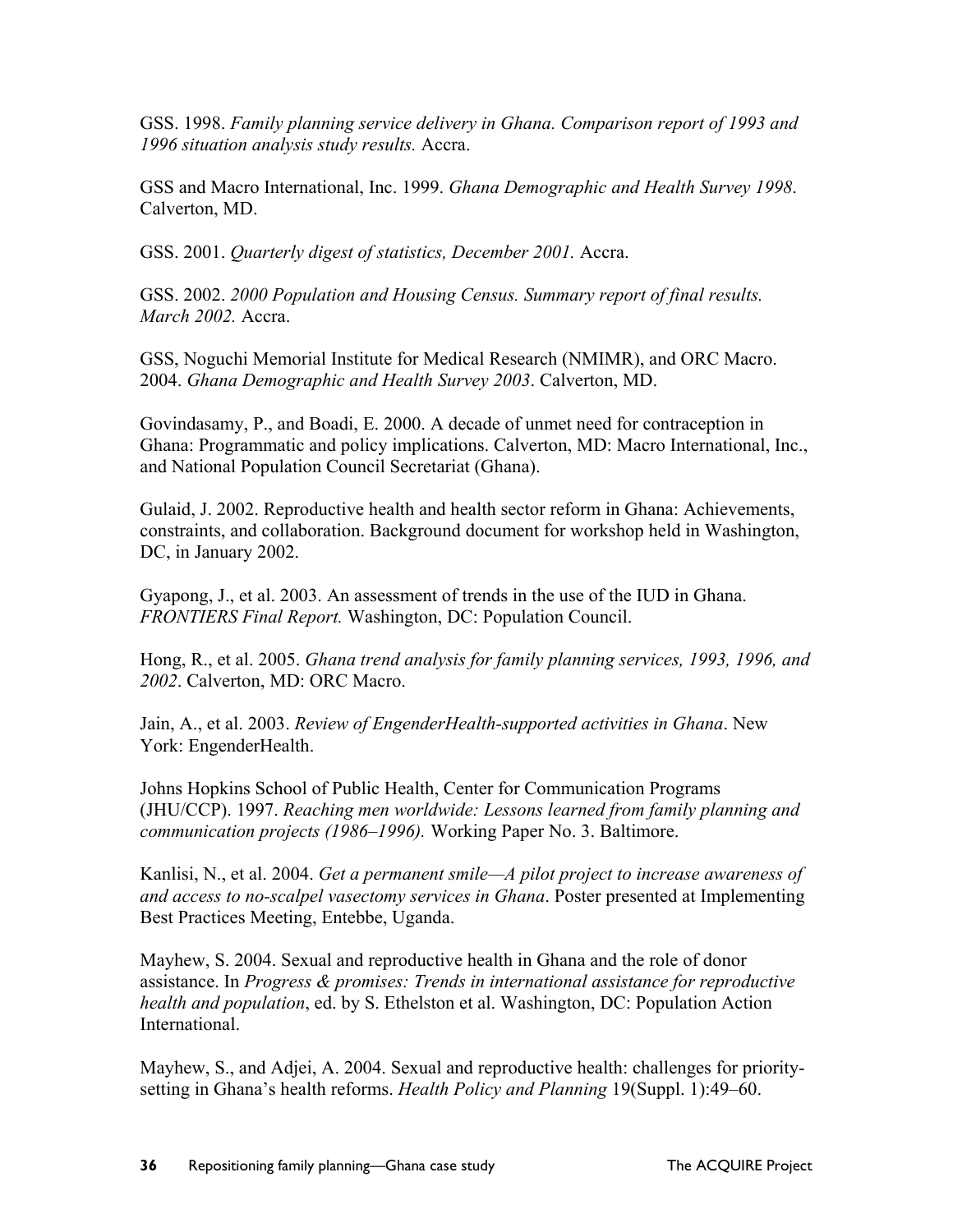National Population Council, Government of Ghana. 1994. *National population policy* Revised edition.

National Population Council, Republic of Ghana. 2000. *Adolescent reproductive health policy.* Accra.

Navrongo Health Research Centre, Ministry of Health. 2003. *What works? What fails?* Compendium of Vol. 1, Nos. 1–14 (2001), and Vol. 2, Nos. 1–25 (2002). Navrongo, Ghana.

Navrongo Health Research Centre, Ghana Health Service. 2004. *What works? What fails*. Collection includes Vol. 2, issues 25–30 (2002), and Vol. 3, issues 1–21 (2003). Navrongo, Ghana.

Nyonator, F.K., et al. 2003. The Ghana community-based health planning and services initiative: Fostering evidence-based organizational change and development in a resource-constrained setting. *Policy Research Division Working Paper* No. 180. New York: Population Council.

Parr, N. 2002. Family planning promotion, contraceptive use, and fertility decline in Ghana. *Etude de la Population Africaine/African Population Studies* 17(1):83–101.

Phillips, J., et al. 1997. Denial of contraceptive use among known contraceptive adopters in a rural area of northern Ghana. Paper presented at the annual meeting of the Population Association of America, Washington, DC, March 27–29.

Phillips, J., et al. 2003. Evidence-based development of health and family planning programs in Bangladesh and Ghana. *Policy Research Division Working Paper* No. 175. New York: Population Council.

Singh, S., et al. 2003. *Adding it up: The benefits of investing in sexual and reproductive health care*. New York: Alan Guttmacher Institute and UNFPA.

U.S. Agency for International Development (USAID)/Ghana. 2003. *Country strategic plan (2004–2010): Empowering Ghanaians through partnerships to build a prosperous nation.* Accra.

USAID, Bureau for Africa. 1985. The Ghana Contraceptive Supplies Project paper.

USAID, Bureau for Global Health. 2003. *Ghana: Country profile HIV/AIDS*. Prepared by the Synergy Project.

Wright, K.L. 2002. When women hide contraceptive use. Advantages of clandestine use may outweigh disadvantages. *Network.* 22(2):15–16.